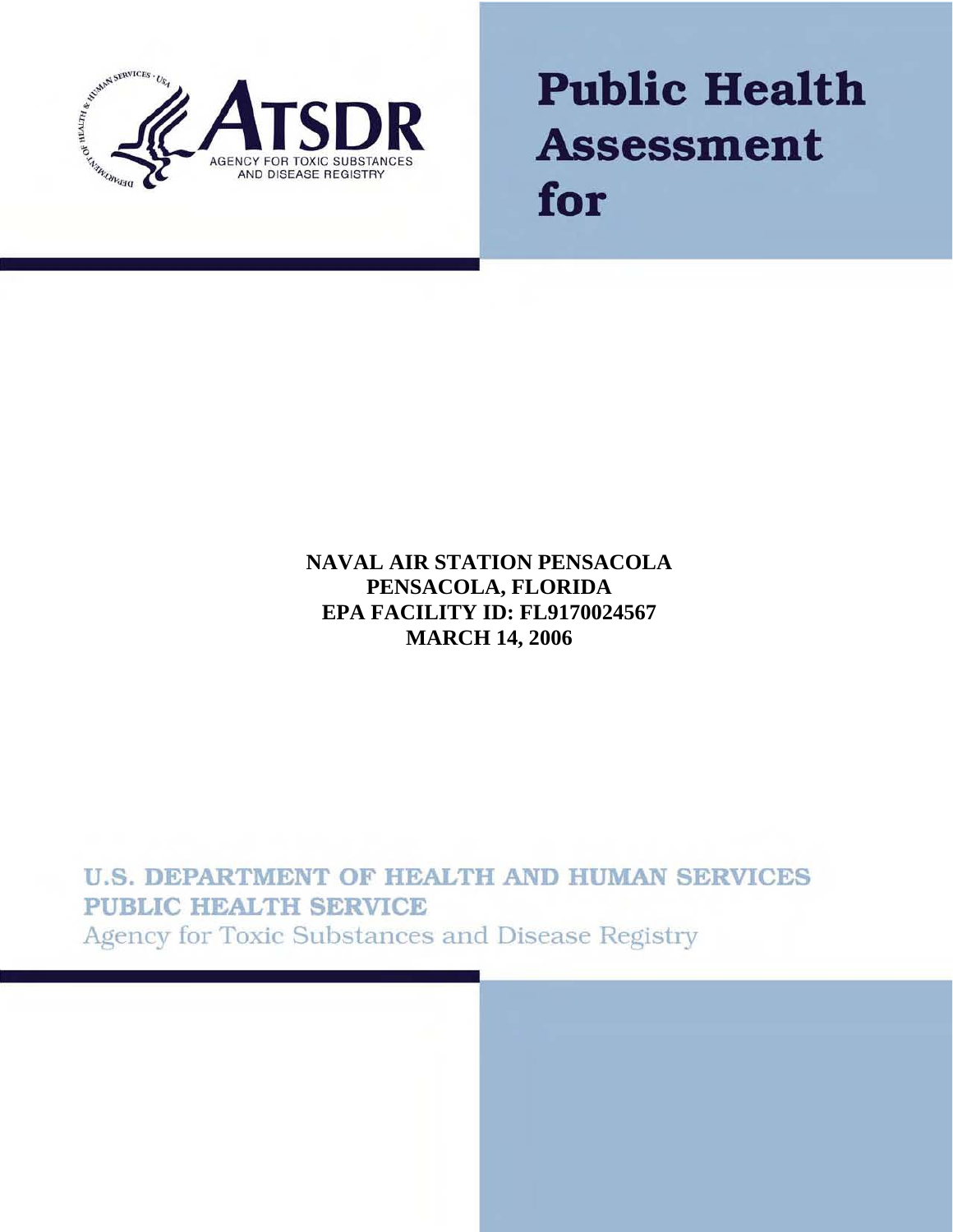#### THE ATSDR PUBLIC HEALTH ASSESSMENT: A NOTE OF EXPLANATION

This Public Health Assessment was prepared by ATSDR pursuant to the Comprehensive Environmental Response, Compensation, and Liability Act (CERCLA or Superfund) section 104 (i)(6) (42 U.S.C. 9604 (i)(6)), and in accordance with our implementing regulations (42 C.F.R. Part 90). In preparing this document, ATSDR has collected relevant health data, environmental data, and community health concerns from the Environmental Protection Agency (EPA), state and local health and environmental agencies, the community, and potentially responsible parties, where appropriate.

In addition, this document has previously been provided to EPA and the affected states in an initial release, as required by CERCLA section 104 (i)(6)(H) for their information and review. The revised document was released for a 30-day public comment period. Subsequent to the public comment period, ATSDR addressed all public comments and revised or appended the document as appropriate. The public health assessment has now been reissued. This concludes the public health assessment process for this site, unless additional information is obtained by ATSDR which, in the agency's opinion, indicates a need to revise or append the conclusions previously issued.

| Howard Frumkin, M.D., Dr.P.H., Director           |
|---------------------------------------------------|
| Sharon Williams-Fleetwood, Ph.D., Deputy Director |
|                                                   |
|                                                   |
|                                                   |
|                                                   |

Use of trade names is for identification only and does not constitute endorsement by the Public Health Service or the U.S. Department of Health and Human Services.

> Additional copies of this report are available from: National Technical Information Service, Springfield, Virginia (703) 605-6000

You May Contact ATSDR TOLL FREE at 1-888-42ATSDR or Visit our Home Page at: http://www.atsdr.cdc.gov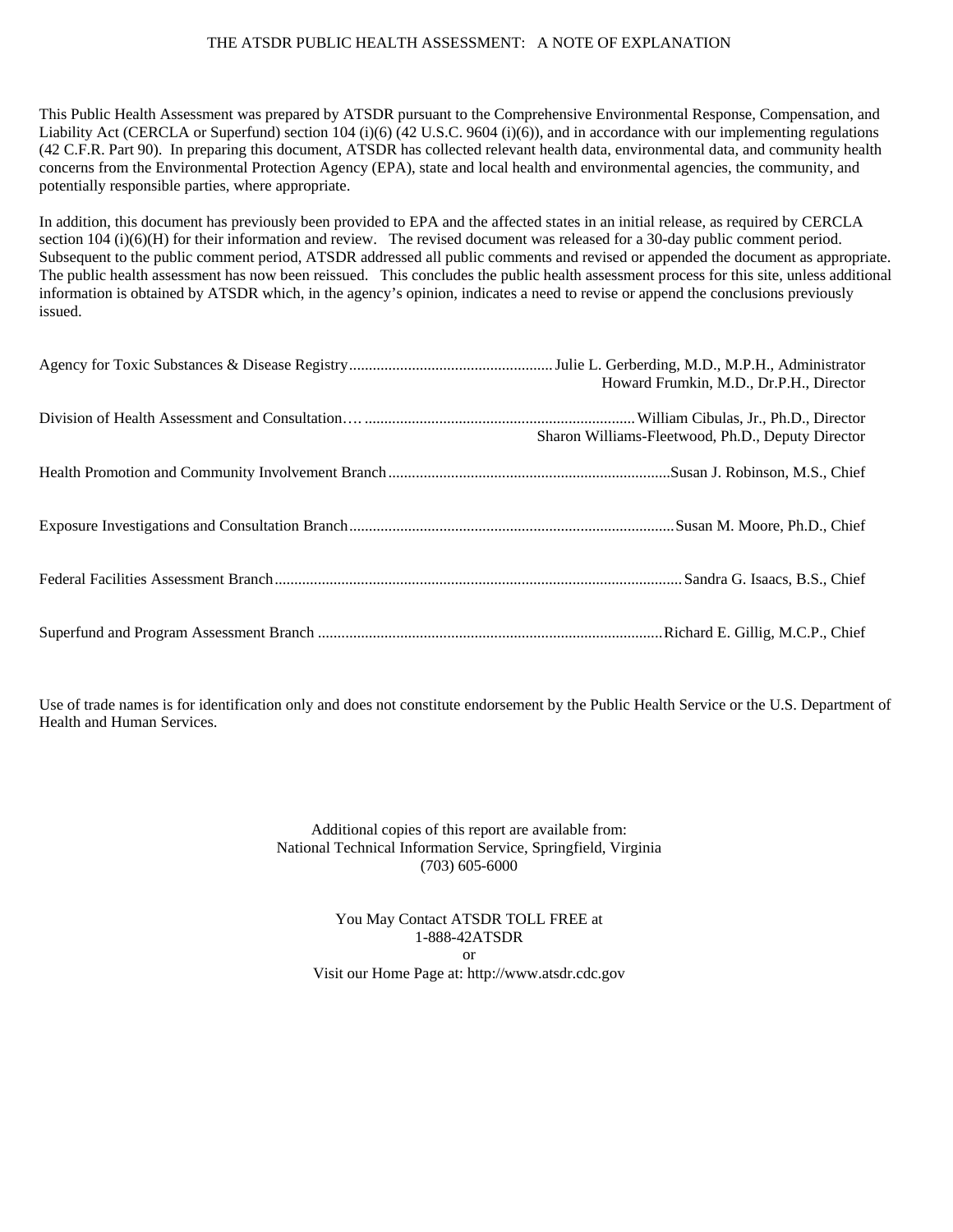#### PUBLIC HEALTH ASSESSMENT

# NAVAL AIR STATION PENSACOLA PENSACOLA, FLORIDA EPA FACILITY ID: FL9170024567

Prepared by:

Federal Facilities Assessment Branch Division of Health Assessment and Consultation Agency for Toxic Substances and Disease Registry U.S. Department of Health and Human Services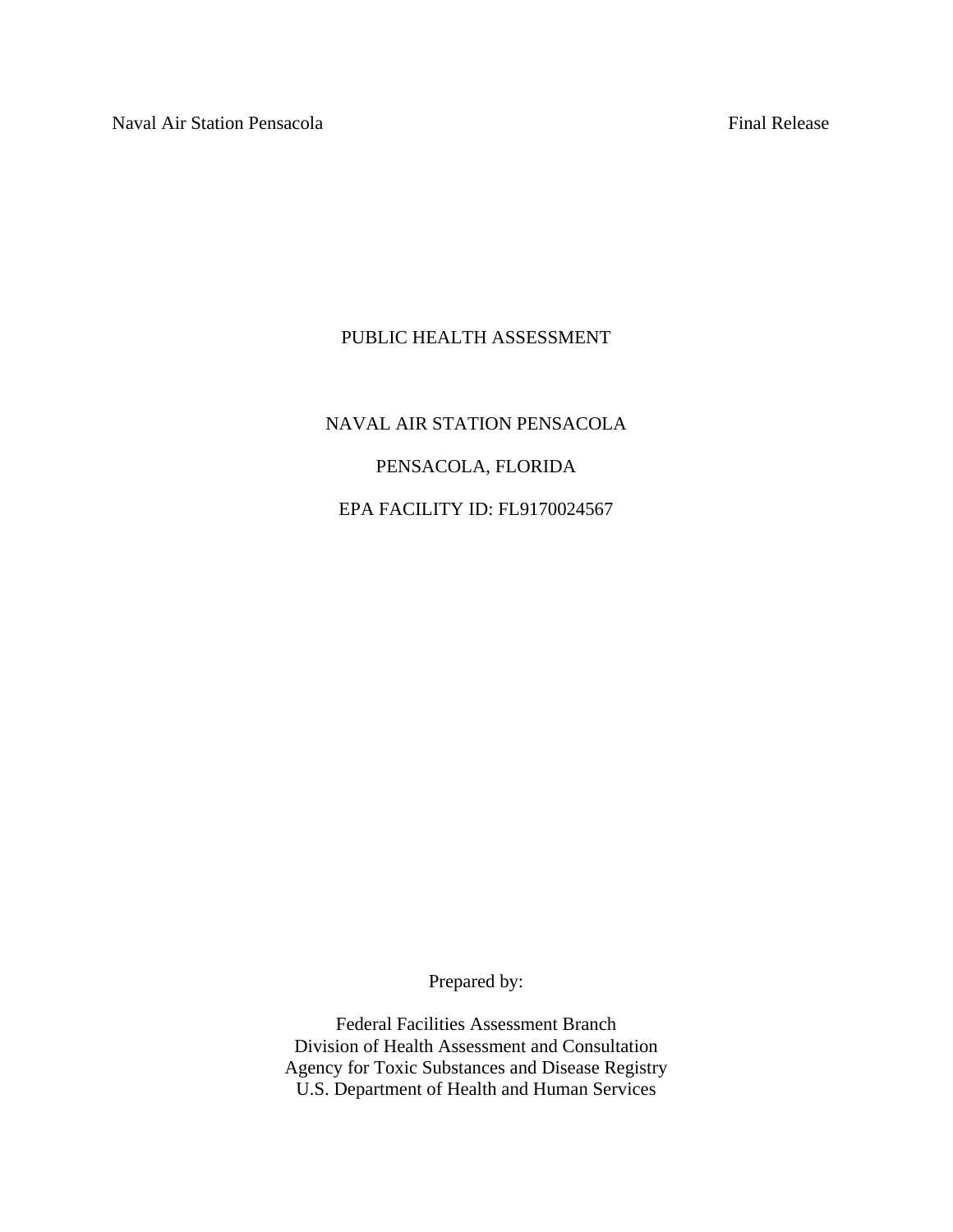# **Foreword**

The Agency for Toxic Substances and Disease Registry, ATSDR, is an agency of the U.S. Public Health Service. Congress established this agency in 1980 under the Comprehensive Environmental Response, Compensation, and Liability Act (CERCLA), also known as the Superfund law. This law set up a fund to identify and clean up our country's hazardous waste areas. The U.S. Environmental Protection Agency (EPA) and the individual states regulate the investigation and clean up of the areas.

Since 1986, ATSDR has been required by law to conduct a public health assessment at each of the areas on the EPA National Priorities List. The aim of these evaluations is to find out if people are being exposed to hazardous substances and, if so, whether that exposure is harmful and should be stopped or reduced. (The legal definition of a health assessment is included on the inside front cover.) If appropriate, ATSDR also conducts public health assessments when petitioned by concerned individuals. Public health assessments are carried out by environmental and health scientists from ATSDR and from the states with which ATSDR has cooperative agreements.

**Exposure:** As the first step in the evaluation, ATSDR scientists review environmental data to see how much contamination is at an area, where it is, and how people might come into contact with it. Generally, ATSDR does not collect its own environmental sampling data. Instead, it reviews information provided by EPA, other government agencies, businesses, and the public. When there is not enough environmental information available, the report will indicate what further sampling data is needed.

**Health Effects:** If the review of the environmental data shows that people have or could come into contact with hazardous substances, ATSDR scientists then evaluate whether or not there will be any harmful effects from these exposures. The report focuses on public health, or the health impact on the community as a whole, rather than on individual risks. Again, ATSDR generally makes use of existing scientific information, which can include the results of medical, toxicologic, and epidemiologic studies and the data collected in disease registries. The science of environmental health is still developing, and occasionally scientific information on the health effects of certain substances is not available. When this is so, the report will suggest what further research studies are needed.

**Conclusions:** The report presents conclusions about the level of health threat, if any, posed by an area. In its public health action plan, the report recommends ways to stop or reduce exposure. ATSDR is primarily an advisory agency, so usually these reports identify what actions are appropriate to be undertaken by EPA, other responsible parties, or the research or education divisions of ATSDR. However, if there is an urgent health threat, ATSDR can issue a public health advisory to warn people of the danger. ATSDR can also authorize health education or pilot studies of health effects, full-scale epidemiology studies, disease registries, surveillance studies, or research on specific hazardous substances.

i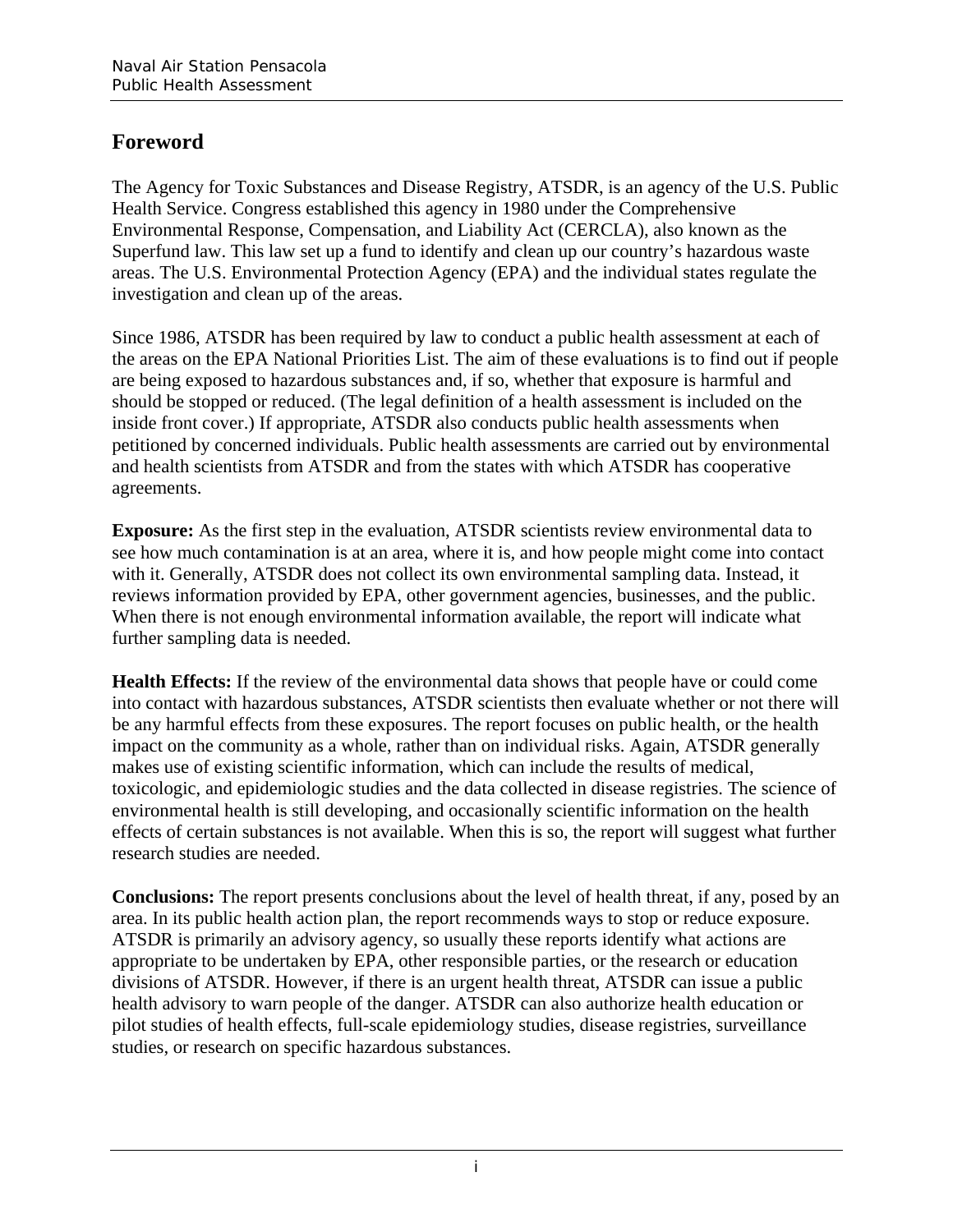

**Community:** ATSDR also needs to learn what people in the area know about the area and what concerns they may have about its impact on their health. Consequently, throughout the evaluation process, ATSDR actively gathers information and comments from the people who live or work near an area, including residents of the area, civic leaders, health professionals, and community groups. To ensure that the report responds to the community's health concerns, an early version is also distributed to the public for comment. All the comments received from the public are responded to in the final version of the report.

**Comments:** If, after reading this report, you have questions or comments, we encourage you to send them to us. Letters should be addressed as follows:

Attention: Aaron Borrelli Manager, ATSDR Records Center Agency for Toxic Substances and Disease Registry 1600 Clifton Rd. (E-60) Atlanta, GA 30333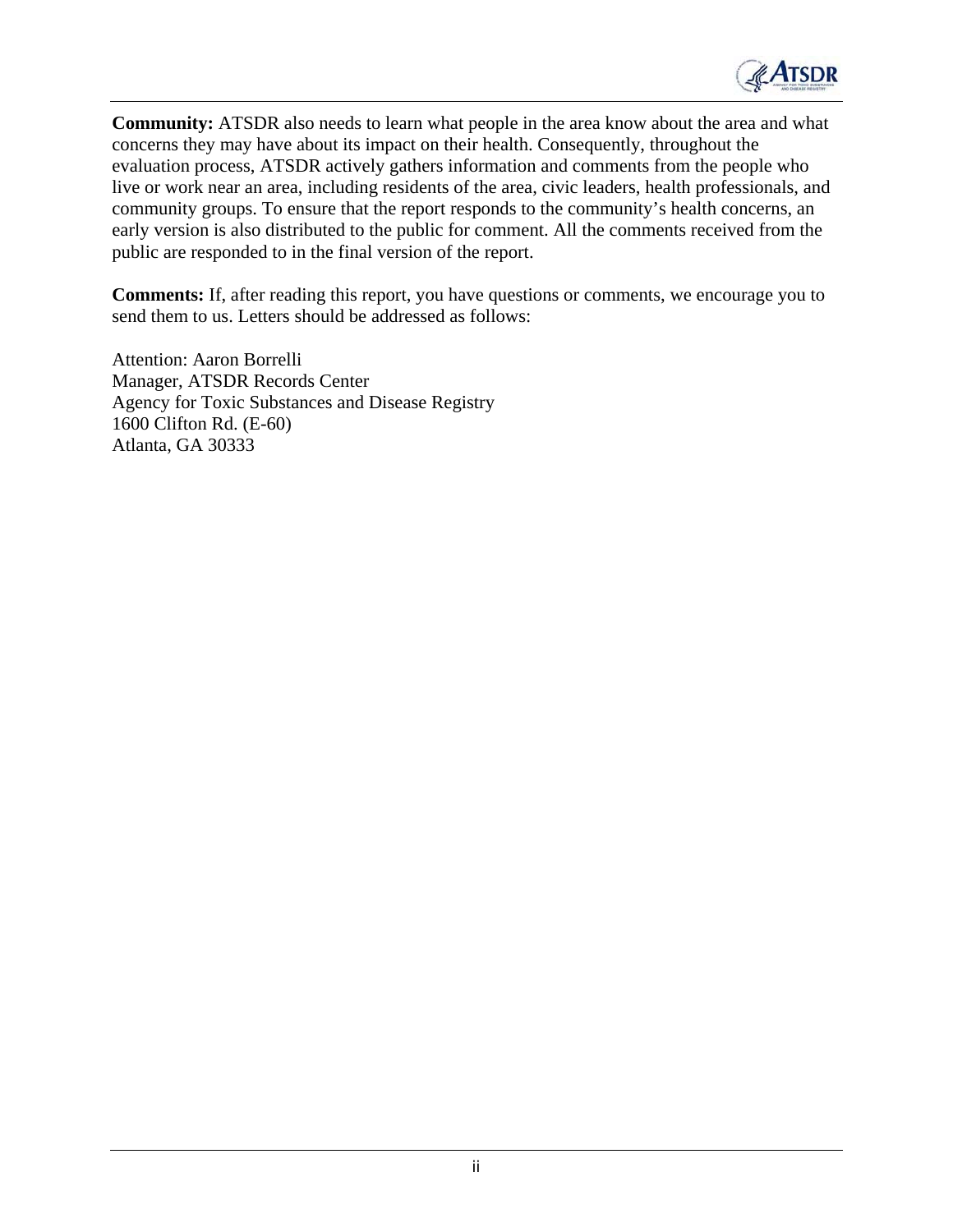# **Table of Contents**

| Climate                                                                                                                                                                                                                                                              |  |
|----------------------------------------------------------------------------------------------------------------------------------------------------------------------------------------------------------------------------------------------------------------------|--|
| Evaluation of Environmental Contamination and Potential Exposure Situations 10                                                                                                                                                                                       |  |
| How does ATSDR determine which exposure situations to evaluate? 10                                                                                                                                                                                                   |  |
|                                                                                                                                                                                                                                                                      |  |
| Exposure to site-related contaminants in Pensacola Bay and Bayou Grande<br>Issue 1.<br>Contact with site-related contaminants in Pensacola Bay and Bayou Grande<br>Issue 2.<br>Exposure from eating fish and shellfish caught in Pensacola Bay and Bayou<br>Issue 3. |  |
|                                                                                                                                                                                                                                                                      |  |
|                                                                                                                                                                                                                                                                      |  |
|                                                                                                                                                                                                                                                                      |  |
|                                                                                                                                                                                                                                                                      |  |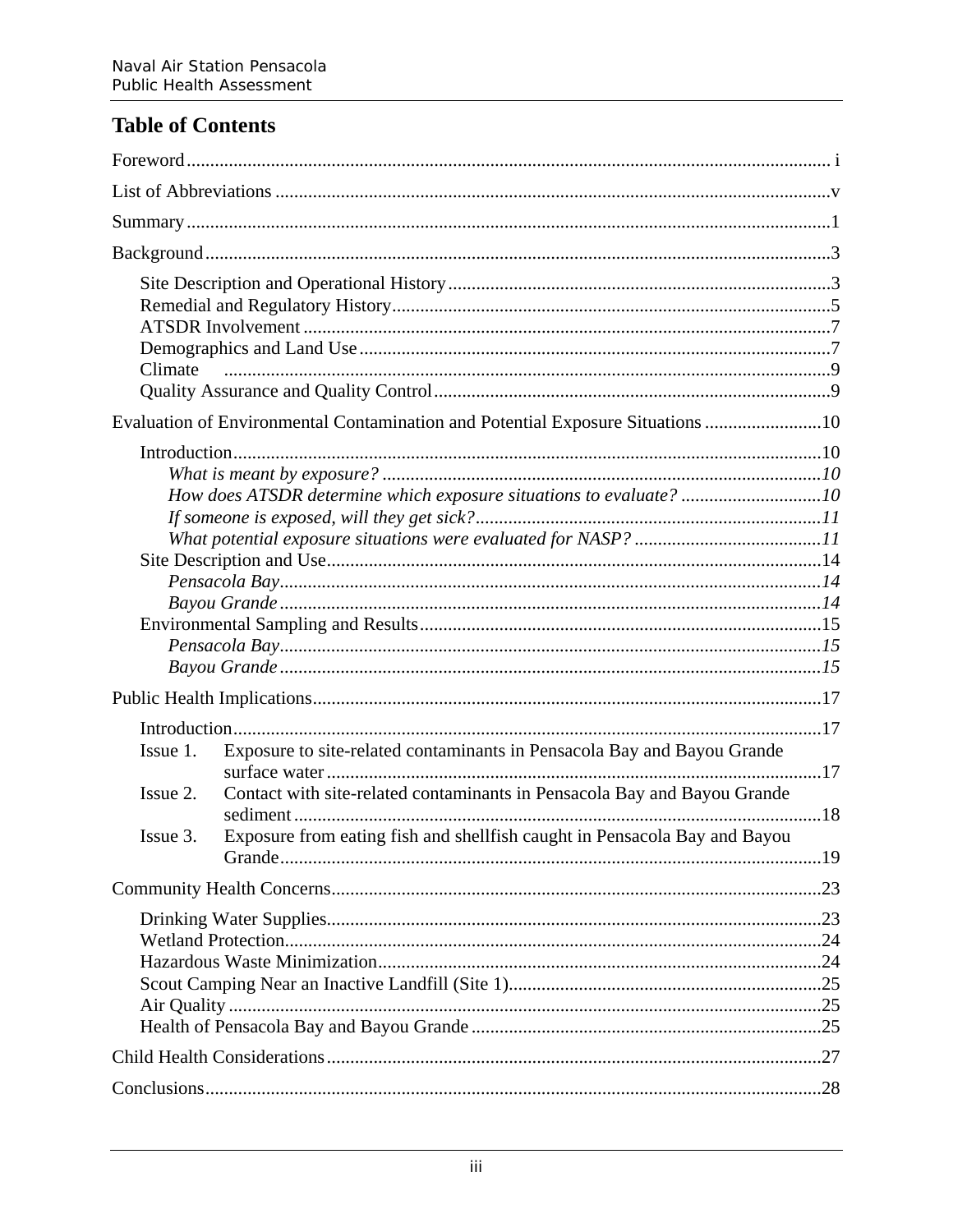

| Appendix C. Overview of ATSDR's Methodology for Evaluating Potential Public Health |  |
|------------------------------------------------------------------------------------|--|
|                                                                                    |  |
|                                                                                    |  |
|                                                                                    |  |

# **List of Tables**

| Table 1. Potential Exposure Pathways Evaluated at Naval Air Station Pensacola13         |  |
|-----------------------------------------------------------------------------------------|--|
| Table 2. Chemicals with Maximum Concentrations Exceeding Comparison Values in Pensacola |  |
|                                                                                         |  |
| Table 3. Chemicals with Maximum Concentrations Exceeding Comparison Values in Pensacola |  |
|                                                                                         |  |
| Table 4. Chemicals with Maximum Concentrations Exceeding Comparison Values in Fish      |  |
|                                                                                         |  |
| Table 5. Chemicals with Maximum Concentrations Exceeding Comparison Values in Shellfish |  |
|                                                                                         |  |

# **List of Figures**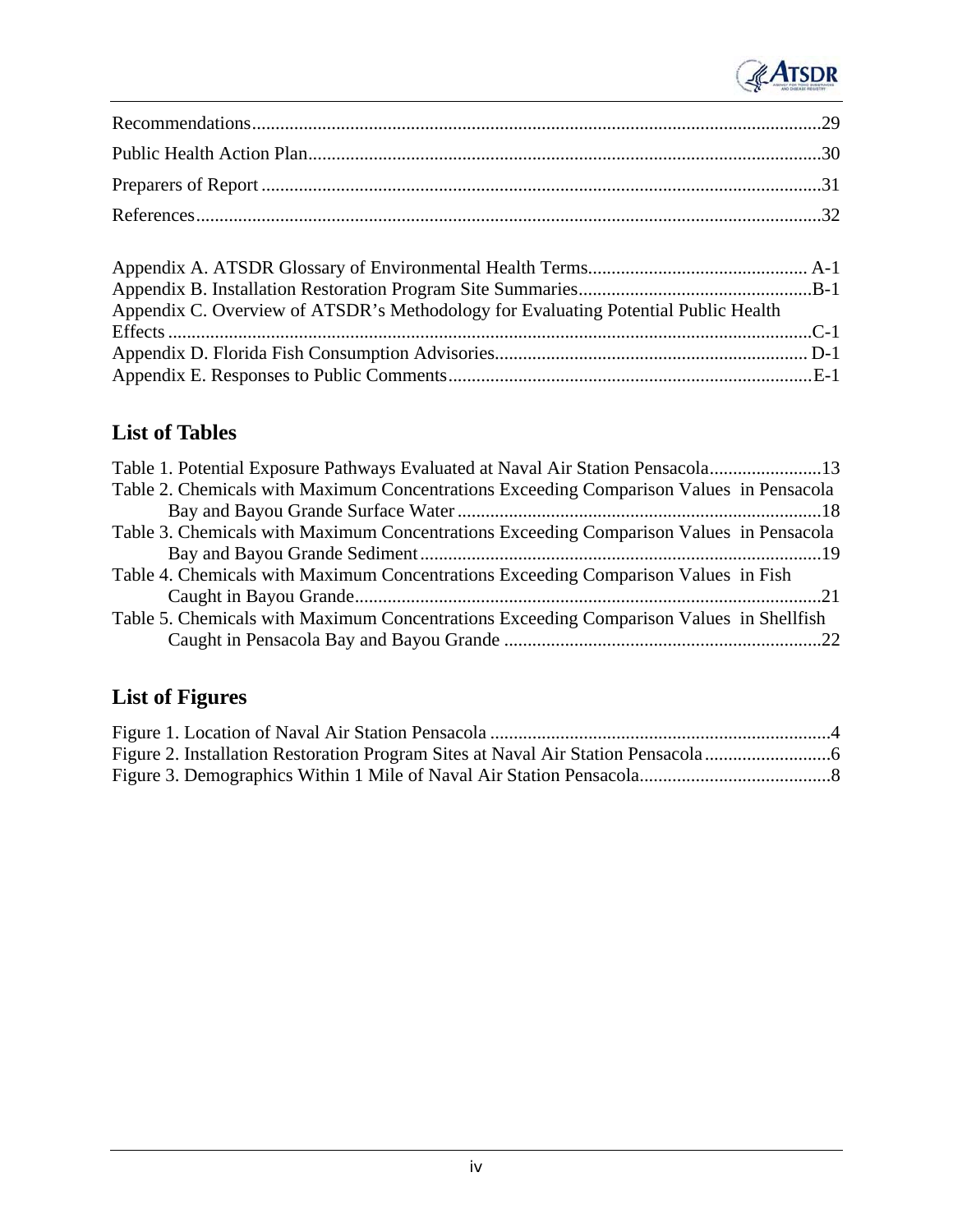# **List of Abbreviations**

| <b>ATSDR</b>   | Agency for Toxic Substances and Disease Registry                      |
|----------------|-----------------------------------------------------------------------|
| <b>BEQ</b>     | $benzo(a)$ pyrene equivalent                                          |
| <b>BTEX</b>    | benzene, toluene, ethylbenzene, and xylenes                           |
| <b>CDC</b>     | <b>Centers for Disease Control and Prevention</b>                     |
| <b>CEL</b>     | cancer effect level                                                   |
| <b>CERCLA</b>  | Comprehensive Environmental Response, Compensation, and Liability Act |
| <b>COC</b>     | contaminant of concern                                                |
| <b>CREG</b>    | cancer risk evaluation guide (ATSDR)                                  |
| CSF            | cancer slope factor                                                   |
| <b>DDE</b>     | dichlorodiphenyldichloroethylene                                      |
| <b>DDT</b>     | dichlorodiphenyltrichloroethane                                       |
| <b>DHHS</b>    | U.S. Department of Health and Human Services                          |
| <b>EMEG</b>    | environmental media evaluation guide (ATSDR)                          |
| EPA            | U.S. Environmental Protection Agency                                  |
| <b>FDEP</b>    | Florida Department of Environmental Protection                        |
| <b>FS</b>      | <b>Feasibility Study</b>                                              |
| <b>HAZMART</b> | Hazardous Material Control Center                                     |
| <b>IARC</b>    | International Agency for Research on Cancer                           |
| <b>IRP</b>     | <b>Installation Restoration Program</b>                               |
| <b>IWTP</b>    | <b>Industrial Wastewater Treatment Plant</b>                          |
| kg             | kilogram                                                              |
| <b>LOAEL</b>   | lowest-observed-adverse-effect level                                  |
| MCL            | maximum contaminant level (EPA)                                       |
| mg/L           | milligrams per liter (same as ppm)                                    |
| mg/kg          | milligrams per kilogram (same as ppm)                                 |
| mg/kg/day      | milligrams per kilogram per day                                       |
| <b>MRL</b>     | minimal risk level (ATSDR)                                            |
| <b>NAAQS</b>   | National Ambient Air Quality Standards                                |
| <b>NASP</b>    | <b>Naval Air Station Pensacola</b>                                    |
| <b>NEESA</b>   | Naval Energy and Environmental Support Activity                       |
| <b>NFA</b>     | no further action                                                     |
| <b>NOAA</b>    | National Oceanic Atmospheric Administration                           |
| <b>NOAEL</b>   | no-observed-adverse-effects level                                     |
| OU             | operable unit                                                         |
| PAH            | polynuclear aromatic hydrocarbon                                      |
| <b>PCB</b>     | polychlorinated biphenyl                                              |
| <b>PCE</b>     | tetrachloroethylene                                                   |
| ppb            | parts per billion                                                     |
| ppm            | parts per million                                                     |
| POL            | petroleum, oil, and lubricant                                         |
| <b>RBC</b>     | risk-based concentration (EPA)                                        |
| <b>RCRA</b>    | <b>Resource Conservation and Recovery Act</b>                         |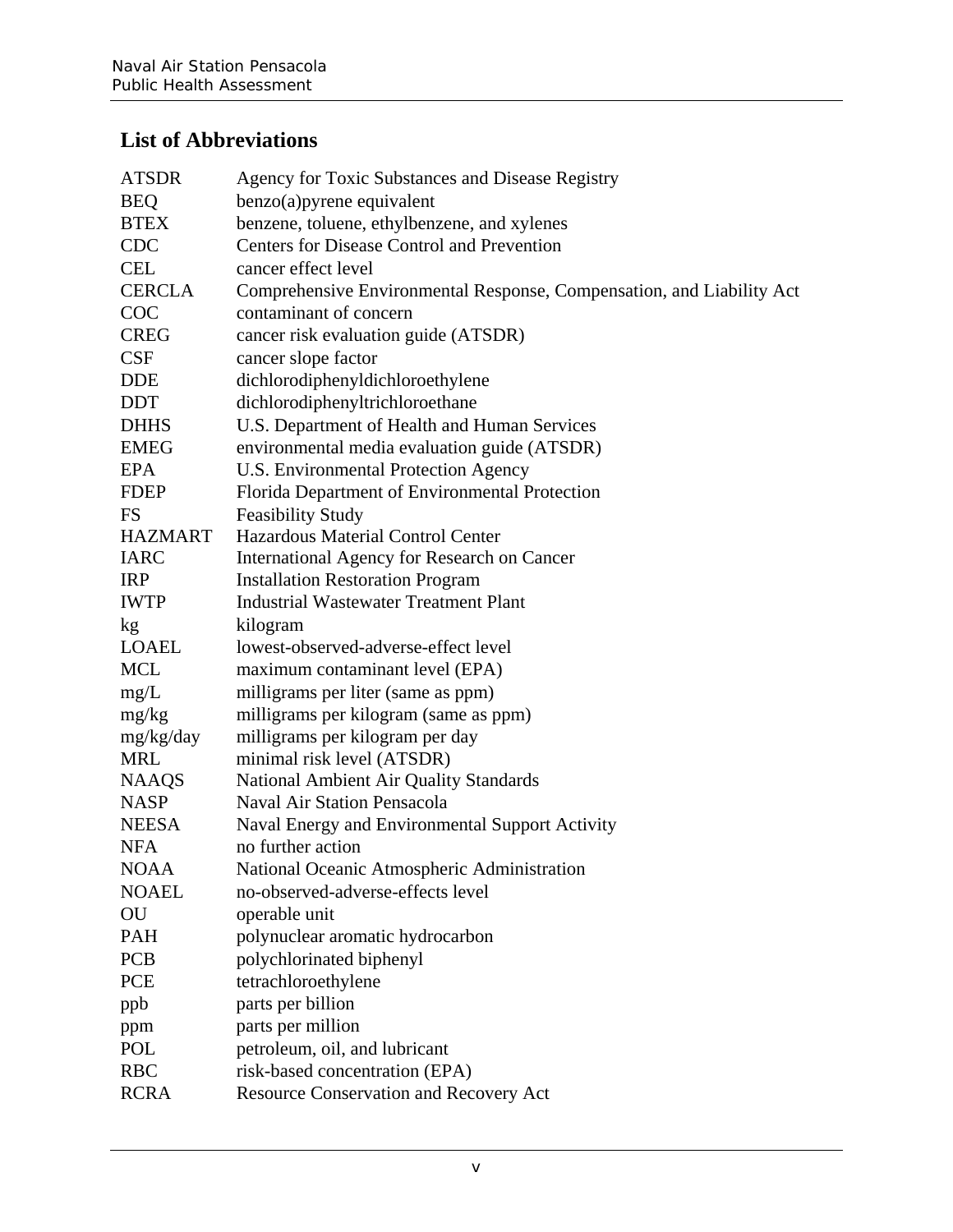

# **List of Abbreviations**

| <b>RfD</b>    | reference dose (EPA)                     |
|---------------|------------------------------------------|
| <sub>RI</sub> | Remedial Investigation                   |
| <b>RMEG</b>   | reference media evaluation guide (ATSDR) |
| <b>ROD</b>    | Record of Decision                       |
| <b>SI</b>     | Screening Investigation                  |
| <b>SVOC</b>   | semi-volatile organic compound           |
| <b>SWMU</b>   | Solid Waste Management Units             |
| <b>TCDD</b>   | 2,3,7,8-tetrachlorodibenzo-p-dioxin      |
| <b>TCE</b>    | trichloroethylene                        |
| <b>TEF</b>    | toxic equivalency factor                 |
| <b>TEQ</b>    | toxic equivalent                         |
| <b>UST</b>    | underground storage tank                 |
| <b>VOC</b>    | volatile organic compound                |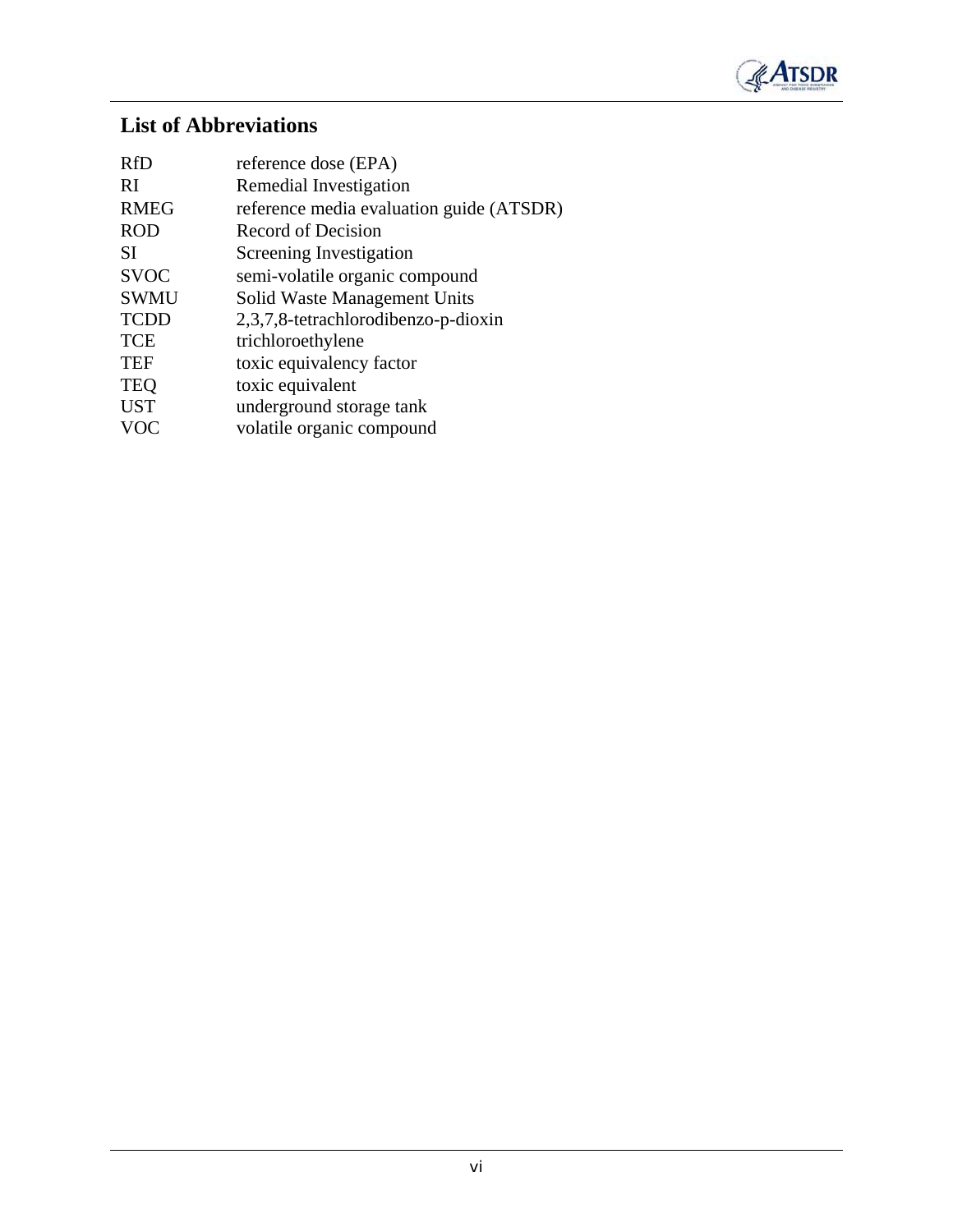## **Summary**

Naval Air Station Pensacola (NASP) is located approximately 5 miles southwest of the city of Pensacola on a peninsula in the Florida panhandle. Naval operations began on Pensacola Bay in 1825, and expanded between 1828 and 1835. However, after several natural disasters in the early 1900s, the Navy Yard was forced into maintenance status for a three-year period. In 1914, the first U.S. Naval Air Station was established and became the primary training base for naval aviators. NASP is known as the "Cradle of Naval Aviation" because it is where every Naval Aviator, Naval Flight Officer, and enlisted air crewman begins flight training. It is also the Navy's premier location for enlisted aviation technical training.

ATSDR is required by law to conduct a public health assessment at each of the sites on the National Priorities List. U.S. Environmental Protection Agency (EPA) placed NASP on the National Priorities List in November 1989. Through the Installation Restoration Program, the Navy identified 46 sites as potential sources of contamination at NASP. ATSDR evaluated the potential for exposure to occur at each of these sites, and identified the following potential exposure situations for further discussion:

- *Surface water in Pensacola Bay and Bayou Grande*. The concentrations of environmental contaminants that were present throughout the bay and the bayou were too low to be of health concern for anyone incidentally ingesting surface water. Therefore, incidental exposure to surface water is not expected to result in harmful health effects.
- Sediments in Pensacola Bay and Bayou Grande. The concentrations that were present throughout the bay and the bayou were too low to be of health concern for anyone incidentally ingesting or contacting sediment. Therefore, incidental exposure to sediment is not expected to result in harmful health effects.
- *Fish in Bayou Grande*. The concentrations in game fish were too low to be of health concern for anyone eating up to 3.5 meals of fish a month. However, because the sampling is limited, it would be a prudent public health practice for people, particularly children and pregnant women, to follow the Florida Fish Consumption Advisories.
- *Blue crabs in Pensacola Bay and Bayou Grande*. The concentrations detected in edible blue crab samples were too low to be of health concern for anyone eating up to 3.5 meals of blue crab a month. Therefore, eating blue crab from Pensacola Bay and Bayou Grande is not expected to result in harmful health effects.

However, because the blue crab hepatopancreas, or "mustard," samples contained higher concentrations of several chemicals and some of the estimated exposures approach levels of health concern, it would be a prudent public health practice to limit consumption of crab hepatopancreas to two meals per month. If you eat 3.5 meals of blue crab per month, you should not eat any additional meals of crab hepatopancreas.

• *Oysters in Bayou Grande*. The oyster sampling near NASP is limited—only one sample was collected in Bayou Grande. The results of that one sample do not indicate that eating oysters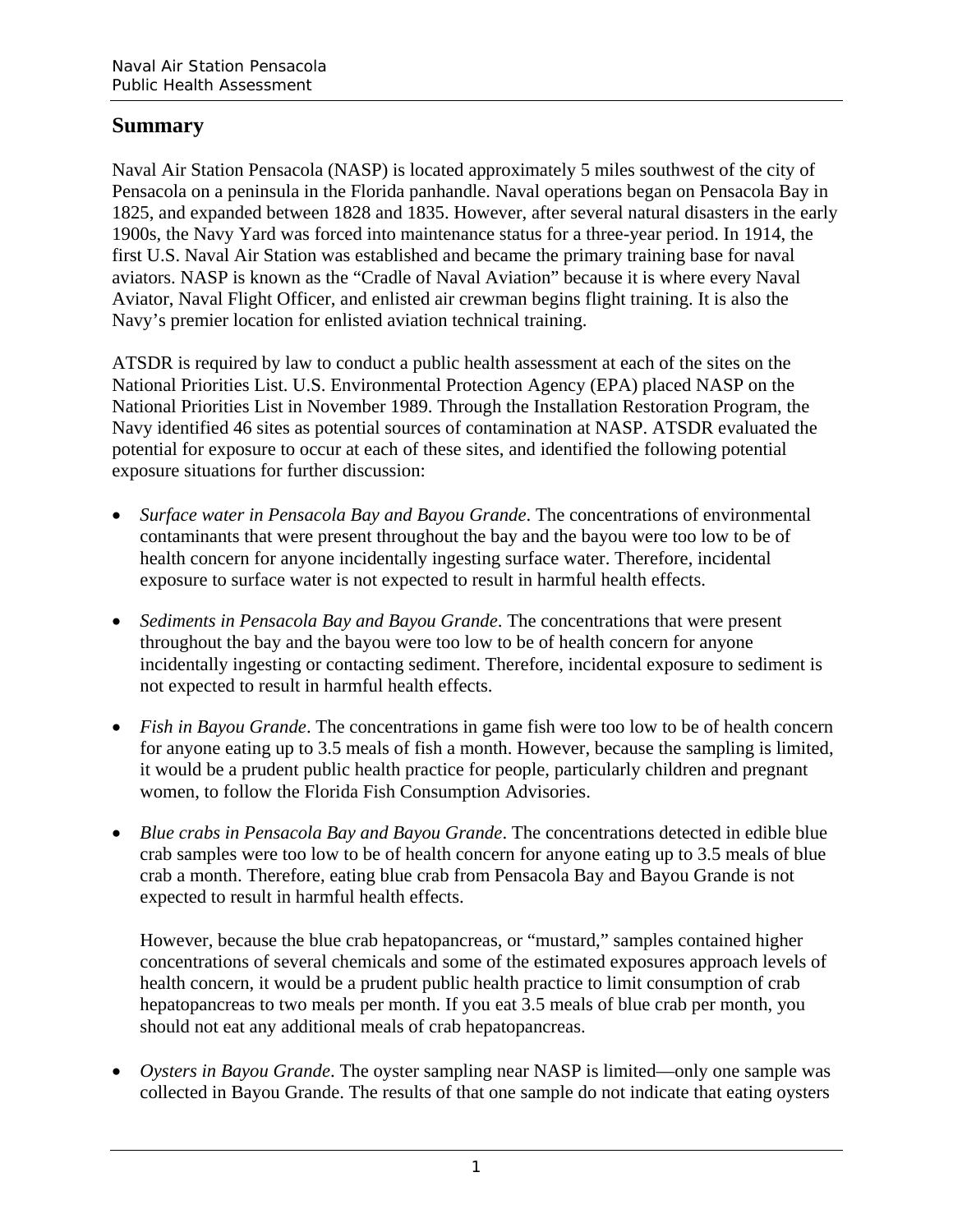

locations throughout the Pensacola

would be a health concern. The With the exception of East Bay and Escambia Bay, the concentrations present in oysters Pensacola Bay system, including Bayou Grande, is not Pensacola Bay system, including Bayou Grande, is not collected from 22 additional classified for shellfish propagating and harvesting<br>locations throughout the Pensacola (EnSafe 1998a; FDACS 2005; FDEP 2004).

Bay area were also too low to be of health concern for anyone eating up to 3.5 meals of oyster a month. Therefore, eating oysters is not expected to result in harmful health effects.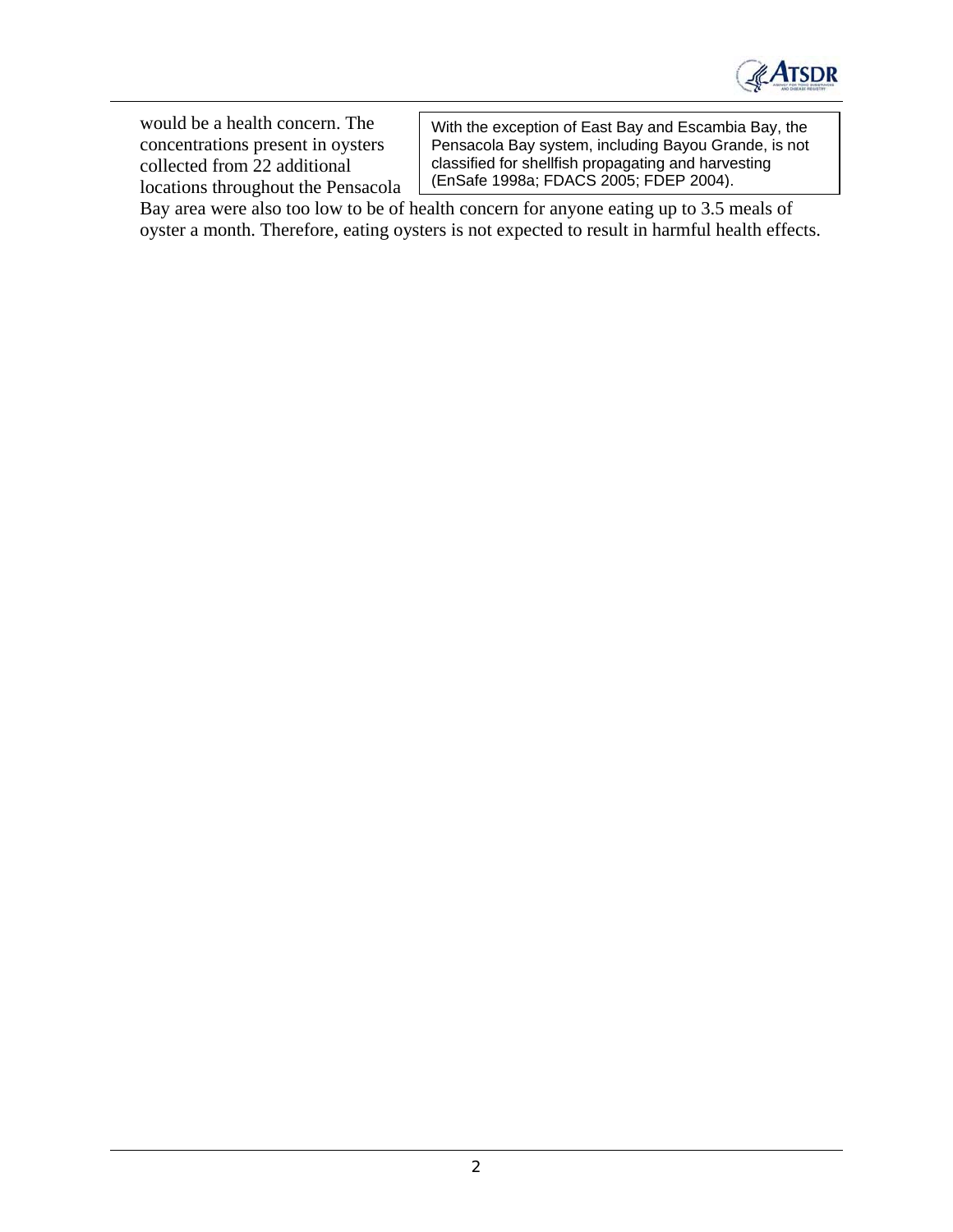# **Background**

#### **Site Description and Operational History**

Naval Air Station Pensacola (NASP) is located on 5,800 acres on a peninsula in the Florida panhandle. The site is approximately 5 miles southwest of the city of Pensacola in southern Escambia County. NASP is surrounded by water on three sides—Bayou Grande to the north, Pensacola Bay to the east, and Big Lagoon and Pensacola Bay to the south (see Figure 1) (NASP 2001; Tetra Tech 2003).

Naval operations began on Pensacola Bay in 1825, when President John Quincy Adams and Secretary of the Navy, Samuel Southard, established "one of the best equipped naval stations in the country" (NASP 2001). As operations expanded between 1828 and 1835, the Navy acquired approximately 2,300 acres. After several natural disasters in the early 1900s, the Navy Yard was forced into maintenance status for a three-year period. In 1914, the first U.S. Naval Air Station (NAS) was established and became the primary training base for naval aviators (Tetra Tech 2003). NASP is known as the "Cradle of Naval Aviation" because it is where every Naval Aviator, Naval Flight Officer, and enlisted air crewman begins flight training. It is also the Navy's premier location for enlisted aviation technical training. About 40,000 students are trained at NASP each year, with about 9,000 students located at the station at a time (P. Nichols, NASP Public Affairs Department, personal communication, February 2006).

The Pensacola Naval Complex is comprised of NASP, the Naval Technical Training Center Corry Station, Outlying Landing Field Saufley, Outlying Landing Field Bronson, and Naval Air Station Whiting Field. Of these, NASP and Naval Air Station Whiting Field are listed on the U.S. Environmental Protection Agency's (EPA) National Priorities List. This public health assessment addresses potential human exposure to environmental contamination at NASP. The Agency for Toxic Substances and Disease Registry (ATSDR) completed a public health assessment for Naval Air Station Whiting Field in September 2000, which is available at: http://www.atsdr.cdc.gov/HAC/PHA/whiting/whi\_toc.html.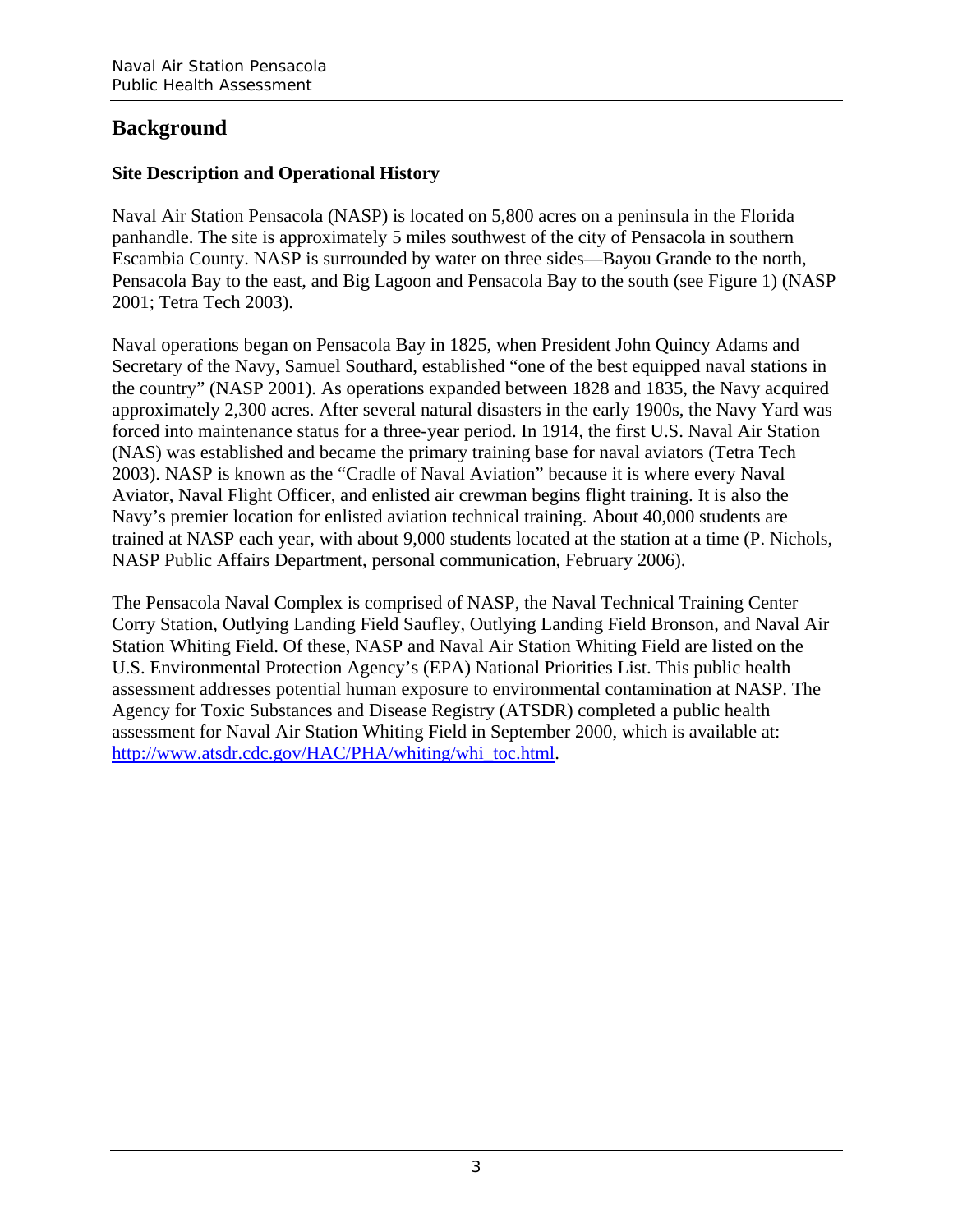



**Figure 1. Location of Naval Air Station Pensacola** 

Source: NASP 2001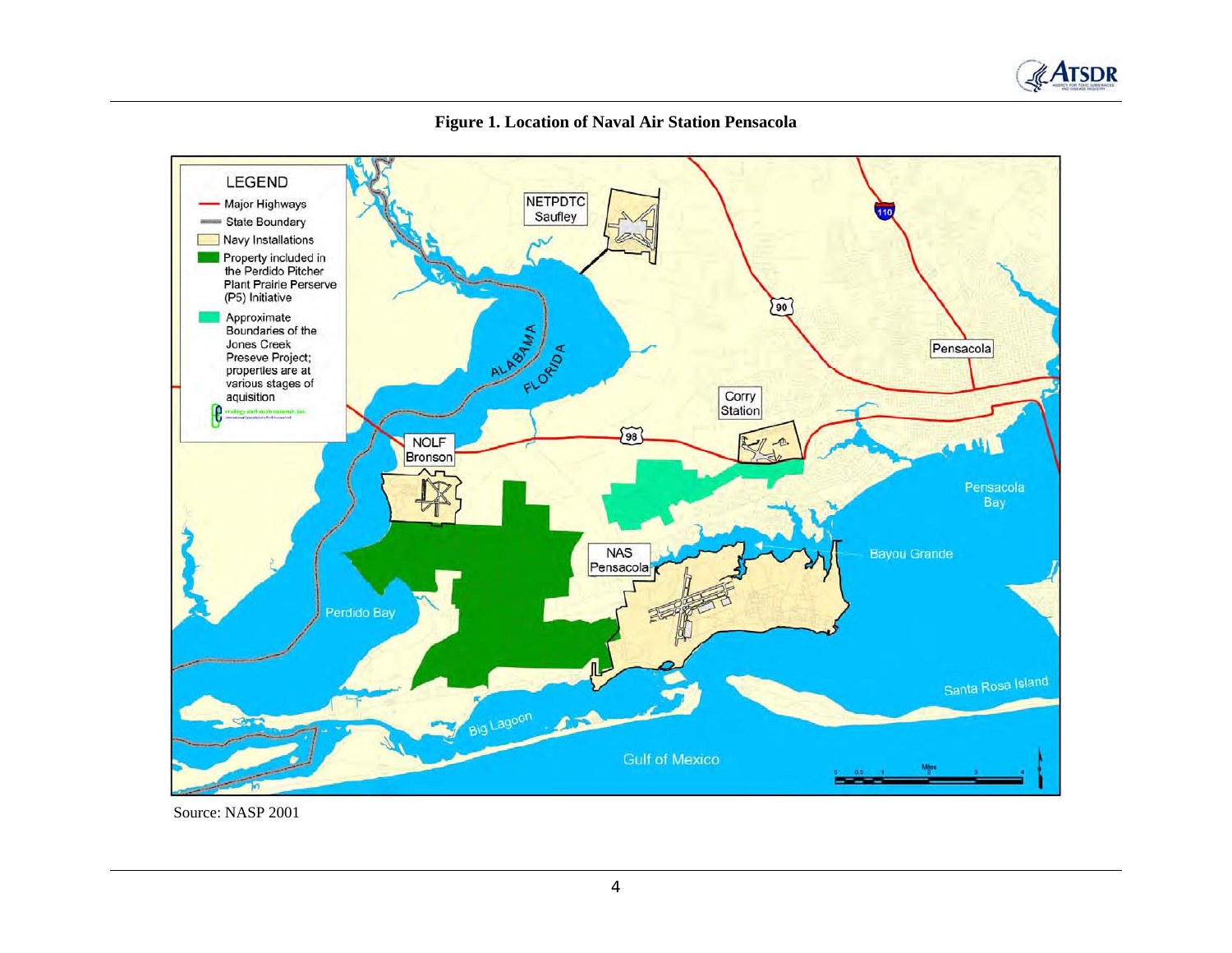#### **Remedial and Regulatory History**

Since Congress passed the Comprehensive Environmental Response, Compensation, and Liability Act (CERCLA) in 1980, the Navy has actively investigated potential contamination that may have resulted from former practices at their installations (Tetra Tech 2003). EPA placed NASP on the National Priorities List in November 1989 (EPA 2005a). To identify and control environmental contamination, the Navy established the Navy Assessment and Control of Installation Pollutants, which later became part of the Navy's Installation Restoration Program (IRP). Through these programs, 46 sites at NASP were identified as potential sources of contamination (see Figure 2 and Appendix B for additional information about each site) (Navy 2004a).

- Records of Decision were submitted for 14 sites.
- Site Characterization Reports were submitted for 12 sites.
- Sixteen (16) sites have obtained "no further action" status, and six (6) additional sites are recommended for or are pending no further action.
- Nineteen (19) sites are being investigated and remediated under the State of Florida Petroleum Program. Seven of these sites originated in the IRP, but were transferred when only petroleum-related contamination was found.

The 46 sites were divided into two categories—22 sites requiring Remedial Investigations/ Feasibility Studies and 24 sites requiring screening reports. The 22 sites requiring Remedial Investigations/Feasibility Studies were grouped into 14 Operable Units (Navy 2004a).

In addition to the IRP, NASP also initiated the following Resource Conservation and Recovery Act (RCRA) and environmental programs (Tetra Tech 2003):

- Groundwater Recovery System. A groundwater recovery system was installed in 1991, to replace the use of industrial wastewater treatment surface holding ponds. This system was permanently shutdown in 2003, because of suspected interference with natural attenuation processes.
- • *Hazardous Waste Storage*. NASP constructed an area for safe, controlled storage of hazardous waste material (e.g., used oils, industrial cleaners, and paints).
- *Hazardous Waste Minimization Program*. This program was initiated to reduce the amount of hazardous waste generated at the base by streamlining operations and increasing the efficient use of resources.
- • *Hazardous Material Control Center (HAZMART)*. HAZMART established procedures for purchasing, receiving, issuing, monitoring, and retrieving hazardous material—in a manner that is protective of both the environment and personnel.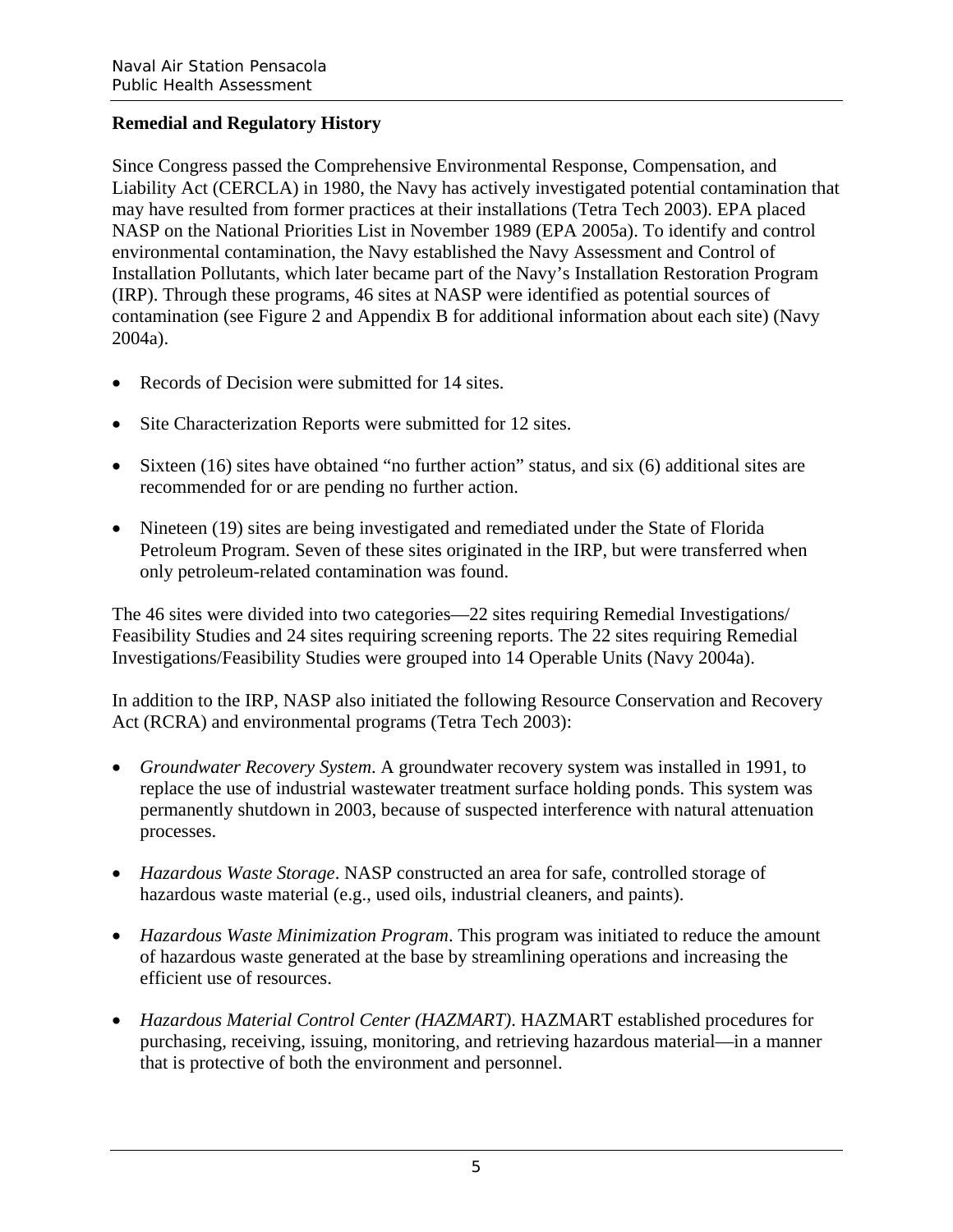

**Figure 2. Installation Restoration Program Sites at Naval Air Station Pensacola** 

Source: EnSafe 1999a

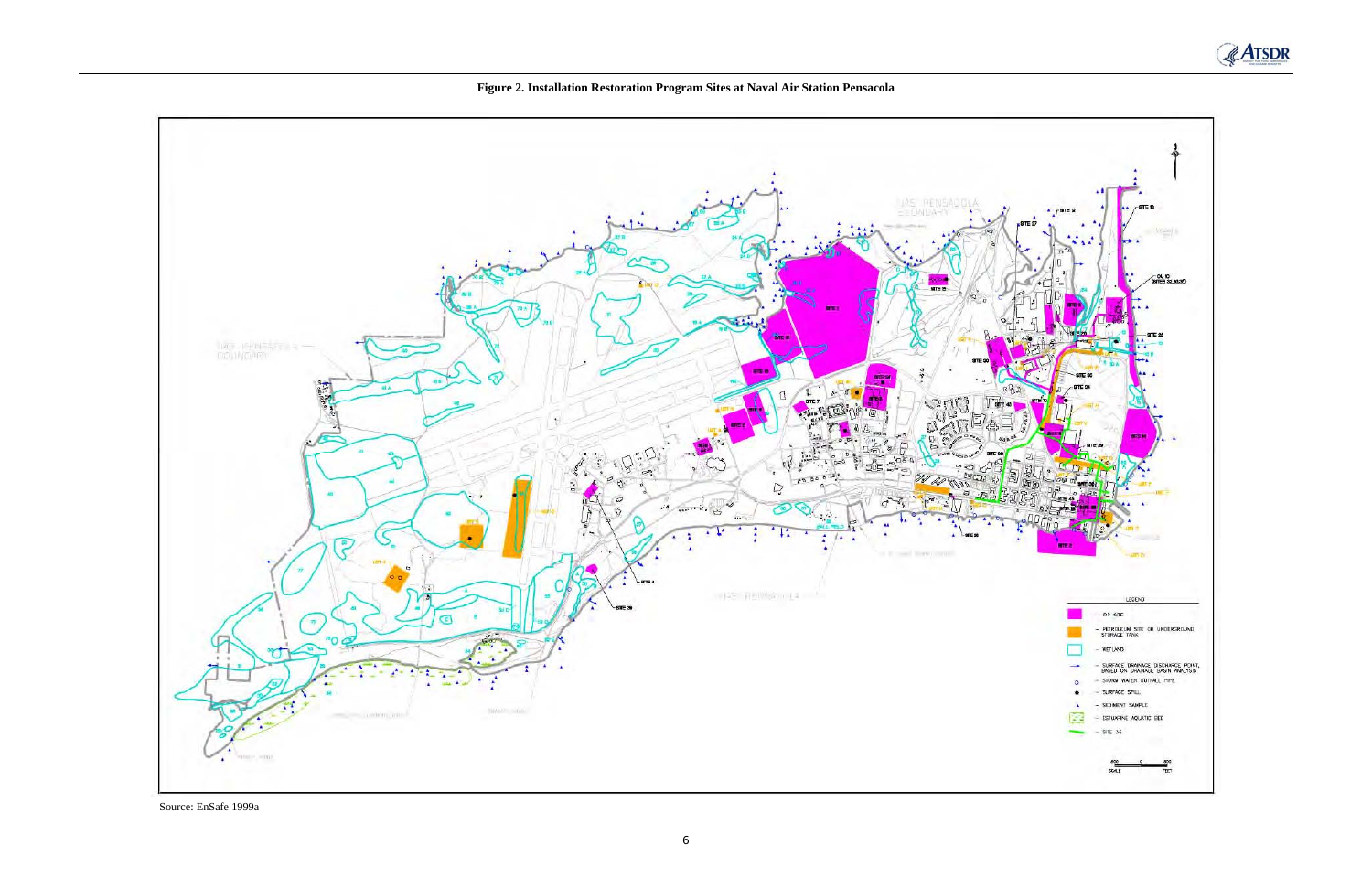- • *Natural Resources Conservation Program*. This program includes forestry, land, and fish and wildlife management programs. The goal of the program is to stabilize and beautify the natural environment and provide outdoor recreation opportunities for base personnel.
- *Petroleum Program*. This program was developed to comply with the State of Florida petroleum regulations. Under this program, NASP removed or replaced 219 underground storage tanks. The four remaining underground storage tanks were installed in 1991, in accordance with secondary containment standards.

## **ATSDR Involvement**

ATSDR is required by law to conduct a public health assessment at each of the sites on the National Priorities List. As part of the public health assessment process, ATSDR conducted an initial site visit to NASP in February 1991. The visit's purpose was to collect information necessary to rank the site according to the potential public health hazard it represented and to identify public health issues related to environmental contamination. During the visit, ATSDR staff met base representatives, toured the installation and surrounding areas, and collected community health concerns. At that time, ATSDR identified past, current, and future exposure pathways and determined that no immediate or long-term public health hazards existed.

In January 2005, ATSDR revisited NASP to obtain updated information about ongoing environmental activities. Again, ATSDR met with base personnel and toured the site. Discussions, the site visit, and data reviews once again led ATSDR to conclude that there was little opportunity for public contact with site contaminants and no immediate threats to public health. ATSDR did, however, identify three potential exposure pathways for additional evaluation in this public health assessment:

- Exposure to site-related contaminants in Pensacola Bay and Bayou Grande surface water.
- Contact with site-related contaminants in Pensacola Bay and Bayou Grande sediment.
- Exposure from eating fish and shellfish caught in Pensacola Bay and Bayou Grande.

## **Demographics and Land Use**

ATSDR examines demographic and land use data to identify sensitive populations, such as young children, the elderly, and women of childbearing age, and to determine whether these sensitive populations are exposed to any potential health risks. Demographics also provide details on population mobility and residential history in a particular area. This information helps ATSDR evaluate how long residents might have been exposed to contaminants.

NASP is located in southern Escambia County, which occupies about 661 square miles and has a population of about 294,000 (Bureau of the Census 2000). Pensacola is the county seat and the largest city in the county. According to the 2000 census, Pensacola is home to approximately 56,000 people—5.7 percent of whom are under the age of 5 years, 40 percent are women of childbearing age, and 17.2 percent are over 65 years. Figure 3 shows the demographics within one mile of NASP.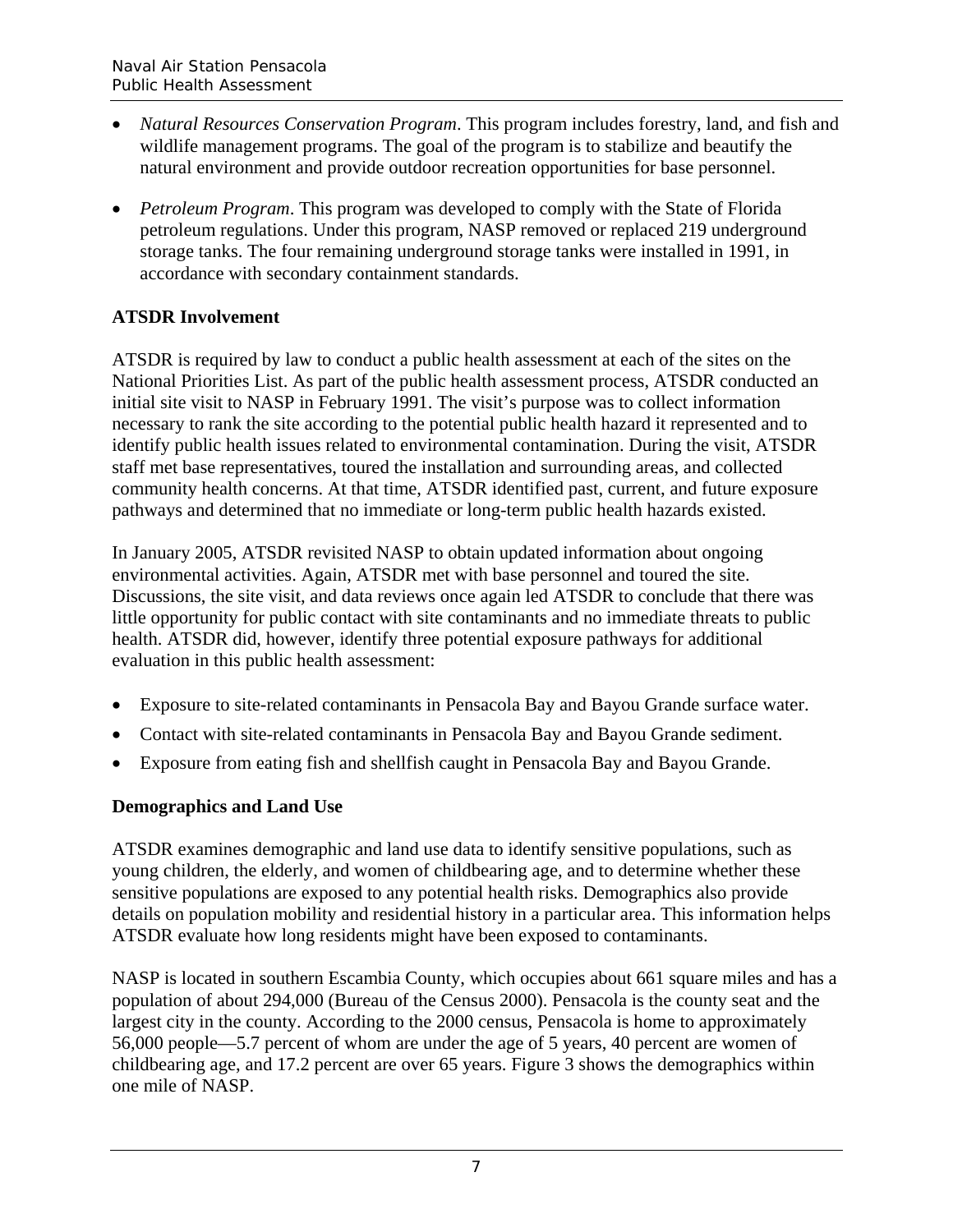



#### **Figure 3. Demographics Within 1 Mile of Naval Air Station Pensacola**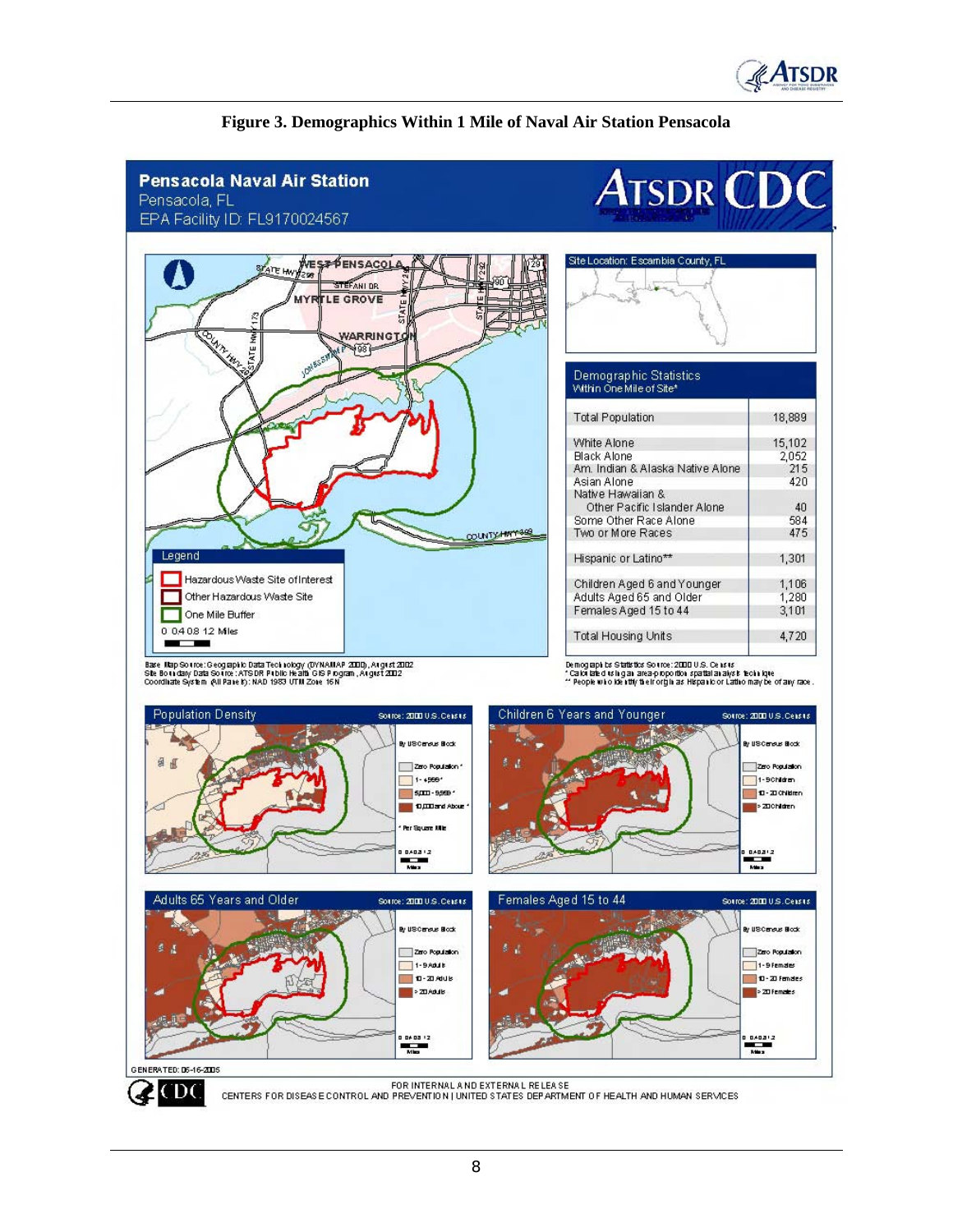Approximately 23,000 military and civilian personnel live and/or work at NASP and contribute more than \$1 billion annually to the local economy (Tetra Tech 2003). The Housing Department estimates that about 1,400 people currently live in the 577 housing units located at NASP. The average length of residence is two years, with a maximum of three years for enlisted employees (G. Wooten, NASP Housing Department, personal communication, January 2005). More than 25,000 military retirees and families live near NASP and contribute almost \$500 million annually to the local economy. The local economy is comprised of large and small industry, agriculture, retail, and tourism (Tetra Tech 2003).

Various housing, training, and support facilities are located on NASP. Forrest Sherman Field occupies a large portion of the western end of the peninsula. Most industrial operations occurred on the eastern end (EnSafe 1995c; Tetra Tech 2003). Housing is located on the southern portion of the eastern end of NASP, in areas independent from the contaminated IRP sites. The Consolidated Training School was built along the bay on the eastern end of the peninsula.

#### **Climate**

The climate at NASP is mild, subtropical with an average annual temperature ranging from 50.5° Fahrenheit in the winter to 82° Fahrenheit in the summer. The average rainfall is approximately 60-63 inches per year, with the highest amount of rain falling in July and August. Moderate winds tend to prevail from the north during the winter and from the south during the summer (EnSafe 1999a; NASP 2001).

Even though Santa Rosa Island and Perdido Key protect NASP from direct hurricane hits, flooding and high wind velocities can cause severe damage during hurricanes (NASP 2001). In September 2004, Hurricane Ivan made landfall as a Category III hurricane about 30 miles west of NASP, and inflicted heavy damage to the station. Much of the destruction to the natural topography and buildings was still apparent when ATSDR visited the site in January 2005.

## **Quality Assurance and Quality Control**

In preparing this public health assessment, ATSDR reviewed and evaluated information provided in the referenced documents. Documents prepared for the CERCLA program must meet standards for quality assurance and control measures for chain-of-custody, laboratory procedures, and data reporting. The environmental data presented in this public health assessment come from site characterization and remedial investigation reports prepared by NASP and its contractors under CERCLA and RCRA. ATSDR has found that the quality of environmental data available for NASP is adequate for making public health decisions.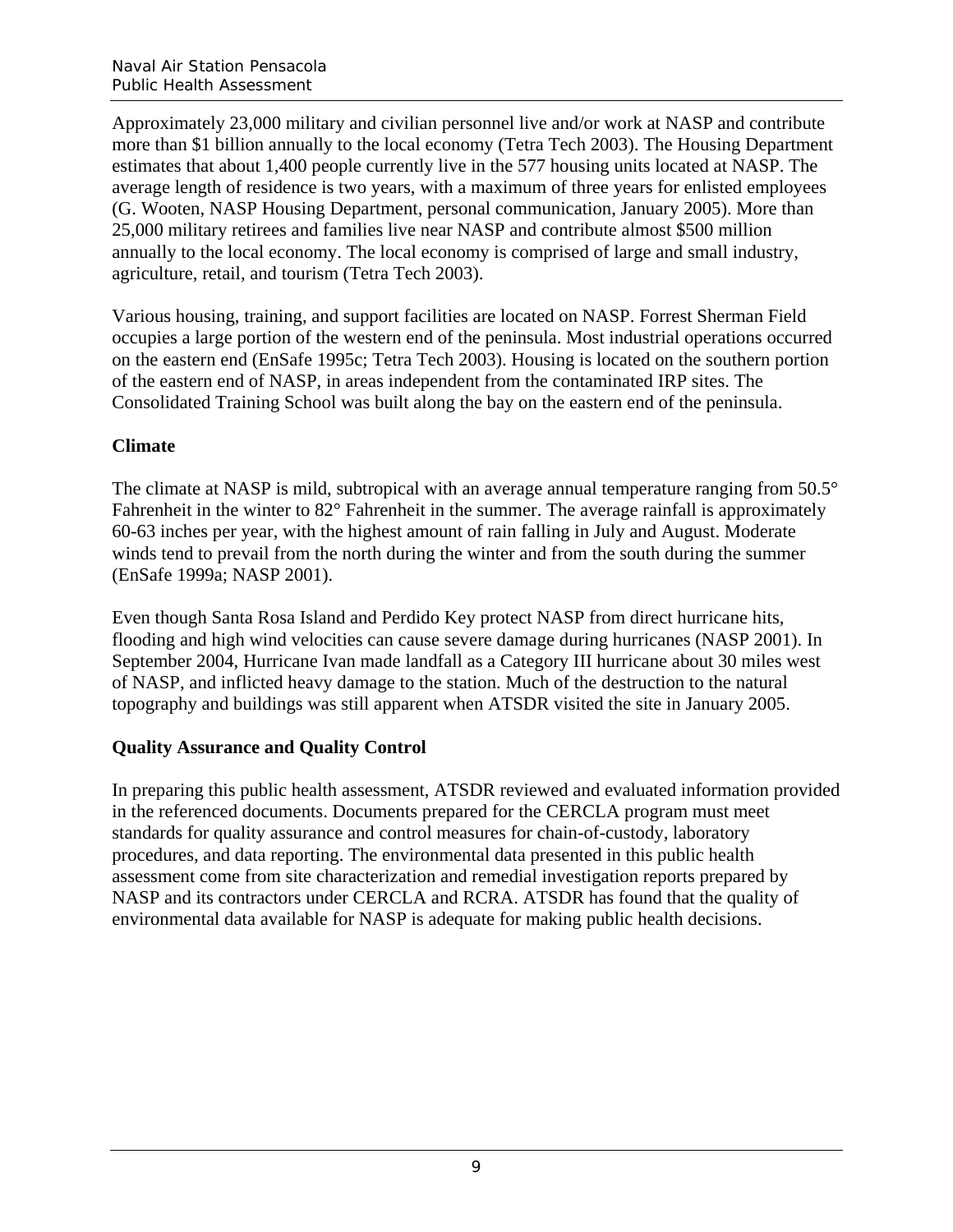

# **Evaluation of Environmental Contamination and Potential Exposure Situations**

#### **Introduction**

#### **What is meant by exposure?**

ATSDR's public health assessments are driven by exposure to, or contact with, environmental contaminants. Contaminants released into the environment have the potential to cause harmful health effects. Nevertheless, *a release does not always result in exposure.* People can only be exposed to a contaminant if they come into contact with that contaminant—if they breathe, eat, drink, or come into skin contact with a substance containing the contaminant. If no one comes into contact with a contaminant, then no exposure occurs, and thus no health effects could occur. Often the general public does not have access to the source area of contamination

An exposure pathway has five elements: (1) a source of contamination, (2) an environmental media, (3) a point of exposure, (4) a route of human exposure, and (5) a receptor population. The source is the place where the chemical or radioactive material was released. The environmental media (such as groundwater, soil, surface water, or air) transport the contaminants. The point of exposure is the place where people come into contact with the contaminated media. The route of exposure (for example, ingestion, inhalation, or dermal contact) is the way the contaminant enters the body. The people actually exposed are the receptor population.

or areas where contaminants are moving through the environment. This lack of access to these areas becomes important in determining whether people could come into contact with the contaminants.

The route of a contaminant's movement is the pathway. ATSDR identifies and evaluates exposure pathways by considering how people might come into contact with a contaminant. An exposure pathway could involve air, surface water, groundwater, soil, dust, or even plants and animals. Exposure can occur by breathing, eating, drinking, or by skin contact with a substance containing the chemical contaminant.

#### **How does ATSDR determine which exposure situations to evaluate?**

ATSDR scientists evaluate site conditions to determine if people could have been, are, or could be exposed (i.e., exposed in a past scenario, a current scenario, or a future scenario) to siterelated contaminants. When evaluating exposure pathways, ATSDR identifies whether exposure to contaminated media (soil, sediment, water, air, or biota) has occurred, is occurring, or will occur through ingestion, dermal (skin) contact, or inhalation.

If exposure was, is, or could be possible, ATSDR scientists consider whether contamination is present at levels that might affect public health. ATSDR scientists select contaminants for further evaluation by comparing them to health-based comparison values. These are developed by ATSDR from available scientific literature related to exposure and health effects. Comparison values are derived for each of the different media and reflect an estimated contaminant concentration that is *not likely* to cause adverse health effects for a given chemical, assuming a standard daily contact rate (e.g., an amount of water or soil consumed or an amount of air breathed) and body weight.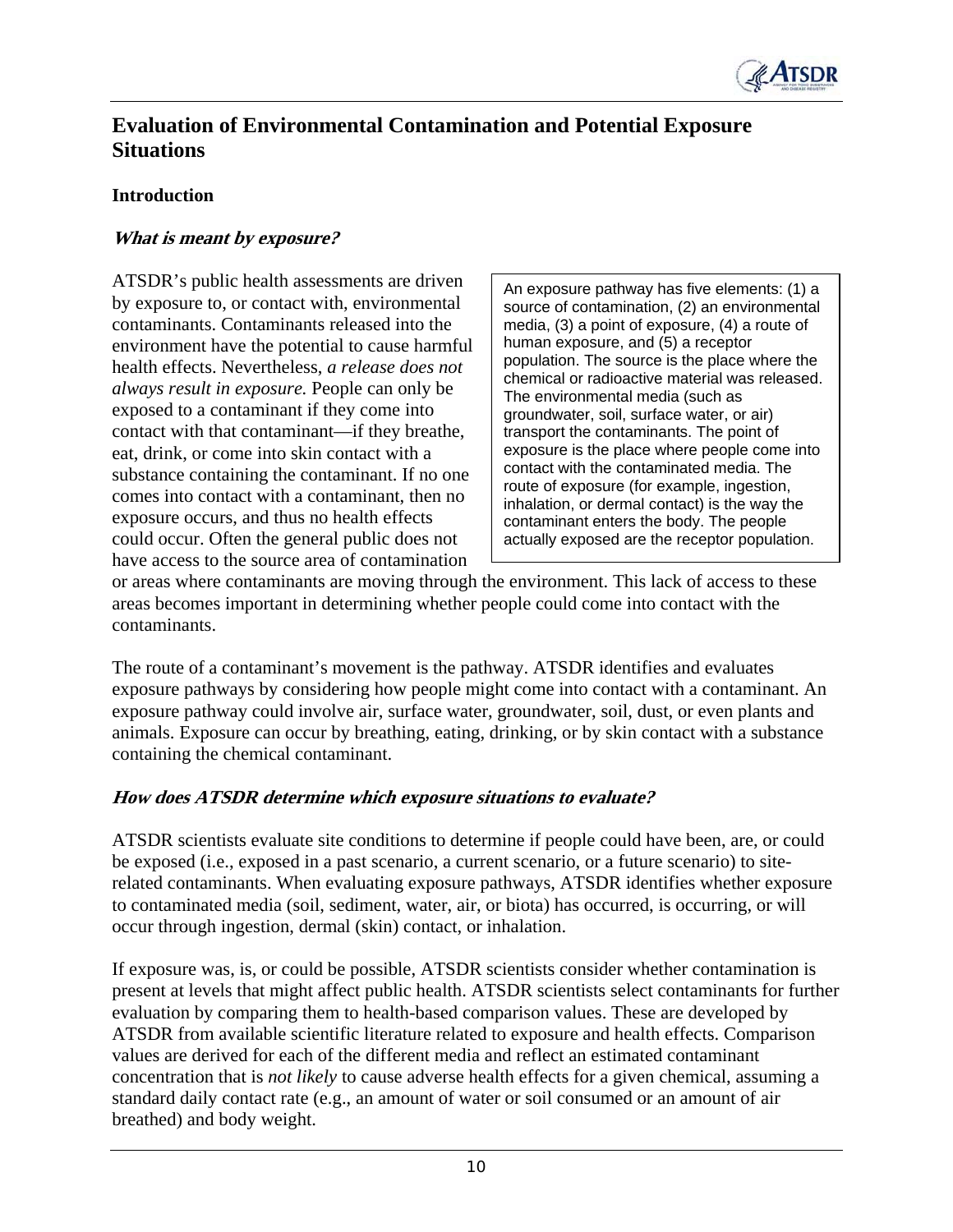*Comparison values are not thresholds for adverse health effects*. ATSDR comparison values establish contaminant concentrations many times lower than levels at which no effects were observed in experimental animals or human epidemiologic studies. If contaminant concentrations are above comparison values, ATSDR further analyzes exposure variables (for example, duration and frequency of exposure), the toxicology of the contaminant, other epidemiology studies, and the weight of evidence for health effects.

Some of the comparison values used by ATSDR scientists include ATSDR's environmental media evaluation guides (EMEGs), reference dose media evaluation guides (RMEGs), and cancer risk evaluation guides (CREGs) and EPA's maximum contaminant levels (MCLs). EMEGs, RMEGs, and CREGs are non-enforceable, health-based comparison values developed by ATSDR for screening environmental contamination for further evaluation. MCLs are enforceable drinking water regulations developed to protect public health.

You can find out more about the ATSDR evaluation process by consulting Appendix C, contacting ATSDR at 1-888-42ATSDR, or reading ATSDR's Public Health Assessment Guidance Manual at http://www.atsdr.cdc.gov/HAC/PHAManual/.

## **If someone is exposed, will they get sick?**

*Exposure does not always result in harmful health effects*. The type and severity of health effects a person can experience because of contact with a contaminant depend on the exposure concentration (how much), the frequency (how often) and/or duration of exposure (how long), the route or pathway of exposure (breathing, eating, drinking, or skin contact), and the multiplicity of exposure (combination of contaminants). Once exposure occurs, characteristics such as age, sex, nutritional status, genetics, lifestyle, and health status of the exposed individual influence how the individual absorbs, distributes, metabolizes, and excretes the contaminant. Together, these factors and characteristics determine the health effects that may occur.

In almost any situation, there is considerable uncertainty about the true level of exposure to environmental contamination. To account for this uncertainty and to be protective of public health, ATSDR scientists typically use worst-case exposure level estimates as the basis for determining whether adverse health effects are possible. These estimated exposure levels usually are much higher than the levels that people are really exposed to. If the exposure levels indicate that adverse health effects are possible, ATSDR performs a more detailed review of exposure and consult the toxicologic and epidemiologic literature for scientific information about the health effects from exposure to hazardous substances.

## **What potential exposure situations were evaluated for NASP?**

Access to natural resource management areas at NASP for recreational purposes is limited to active duty and reserve military personnel, their dependents and guests; federal civilian employees, their dependents and guests; and military retirees. However, the general public is allowed access to several designated natural and cultural resource areas, such as National Park Service areas, the Pensacola Lighthouse, and the Bayou Grande Nature Trail.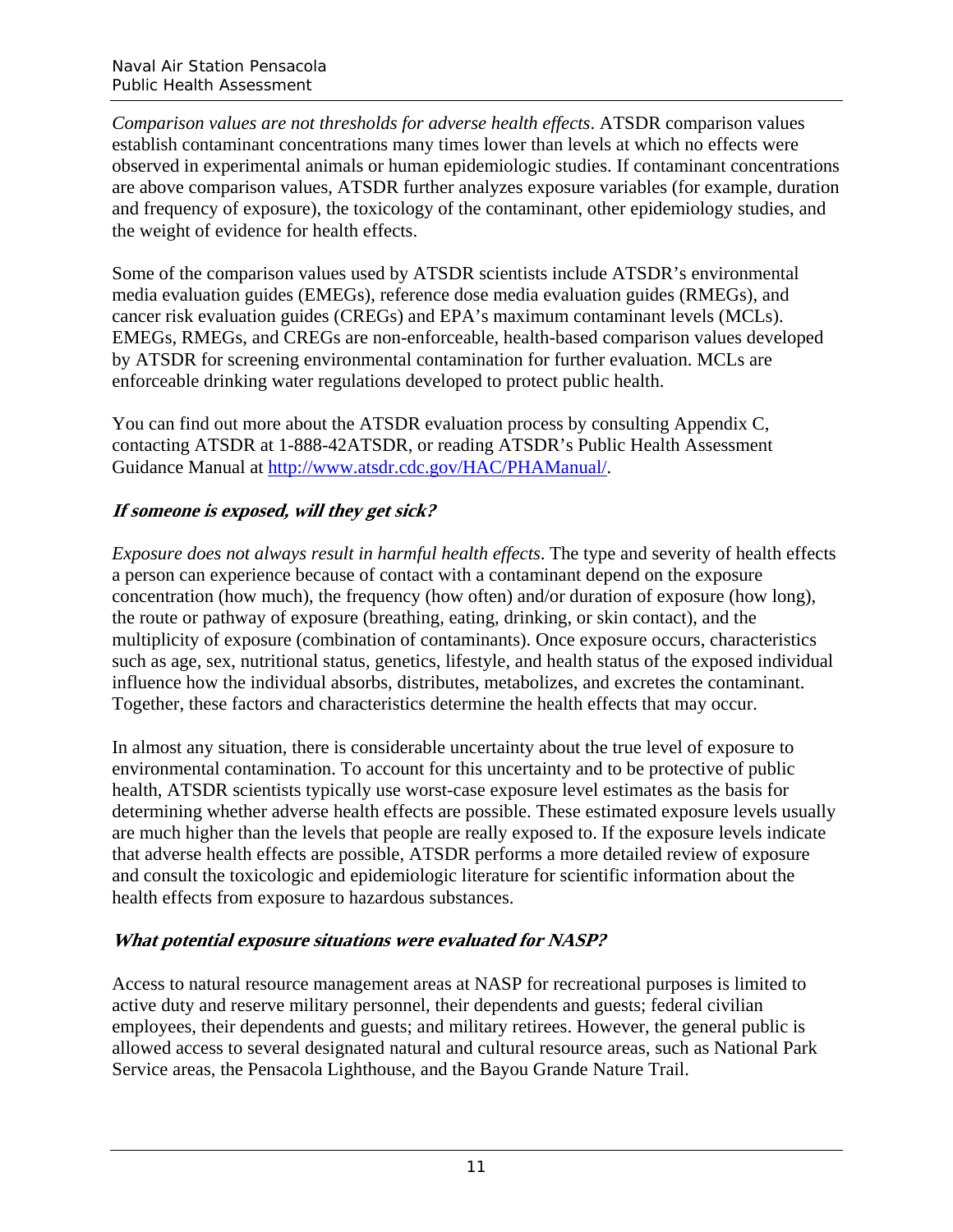

Pensacola Bay and Bayou Grande are classified as Class II and Class III waters, meaning they are designated to support shellfish propagation and recreational and wildlife use (NASP 2001). Because of the warm climate and easy access to Pensacola Bay and Bayou Grande, outdoor recreational activities such as fishing, canoeing, sailing, and boating occur year-round (NASP 2001). However, due to the seasonal water temperatures, swimming is generally limited to May through September (EnSafe 1999a). Sherman Cove Marina offers many motorized and nonmotorized boating opportunities. In addition, freshwater fishing is popular in Lake Frederic, a small 1.2-acre pond near Sherman Cove Marina that is stocked with catfish, sunshine bass, and bluegill (NPS 1999). Fishing in Lake Frederic was not considered a completed exposure pathway because no sources of contamination are near the small pond.

ATSDR identified the following three potential exposure situations for further evaluation:

- 1. Exposure to site-related contaminants in Pensacola Bay and Bayou Grande surface water.
- 2. Contact with site-related contaminants in Pensacola Bay and Bayou Grande sediment.
- 3. Exposure from eating fish and shellfish caught in Pensacola Bay and Bayou Grande.

Table 1 provides a summary of potential exposure situations evaluated in this public health assessment.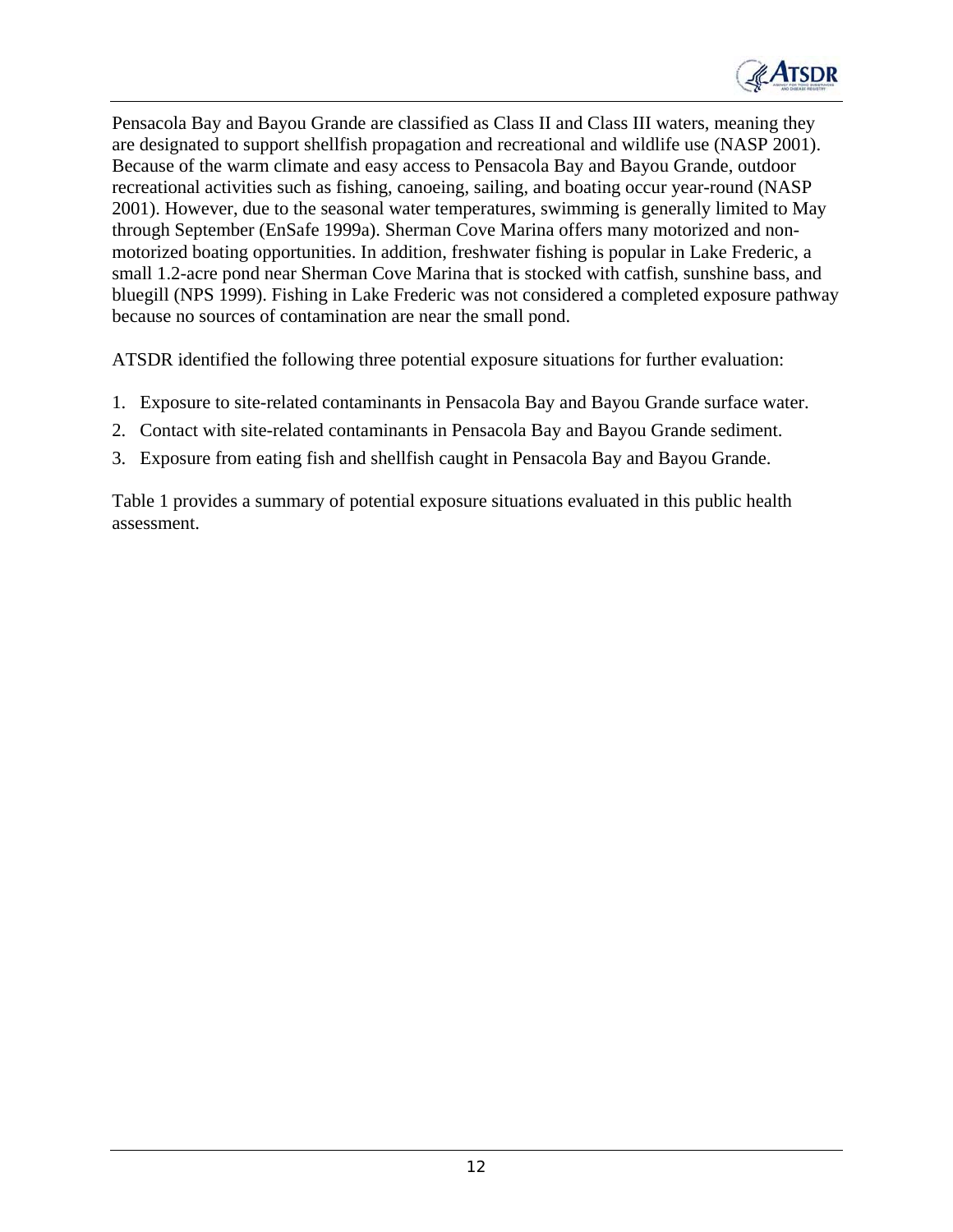|                    | <b>Exposure Pathway Elements</b>                                                                                                                    |                                                    |                                                      |                                                    |                                               |                                                                                                                                                     |                                                                                           |
|--------------------|-----------------------------------------------------------------------------------------------------------------------------------------------------|----------------------------------------------------|------------------------------------------------------|----------------------------------------------------|-----------------------------------------------|-----------------------------------------------------------------------------------------------------------------------------------------------------|-------------------------------------------------------------------------------------------|
| Pathway            | <b>Potential Sources</b><br>of Contamination                                                                                                        | <b>Environmental</b><br><b>Media</b>               | <b>Point of Exposure</b>                             | <b>Route of Exposure</b>                           | <b>Exposed</b><br>Population                  | <b>Comments</b>                                                                                                                                     |                                                                                           |
| Surface Water      | Pensacola Bay<br>IRP sites 2, 3, 4, 13, 14,                                                                                                         | Surface Water<br>$\blacksquare$                    | Mustin Beach<br>п.<br>Bayou Grande<br>$\blacksquare$ | Incidental Ingestion                               | Recreational<br>adults and children           | Recreational exposures to<br>Pensacola Bay and Bayou                                                                                                |                                                                                           |
| Sediment           | 17, 18, 28, 32, 33, 35,<br>36, 38, and 39<br><b>Bayou Grande</b><br>IRP sites 1, 3, 9, 10, 11,<br>12, 15, 16, 29, 30, 32,<br>33, 35, 34, 36, and 38 |                                                    | Sediment                                             | Family Picnic Area<br><b>Sailing Facility</b><br>٠ | Incidental Ingestion<br><b>Dermal Contact</b> | Recreational<br>adults and children                                                                                                                 | Grande surface water and<br>sediment are not expected to<br>cause harmful health effects. |
| Fish and Shellfish |                                                                                                                                                     | $-$ Fish<br>Blue crab<br>Oysters<br>$\blacksquare$ | • Throughout<br>Pensacola Bay and<br>Bayou Grande    | Ingestion                                          | Recreational<br>fishers                       | People should follow the<br>Florida Department of Health's<br>Fish Consumption Advisories,<br>and also limit consumption of<br>crab hepatopancreas. |                                                                                           |

**Table 1. Potential Exposure Pathways Evaluated at Naval Air Station Pensacola** 

Sources: EnSafe 1995c, 1997b, 1998a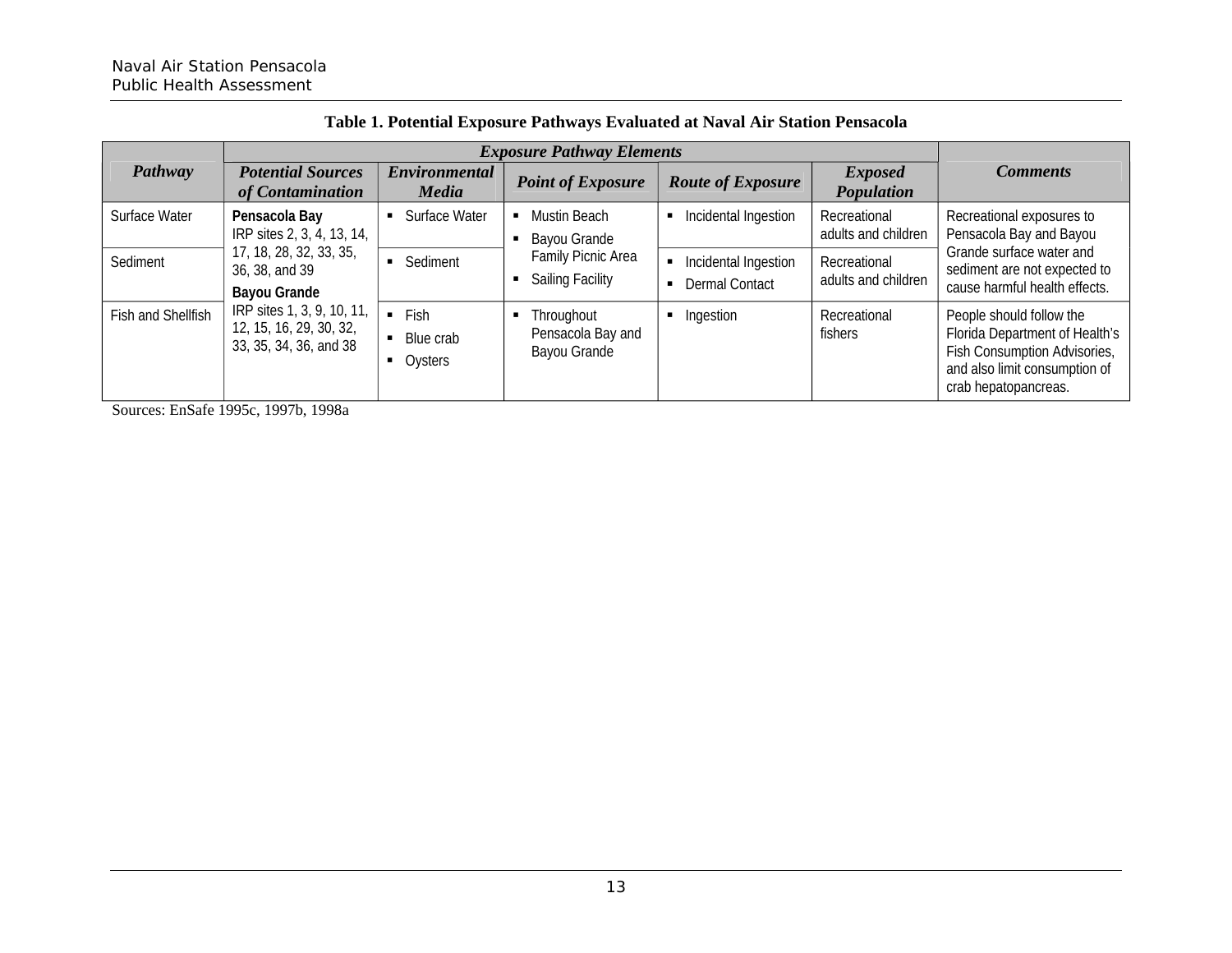

#### **Site Description and Use**

#### **Pensacola Bay**

Pensacola Bay is a 54-square mile estuarine water body with a mean depth of 19.5 feet (NASP 2001). About 10 miles of the bay border NASP property where the mean water depth is 10 feet (EnSafe 1998a). Near the station, it is considered a "lower estuarine environment" with regular tidal flushing though the Pensacola Pass into the Intercoastal Waterway (EnSafe 1997b). Pensacola Bay is protected from the Gulf of Mexico by two barrier islands, Santa Rosa Island and Perdido Key. The U.S. Army Corps of Engineers periodically dredges Pensacola Bay to maintain a navigable channel for naval and commercial shipping (EnSafe 1995c).

Both the Navy and the Coast Guard monitor activity and boat traffic in Pensacola Bay. Fishing and crabbing occur on a daily basis in portions of the Pensacola Bay system—East Bay and Escambia Bay are conditionally classified for shellfish propagating and harvesting (EnSafe 1998a; FDACS 2005; FDEP 2004). Swimming near NASP is only allowed at Mustin Beach,

which is west of the Coast Guard Station, and the swift currents of the shipping channel limit <br>Since September 11, 2001, NASP and swimming in the bay. The only other swim activity the Coast Guard enforce a 500-foot occurs when students at the Rescue Training School restricted area along the shoreline occurs when students at the Rescue Training School restricted area along the shoreline<br>restrictions in an estimity in the hory during estimate allowed adjacent to NASP, which prohibits fishing participate in one activity in the bay during a single  $\left| \begin{array}{c} \text{adjacent to NASP, which points is finite} \\ \text{in this area (EnSafe 2003).} \end{array} \right|$ class (EnSafe 1997b, 1998a). Even though marked with permanently stationed trespassing at NASP is possible, the occasional buoys that warn unauthorized boats to trespasser would likely be arrested  $(EnSafe 1998a)$ .  $|$  stay out of the "waterborne security

zone" (EnSafe 2005b).

## **Bayou Grande**

Bayou Grande is a 1.7-square mile estuarine water body with a mean water depth of 6 feet (EnSafe 1999a; NASP 2001). It has approximately 20 miles of coastline, with about 8.5 miles bordering NASP property. The majority of the land along the shore is residential property.

Neither commercial nor subsistence fishing occurs in Bayou Grande, and the area is not classified for shellfish harvesting (FDACS 2005; FDEP 2004). The Florida Marine Patrol Office reports that approximately 10 boats per day fish in the bayou from April through September and only one or two boats per day fish in the bayou from October through March (EnSafe 1999a, 2003). Most boats are reported to catch only one redfish or one trout per day. The general public can only access Bayou Grande by boat because NASP restricts access to the south, and private residents own the land on the west and north sides. Swimming is allowed at the Bayou Grande Family Picnic Area and at the Sailing Facility (EnSafe 1999a).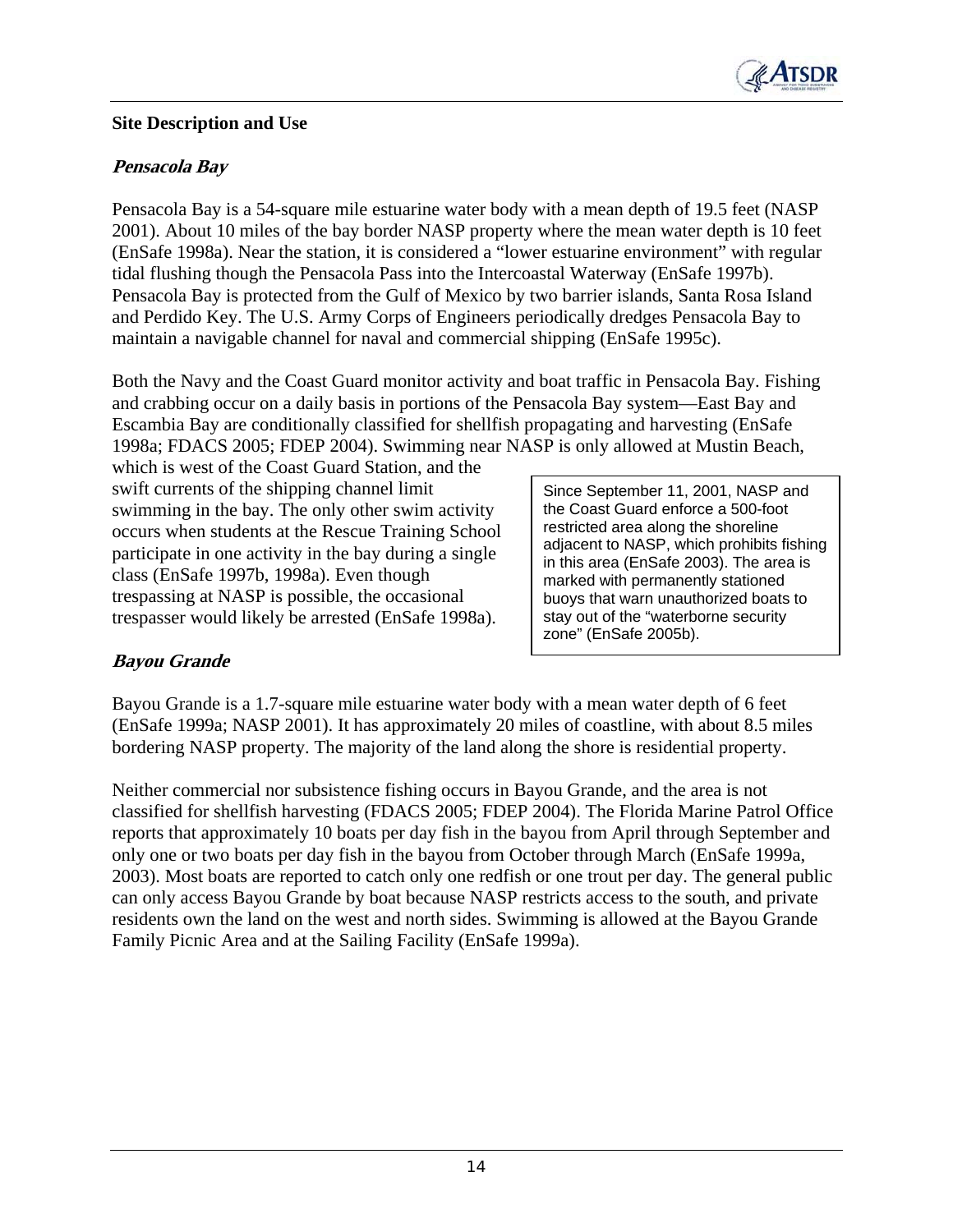## **Environmental Sampling and Results**

## **Pensacola Bay**

The Pensacola Bay watershed has been impacted by both non-point source pollution (e.g., urban stormwater runoff and agricultural runoff) and point source pollution (e.g., wastewater treatments plants and industrial plants) (NASP 2001). Fourteen IRP sites (2, 3, 4, 13, 14, 17, 18, 28, 32, 33, 35, 36, 38, and 39) have been identified as potentially discharging or having previously discharged contaminants in Pensacola Bay (EnSafe 1995c). Three general areas of contaminant discharge are the southwest sewer discharge area, the eastern shore of Magazine Point and Chevalier Field, and Sherman Inlet and Sherman Cove (EnSafe 1995c).

In 1993, surface water samples were collected from five locations near Site 2 in Pensacola Bay. The samples were analyzed for metals, pesticides, polychlorinated biphenyls (PCBs), and organic compounds. Four metals and 12 semi-volatile organic compounds (SVOCs) were detected in the surface water. No pesticides, PCBs, or volatile organic compounds (VOCs) were detected in any of the surface water samples (EnSafe 1996e). In 1993, sediment samples were collected from 52 locations near Site 2 in Pensacola Bay. The samples were analyzed for metals, pesticides, PCBs, and organic compounds. Nine metals, two pesticides, two PCBs, and eight SVOCs were detected in the sediment. VOCs were not detected in the sediment samples (EnSafe 1996e). In 1994, 12–14 blue crabs were collected from each of six locations—five near Site 2 and one near the Coast Guard Station. The edible portion was analyzed for metals, pesticides, and organic compounds. Nine metals and seven pesticides were detected in the crab samples. No SVOCs or VOCs were detected in any of the samples (EnSafe 1996e).

The Navy sampled sediment from 141 locations along NASP property from October 1995 to January 1996 (see Figure 2) (EnSafe 1997b). Because surface water was not considered a significant route of exposure and seawater chemistry does not encourage the solution of contaminants, no surface water samples were collected (EnSafe 1998a). The sediment samples were analyzed for metals, pesticides, PCBs, and organic compounds. Twenty-three metals, 18 pesticides, 3 PCBs, 23 SVOCs, and 9 VOCs were detected in the sediment samples (EnSafe 1998a). The marine environment encourages the assimilation of these contaminants into sediment, which is transported by currents and deposited in areas unaffected by currents (EnSafe 1998a). Areas with the greatest level of contamination are the barge loading dock, Coast Guard Station, concrete seawall and quay, and the Industrial Wastewater Treatment Plant (EnSafe 1997b, 1998a). The sediment samples collected from Mustin Beach were lower in concentration than other areas, due to the strong surf and tidal currents in the area (EnSafe 1997b).

## **Bayou Grande**

NASP is the primary industrial influence in Bayou Grande. Sixteen IRP sites (1, 3, 9, 10, 11, 12, 15, 16, 29, 30, 32, 33, 34, 35, 36, and 38) have been identified as potentially contributing or having contributed to contamination in Bayou Grande (EnSafe 1995c). Contaminants migrate to the bayou primarily through sediment migration and redistribution within the bayou, surface water drainage, and groundwater discharge (EnSafe 1999a). Two general areas of contaminant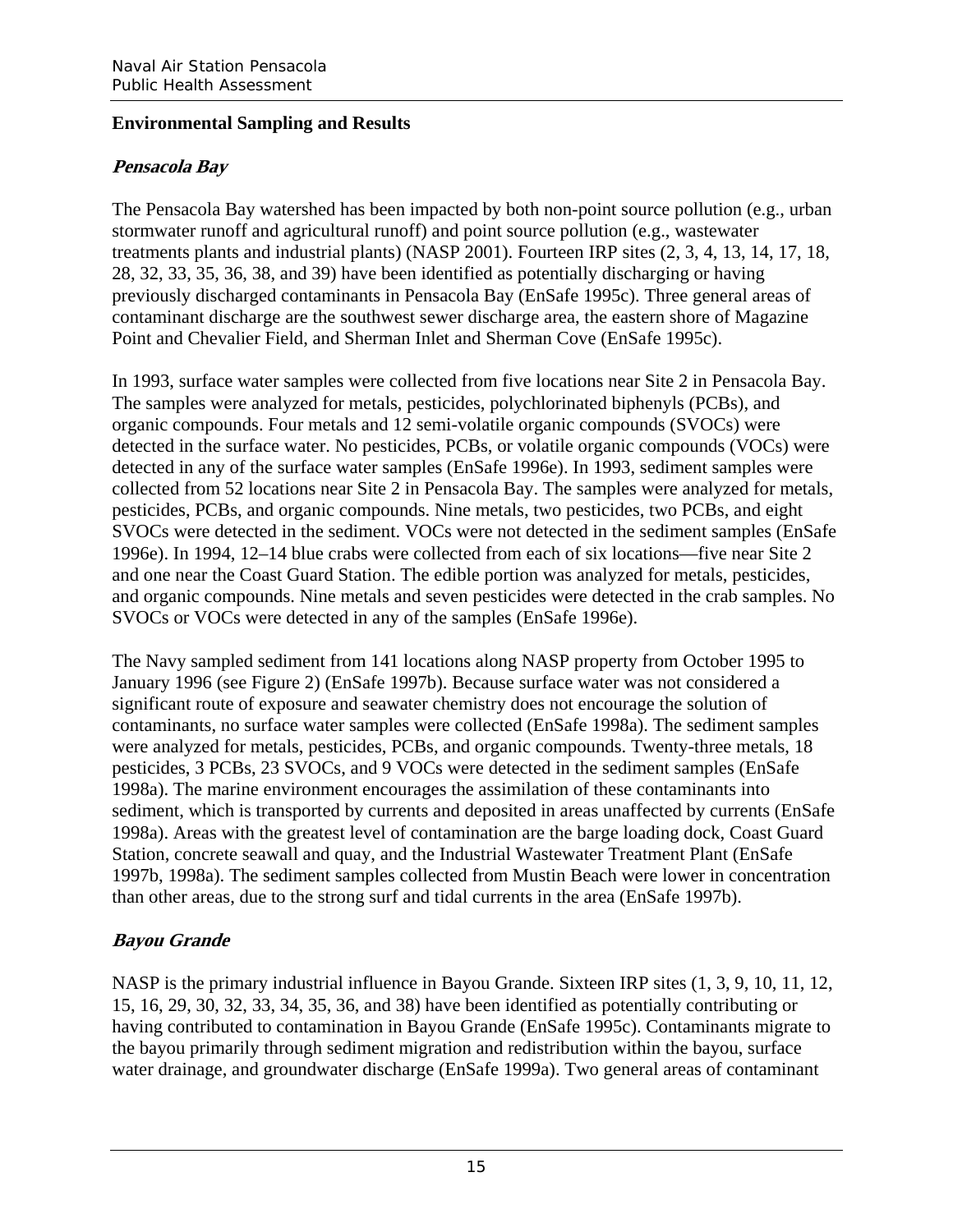

discharge are the yacht basin west of Magazine Point and the southcentral portion of Bayou Grande (EnSafe 1995c).

The Navy sampled sediment, surface water, and fish from Bayou Grande from 1995 to 1997 (see Figure 2) (EnSafe 1999a). Sediment was sampled from 143 locations along the NASP coastline. Only submerged sediment samples were collected because shoreline sediments "do not represent an environment conducive to deposition" (EnSafe 1999a). The shoreline sediments are chemically inert due to the grain size and are continually winnowed by wind and water. Surface water was collected from three locations. Two composite samples of prey fish (minnows) were collected from one location. The Navy then estimated concentrations of contaminants in game fish (e.g., red drum) from the concentrations detected in the prey fish samples (EnSafe 2003). Sediment, surface water, and fish tissue samples were analyzed for metals, pesticides, PCBs, and organic compounds (EnSafe 1999a). Twenty-three metals, 19 pesticides, three PCBs, 31 SVOCs, and five VOCs were detected in the sediment samples (EnSafe 1999a). One VOC, two pesticides, and 14 metals were detected in the surface water samples. No SVOCs or PCBs were detected in surface water (EnSafe 1999a). One metal, six pesticides, and 1 PCB were detected in the prey fish samples (EnSafe 1999a, 2003). Because mercury was not analyzed in the prey fish due to a sampling error, the Navy used a model to predict mercury concentrations in red drum from the mercury levels detected in the sediment in Bayou Grande (EnSafe 2003).

In 2003 and 2004, as part of an environmental health study of northwest Florida, the University of West Florida collected blue crabs and oysters from the bays and bayous in the Pensacola area, including locations in Bayou Grande (Karouna-Renier et al. 2005). One composite oyster sample comprised of at least 10 oysters was collected and two blue crab samples composited from at least seven crabs were collected from Bayou Grande. Oysters were collected from 22 additional locations throughout the Pensacola Bay area. The tissues were analyzed for metals, dioxin-like PCBs, and dioxins/furan compounds, which were all detected in the samples. The University of West Florida also recently sampled mullet fillets from Bayou Grande (N. Karouna-Renier, University of West Florida, personal communication, May 2005). Arsenic, mercury, PCBs, and dioxin/furan compounds were detected in the fillet samples.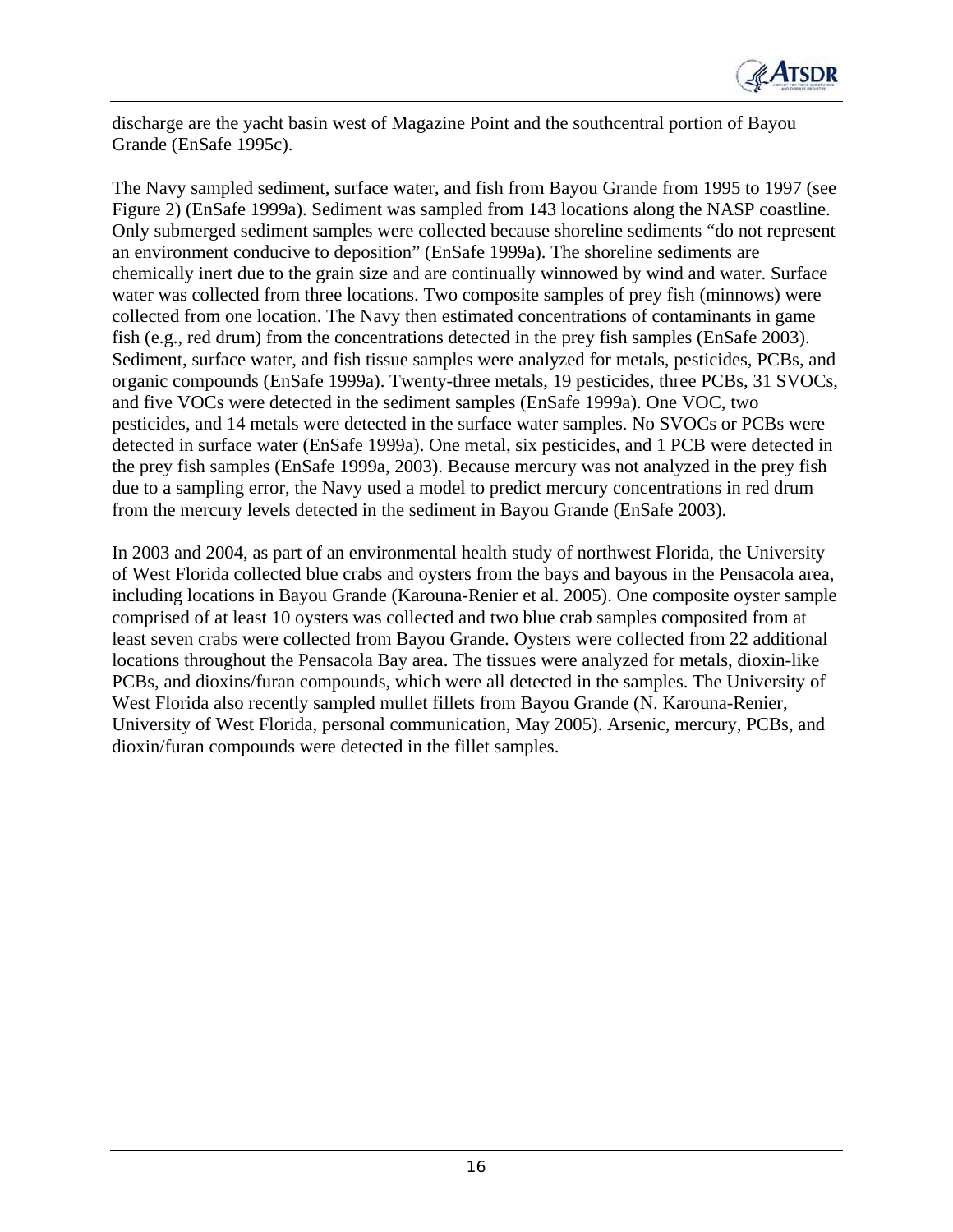# **Public Health Implications**

## **Introduction**

ATSDR evaluated recreational exposures to surface water and sediment in Pensacola Bay and Bayou Grande. In addition, ATSDR determined whether the fish and shellfish from the bay and bayou are safe to eat. To do so, ATSDR evaluated available data to determine whether contaminants were above ATSDR's comparison values. Comparison values are derived for each environmental media (water, soil, fish) and reflect an estimated contaminant concentration that is not expected to cause harmful health effects, assuming a standard daily contact rate (for example, the amount of water or soil consumed) and representative body weight. For chemicals above

comparison values, ATSDR derived exposure doses (see text box for definition) and compared them against health-based An exposure dose is the guidelines. Health guidelines are estimates of daily human is exposed to over time. exposure to substances that are not expected to result in health

amount of chemical a person

effects over a specified duration. They have built in "uncertainty" or "safety" factors that make them much lower than levels at which health effects have been observed. ATSDR also reviewed relevant toxicologic data to obtain information about the toxicity of the chemicals of interest.

## **Issue 1.** Exposure to site-related contaminants in Pensacola Bay and Bayou Grande **surface water**

*ATSDR evaluated whether incidentally ingesting surface water while engaged in recreational activities, such as swimming, in Pensacola Bay and Bayou Grande could result in harmful health effects. The concentrations that were present throughout the bay and the bayou were too low to be of health concern for anyone incidentally ingesting surface water. Therefore, incidental exposure to surface water is not expected to result in harmful health effects.* 

Of the 16 metals, 12 SVOCs, one VOC, and two pesticides detected in Pensacola Bay and Bayou Grande surface water, only three metals and one SVOC had maximum concentrations higher than comparison values (see Table 2). However, one of the metals (arsenic) and the one SVOC (pentachlorophenol) were only detected in one of 24 samples. ATSDR further evaluated the potential exposure to the chemicals frequently detected above comparison values by calculating exposure doses and comparing the doses to protective health guideline values. ATSDR assumed that adults and children swam at the designated swimming areas in the bay and bayou 150 days of the year (May through September; EnSafe 1999a). All adult and child exposure doses were below health effect levels reported in the scientific literature. Therefore, ATSDR does not expect that incidentally ingesting surface water while engaging in recreational activities in Pensacola Bay or Bayou Grande would cause harmful health effects. Please see Appendix C for more details on the methods and assumptions ATSDR used to estimate human exposure doses and determine health effects.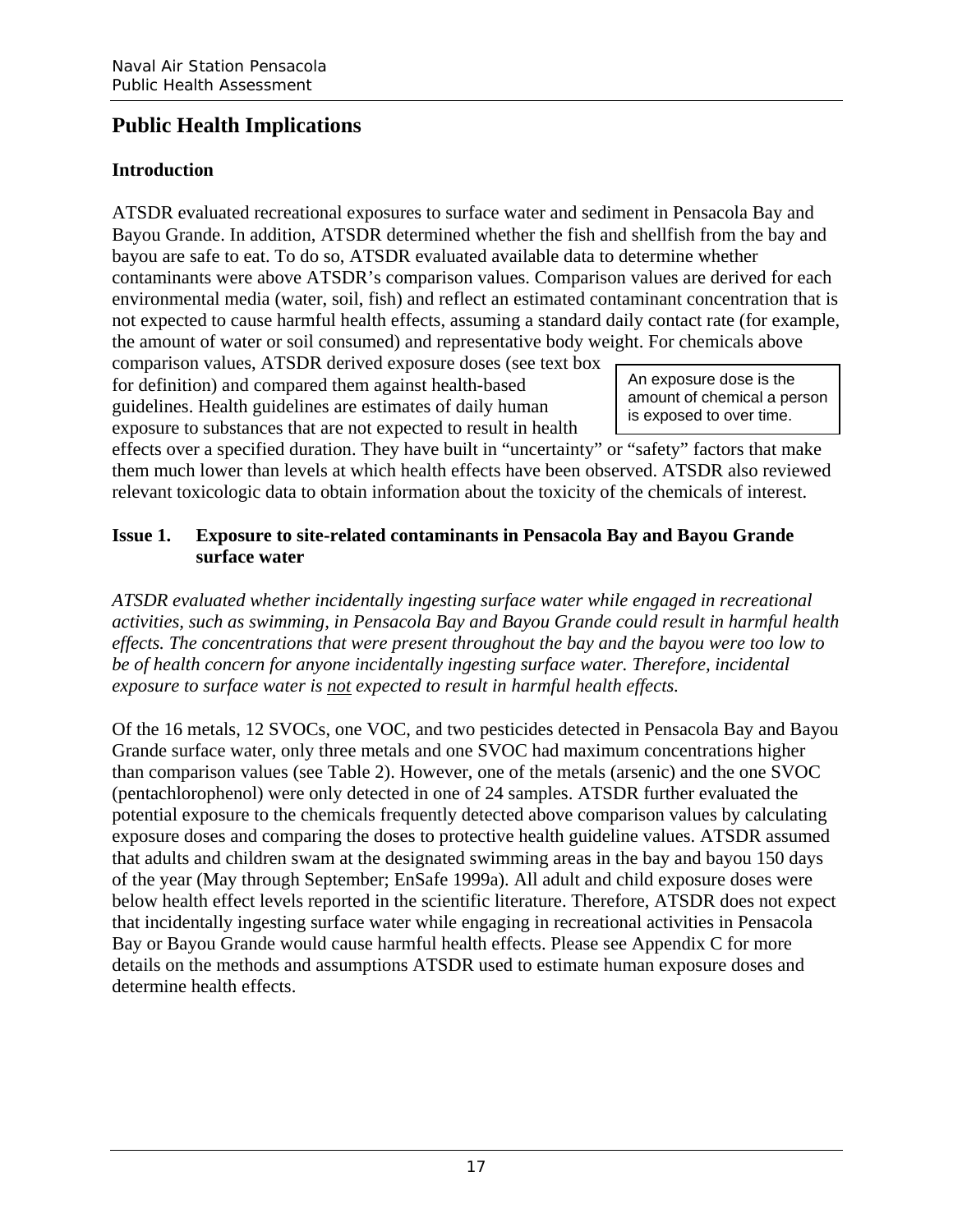

| Table 2. Chemicals with Maximum Concentrations Exceeding Comparison Values |
|----------------------------------------------------------------------------|
| in Pensacola Bay and Bayou Grande Surface Water                            |

| <i>Chemical</i> | Number of<br><b>Detections</b> | <b>Range of Detected</b><br><b>Concentrations</b><br>(ppb) | <b>Comparison Value</b><br>(ppb) | <b>Comparison Value</b><br>Type |
|-----------------|--------------------------------|------------------------------------------------------------|----------------------------------|---------------------------------|
| Metals          |                                |                                                            |                                  |                                 |
| Antimony        | 20/24                          | 95.8-180                                                   |                                  | RMEG                            |
| Silver          | 18/24                          | $6.3 - 144$                                                | 50                               | RMEG                            |

Sources: EnSafe 1996e, 1999a

ppb = parts per billion

RMEG = reference media evaluation guide

#### **Issue 2.** Contact with site-related contaminants in Pensacola Bay and Bayou Grande **sediment**

*ATSDR evaluated whether incidentally ingesting or dermally contacting sediments while engaged in recreational activities in Pensacola Bay and Bayou Grande could result in harmful health effects. The concentrations that were present throughout the bay and the bayou were too low to be of health concern for anyone incidentally ingesting or dermally contacting sediment. Therefore, incidental exposure to sediment is not expected to result in harmful health effects.* 

Of the 23 metals, 20 pesticides, three PCBs, 32 SVOCs, and nine VOCs detected in Pensacola Bay and Bayou Grande sediment, only four metals, five SVOCs, and one pesticide had maximum concentrations higher than comparison values (see Table 3). ATSDR further evaluated the potential exposure for these chemicals by calculating exposure doses and comparing the doses to protective health guideline values. ATSDR assumed that adults and children engage in recreational activities in the bay and bayou 150 days of the year (May through September; EnSafe 1999a). ATSDR also qualitatively evaluated the potential for dermal exposures to result in adverse health effects. All adult and child exposure doses were below health effect levels reported in the scientific literature. Therefore, ATSDR does not expect that incidentally ingesting or dermally contacting sediment while engaging in recreational activities in Pensacola Bay or Bayou Grande would cause harmful health effects. Please see Appendix C for more details on the methods and assumptions ATSDR used to estimate human exposure doses and determine health effects.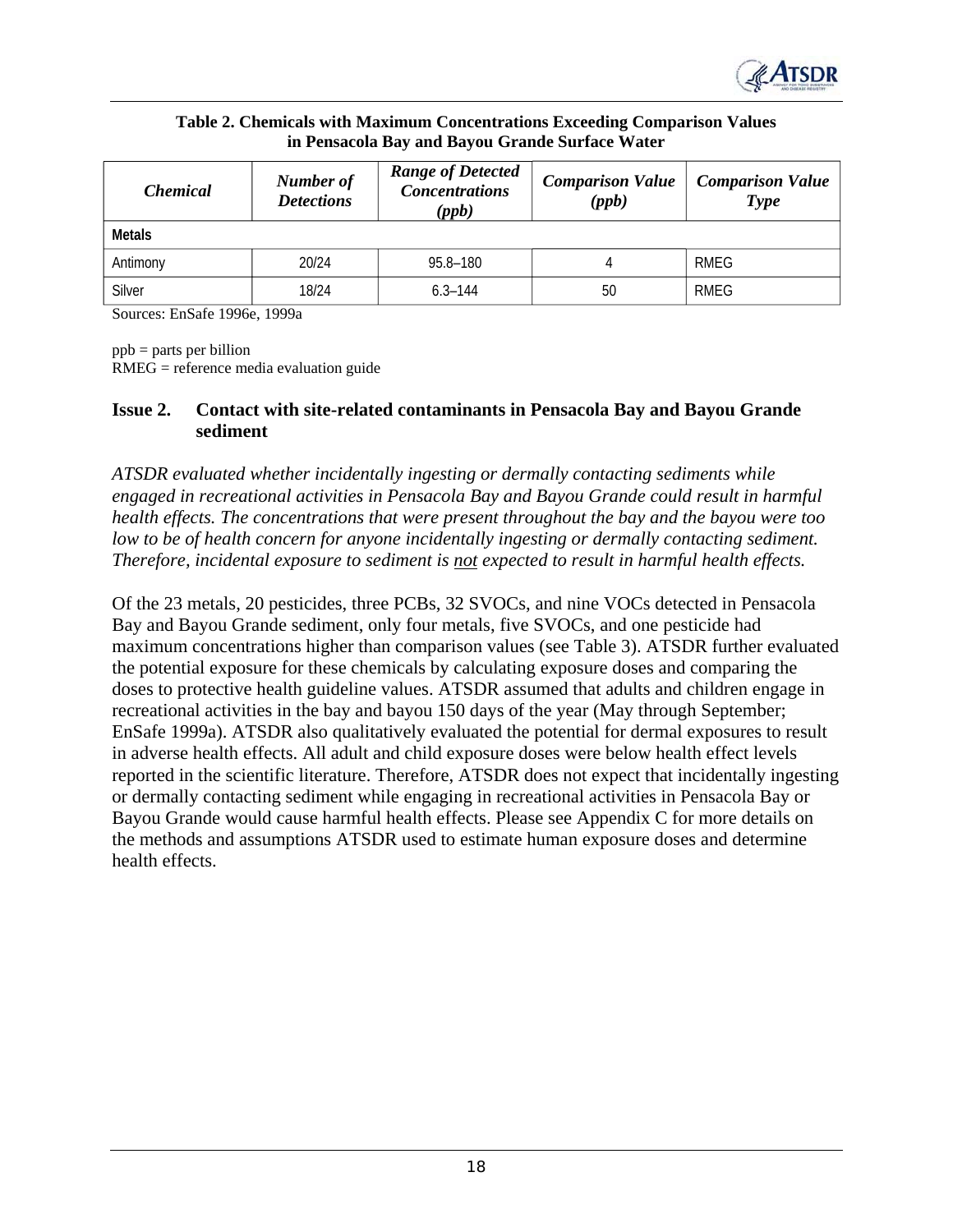#### **Table 3. Chemicals with Maximum Concentrations Exceeding Comparison Values in Pensacola Bay and Bayou Grande Sediment**

| <b>Chemical</b>                 | <b>Number of</b><br><b>Detections</b>               | <b>Range of Detected</b><br><b>Concentrations</b><br>(ppm) | <b>Comparison</b><br><b>Value</b><br>(ppm) | <b>Comparison Value</b><br><b>Type</b> |  |
|---------------------------------|-----------------------------------------------------|------------------------------------------------------------|--------------------------------------------|----------------------------------------|--|
| <b>Metals</b>                   |                                                     |                                                            |                                            |                                        |  |
| Arsenic                         | 250/336                                             | $0.12 - 22.3$                                              | 0.5                                        | <b>CREG</b>                            |  |
| Cadmium                         | 68/336                                              | $0.2 - 24$                                                 | 10                                         | Chronic EMEG                           |  |
| Chromium                        | 256/336                                             | $0.39 - 238$                                               | 200                                        | RMEG (CrVI)                            |  |
| <i>Iron</i>                     | 332/336                                             | 19.3-38,000                                                | 23,000                                     | <b>Residential RBC</b>                 |  |
| Semi-volatile Organic Compounds |                                                     |                                                            |                                            |                                        |  |
| Benzo(a)anthracene              | 77/336                                              | $0.021 - 44$                                               | 0.87                                       | <b>Residential RBC</b>                 |  |
| Benzo(a)pyrene                  | 73/336                                              | $0.021 - 21$                                               | 0.1                                        | <b>CREG</b>                            |  |
| Benzo(b)fluoranthene            | 107/336                                             | $0.022 - 19$                                               | 0.87                                       | <b>Residential RBC</b>                 |  |
| Benzo(k)fluoranthene            | 62/336                                              | $0.021 - 16$                                               | 8.7                                        | <b>Residential RBC</b>                 |  |
| Indeno(1,2,3-cd)pyrene          | 46/336                                              | $0.021 - 7.5$                                              | 0.87                                       | <b>Residential RBC</b>                 |  |
| Pesticide                       |                                                     |                                                            |                                            |                                        |  |
| Dieldrin<br>$\Omega$            | 37/333<br>$E_1, C_2, C_3, 1006, 10071, 1000, 1000,$ | 0.00011-0.099                                              | 0.04                                       | CREG                                   |  |

Sources: EnSafe 1996e, 1997b, 1998a, 1999a

 $CrVI = hexavalent chromium$ 

 $CREG = cancer risk evaluation guide$ 

 $EMEG =$  environmental media evaluation guide

ppm = parts per million

RBC = risk-based concentration

RMEG = reference media evaluation guide

#### **Issue 3.** Exposure from eating fish and shellfish caught in Pensacola Bay and Bayou **Grande**

*ATSDR evaluated whether eating fish caught in Bayou Grande could result in harmful health effects. The concentrations that were detected and estimated in game fish were too low to be of health concern for anyone eating up to 3.5 meals of fish a month. Therefore, eating fish from Bayou Grande is not expected to result in harmful health effects. However, because the sampling results were limited, it would be a prudent public health practice for people, particularly children and pregnant women, to follow the Florida Department of Health Fish Consumption Advisories.* 

*ATSDR also evaluated whether eating blue crabs and oysters from Pensacola Bay and Bayou Grande could result in harmful health effects. The concentrations detected in edible blue crab samples were too low to be of health concern for anyone eating up to 3.5 meals of blue crab a month. Therefore, eating blue crab from Pensacola Bay and Bayou Grande is not expected to result in harmful health effects. Because the blue crab hepatopancreas, or "mustard," samples contained higher concentrations of several chemicals and some of the estimated exposures*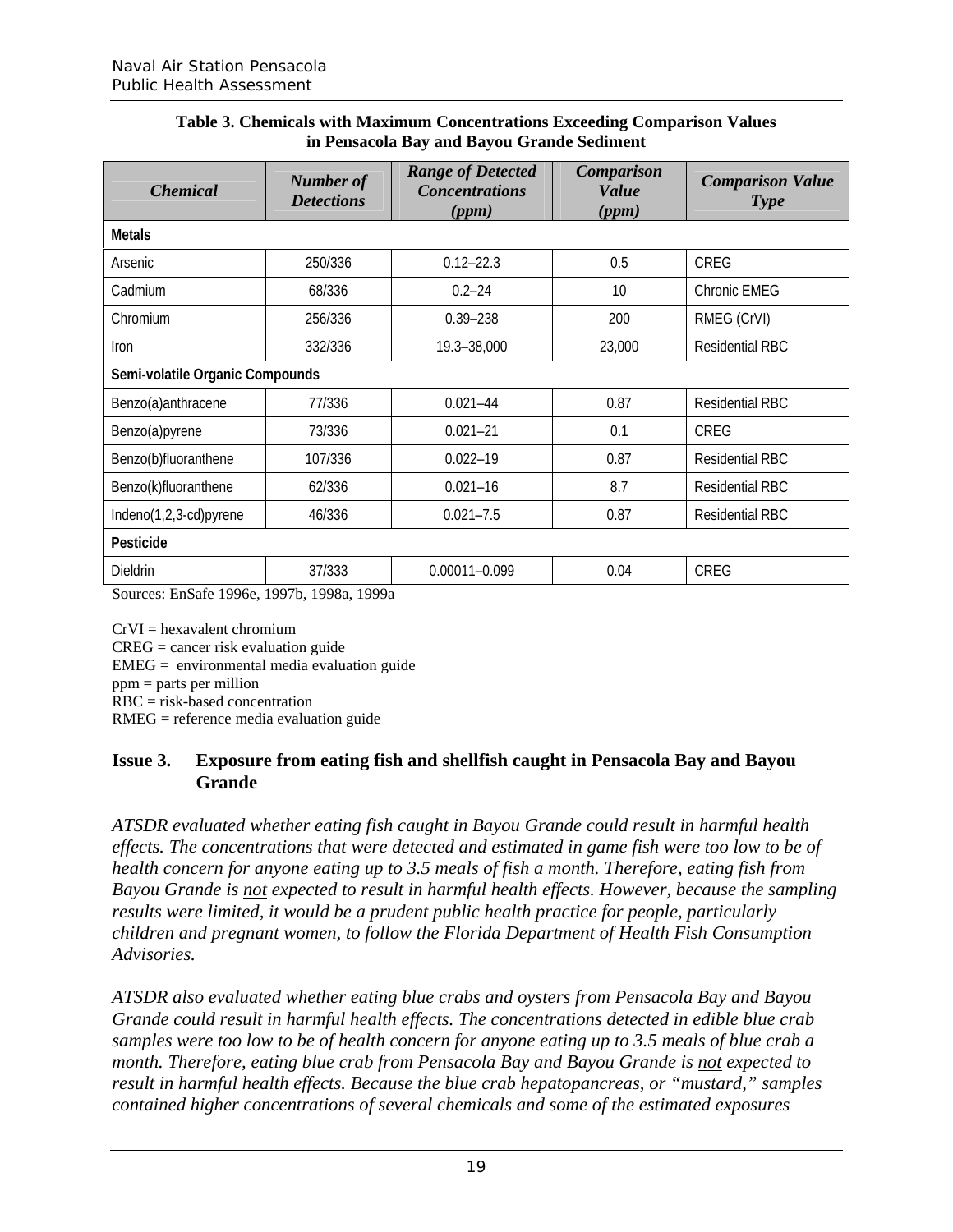

*approach levels of health concern, it would be a prudent public health practice to limit consumption of crab hepatopancreas to two meals per month. The oyster sampling near NASP is limited; however, the concentrations found in oysters throughout the Pensacola Bay area do not indicate that eating oysters would be a health concern.* 

The available fish data is very limited. Only two composite samples of prey fish and one mullet sample were collected from Bayou Grande. No fish samples were collected from Pensacola Bay. Using the levels detected in the prey fish, the Navy estimated concentrations in game fish. The Navy also estimated the level of mercury in game fish using detected sediment concentrations. Eight of the detected contaminants (two metals, three pesticides, two PCBs, and dioxins) were found at concentrations higher or were estimated to be at concentrations higher than comparison values (see Table 4). ATSDR further evaluated the potential exposure for these chemicals by calculating exposure doses and comparing the doses to protective health guideline values. Based on the recreational patterns observed by the Florida Marine Patrol Office (EnSafe 1999a, 2003), ATSDR assumed that people ate about 3.5 meals of fish each month (a meal was defined as 8 ounces for adults and 4 ounces for children). All adult and child exposure doses were below health effect levels reported in the scientific literature. Please see Appendix C for more details on the methods and assumptions ATSDR used to estimate human exposure doses and determine health effects. Based on the available data, ATSDR does not expect that eating fish from Bayou Grande would cause harmful health effects. However, given that the fish sampling is limited, it would be a prudent public health practice for people to follow the Florida Department of Health Fish Consumption Advisories, which can be found at

http://www.doh.state.fl.us/environment/community/fishconsumptionadvisories/ and are provided in Appendix D. Pregnant women and children should be particularly cautious because fetuses and young children are more sensitive to certain contaminants.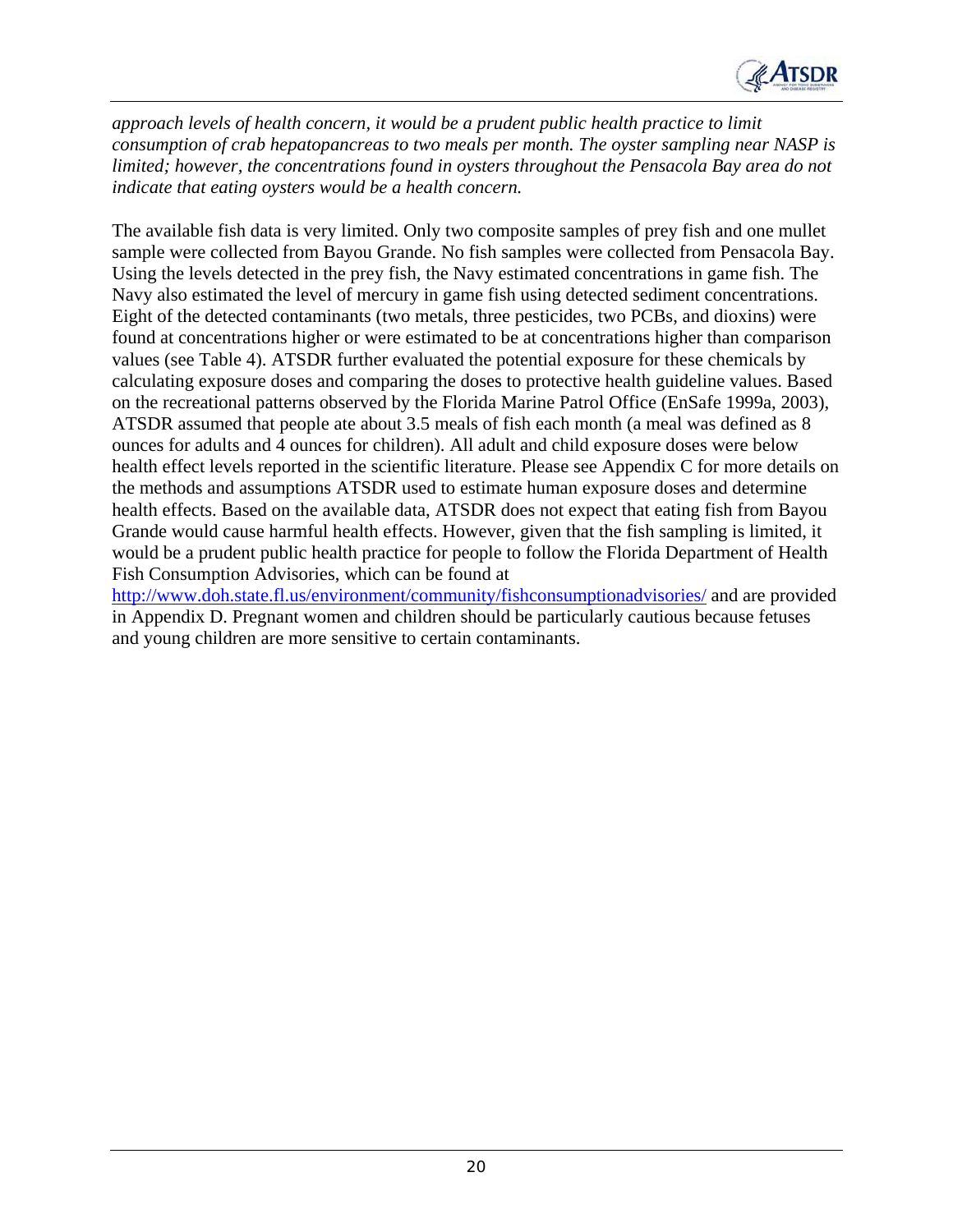|  |                                |  | Table 4. Chemicals with Maximum Concentrations Exceeding Comparison Values |  |
|--|--------------------------------|--|----------------------------------------------------------------------------|--|
|  | in Fish Caught in Bayou Grande |  |                                                                            |  |

| <b>Chemical</b>   | <b>Maximum</b><br><b>Concentration</b> in<br><b>Prey Fish</b><br>(ppm) | <b>Maximum</b><br><b>Concentration in</b><br><b>Game Fish</b><br>(ppm) | Comparison<br><b>Value</b><br>(ppm) | <b>Comparison</b><br><b>Value Type</b> |  |  |  |  |  |
|-------------------|------------------------------------------------------------------------|------------------------------------------------------------------------|-------------------------------------|----------------------------------------|--|--|--|--|--|
| <b>Metals</b>     |                                                                        |                                                                        |                                     |                                        |  |  |  |  |  |
| Arsenic           | Not sampled                                                            | 0.61 (measured)                                                        | 0.0021                              | <b>RBC</b>                             |  |  |  |  |  |
| Mercury           | Not sampled                                                            | 0.26 (estimated)                                                       | 0.14                                | RBC (MeHg)                             |  |  |  |  |  |
| <b>Pesticides</b> |                                                                        |                                                                        |                                     |                                        |  |  |  |  |  |
| Aldrin            | 0.00066                                                                | 0.00066 (estimated)                                                    | 0.00019                             | <b>RBC</b>                             |  |  |  |  |  |
| <b>DDE</b>        | 0.012                                                                  | 0.043 (estimated)                                                      | 0.0093                              | <b>RBC</b>                             |  |  |  |  |  |
| Dieldrin          | 0.0013                                                                 | 0.0014 (estimated)                                                     | 0.0002                              | <b>RBC</b>                             |  |  |  |  |  |
| <b>PCBs</b>       |                                                                        |                                                                        |                                     |                                        |  |  |  |  |  |
| Aroclor-1260      | 0.1                                                                    | 0.37 (estimated)                                                       | 0.0016                              | <b>RBC</b>                             |  |  |  |  |  |
| <b>Total PCBs</b> | Not sampled                                                            | 0.0147 (measured)                                                      | 0.0016                              | <b>RBC</b>                             |  |  |  |  |  |
| <b>Dioxins</b>    |                                                                        |                                                                        |                                     |                                        |  |  |  |  |  |
| Total dioxin TEQ  | Not sampled                                                            | 0.000001 (measured)                                                    | 0.000000021                         | <b>RBC</b>                             |  |  |  |  |  |

Sources: EnSafe 1999a, 2003; N. Karouna-Renier, University of West Florida, personal communication, May 2005

DDE = dichlorodiphenyldichloroethylene

 $MeHg =$  methylmercury

PCB = polychlorinated biphenyl

ppm = parts per million

RBC = risk-based concentration

TEQ = toxic equivalency quotient

Blue crabs were collected from six locations in Pensacola Bay and two locations in Bayou Grande. Seven of the detected contaminants were higher than comparison values (see Table 5). Oysters were collected from one location in Bayou Grande and 22 additional locations throughout the Pensacola Bay area. Four of the detected contaminants were higher than comparison values (see Table 5). ATSDR further evaluated the potential exposure for these chemicals by calculating exposure doses and comparing the doses to protective health guideline values. Based on the recreational patterns observed by the Florida Marine Patrol Office (EnSafe 1999a, 2003), ATSDR assumed that people ate about 3.5 meals of crab or oyster each month (a meal was defined as 8 ounces for adults and 4 ounces for children). All adult and child exposure doses were below health effect levels reported in the scientific literature. Please see Appendix C for more details on the methods and assumptions ATSDR used to estimate human exposure doses and determine health effects. Based on the available data, ATSDR does not expect that eating the muscle/tissue portions of crab and oysters from Pensacola Bay and Bayou Grande<sup>1</sup> would cause harmful health effects.

 $1$  Bayou Grande is not classified for shellfish propagating and harvesting (FDACS 2005; FDEP 2004).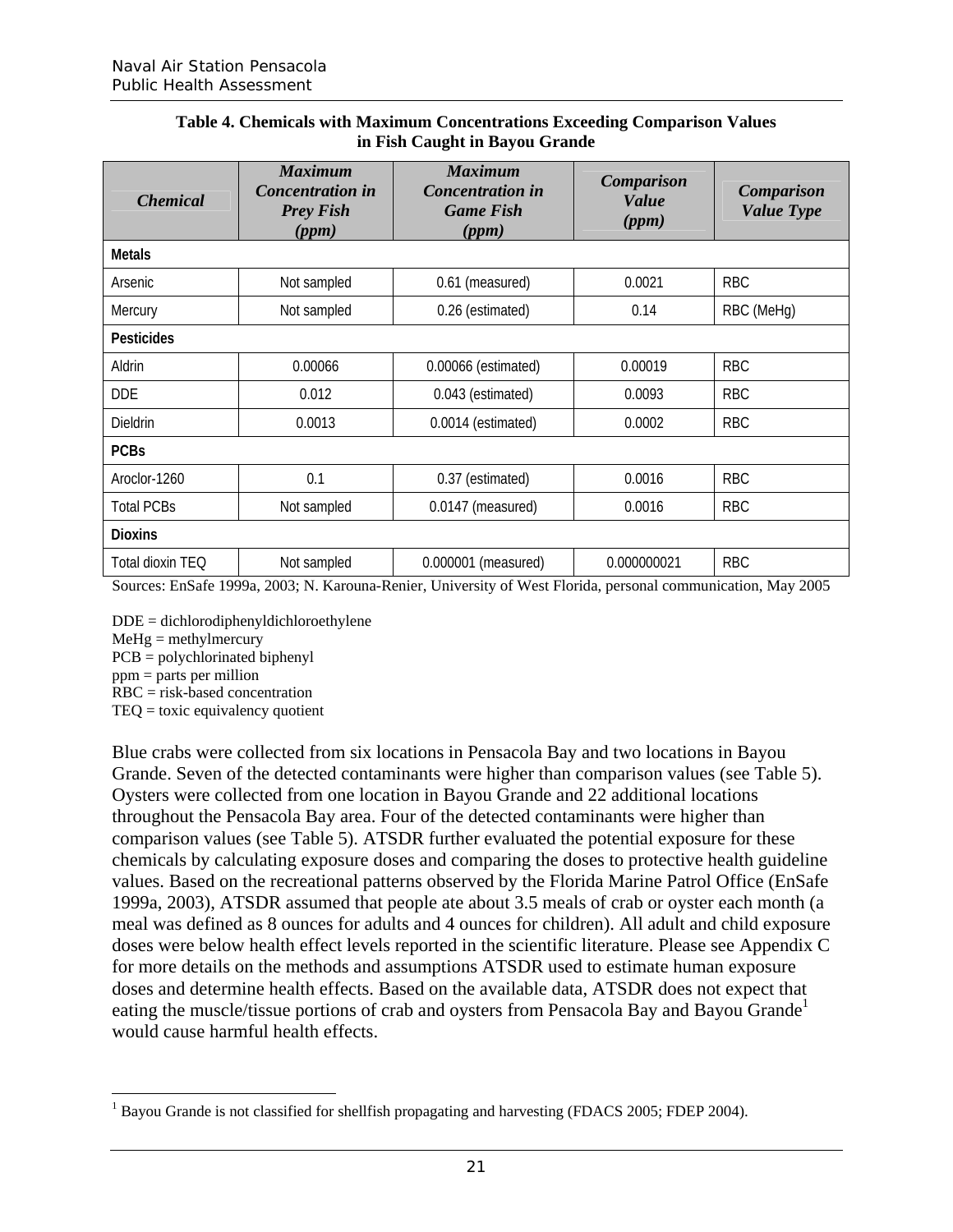

Blue crab hepatopancreas from Bayou Grande were also analyzed. They contained higher concentrations of arsenic, cadmium, copper, and dioxins than the muscle/tissue samples (see Table 5). When assuming the same consumption rate (3.5 meals of crab hepatopancreas a month), some of the exposure doses approach levels of concern. Because contaminants tend to deposit in the hepatopancreas, it would be a prudent public health practice to limit consumption of crab hepatopancreas to two meals per month. If you eat 3.5 meals of blue crab per month, you should not eat any additional meals of crab hepatopancreas.

| <i><b>Chemical</b></i> | <b>Maximum</b><br><b>Concentration</b><br>in Edible<br><b>Portion of</b><br>$Crab*(ppm)$ | <b>Maximum</b><br><b>Concentration</b><br>in Crab<br>Hepatopancreas<br>(ppm) | <b>Maximum</b><br><b>Concentration</b><br>in<br>Oyster Tissue $\delta$<br>(ppm) | <b>Comparison</b><br><b>Value</b><br>(ppm) | <b>Comparison</b><br><b>Value Type</b> |  |  |  |
|------------------------|------------------------------------------------------------------------------------------|------------------------------------------------------------------------------|---------------------------------------------------------------------------------|--------------------------------------------|----------------------------------------|--|--|--|
| <b>Metals</b>          |                                                                                          |                                                                              |                                                                                 |                                            |                                        |  |  |  |
| Arsenic                | 1.85                                                                                     | 3.8                                                                          | 1.8                                                                             | 0.0021                                     | <b>RBC</b>                             |  |  |  |
| Inorganic arsenic      | 0.024                                                                                    | 0.076<br>0.018                                                               |                                                                                 | 0.0021                                     | <b>RBC</b>                             |  |  |  |
| Cadmium                | 0.76                                                                                     | 4.6                                                                          | 0.61                                                                            | 1.4                                        | <b>RBC</b>                             |  |  |  |
| Copper                 | 15.25                                                                                    | 58                                                                           | 56                                                                              | 54                                         | <b>RBC</b>                             |  |  |  |
| Mercury                | 0.21                                                                                     | 0.14                                                                         | 0.017                                                                           | 0.14                                       | RBC (MeHg)                             |  |  |  |
| <b>Pesticides</b>      |                                                                                          |                                                                              |                                                                                 |                                            |                                        |  |  |  |
| Aldrin                 | 0.00093                                                                                  | Not sampled                                                                  | Not sampled                                                                     | 0.00019                                    | <b>RBC</b>                             |  |  |  |
| <b>DDT</b>             | 0.0096                                                                                   | Not sampled                                                                  | Not sampled                                                                     | 0.0093                                     | <b>RBC</b>                             |  |  |  |
| Heptachlor epoxide     | 0.0025                                                                                   | Not sampled                                                                  | Not sampled                                                                     | 0.00035                                    | <b>RBC</b>                             |  |  |  |
| <b>Dioxins</b>         |                                                                                          |                                                                              |                                                                                 |                                            |                                        |  |  |  |
| Total dioxin TEQ       | 0.0000047                                                                                | 0.000028                                                                     | 0.0000042                                                                       | 0.000000021                                | <b>RBC</b>                             |  |  |  |

#### **Table 5. Chemicals with Maximum Concentrations Exceeding Comparison Values in Shellfish Caught in Pensacola Bay and Bayou Grande**

Sources: EnSafe 1996e; Karouna-Renier et al. 2005

\*Edible portion of crab includes either the crab muscle alone or crab muscle with a portion of the hepatopancreas (calculated as 15% of the total edible mass; Karouna-Renier et al. 2005).

§ Collected from the one location in Bayou Grande near NASP.

**Bold text** indicates that the maximum concentration exceeded the comparison value for that chemical.

DDT = dichlorodiphenyltrichloroethane

 $MeHg =$  methylmercury

ppm = parts per million

RBC = risk-based concentration

TEQ = toxic equivalency quotient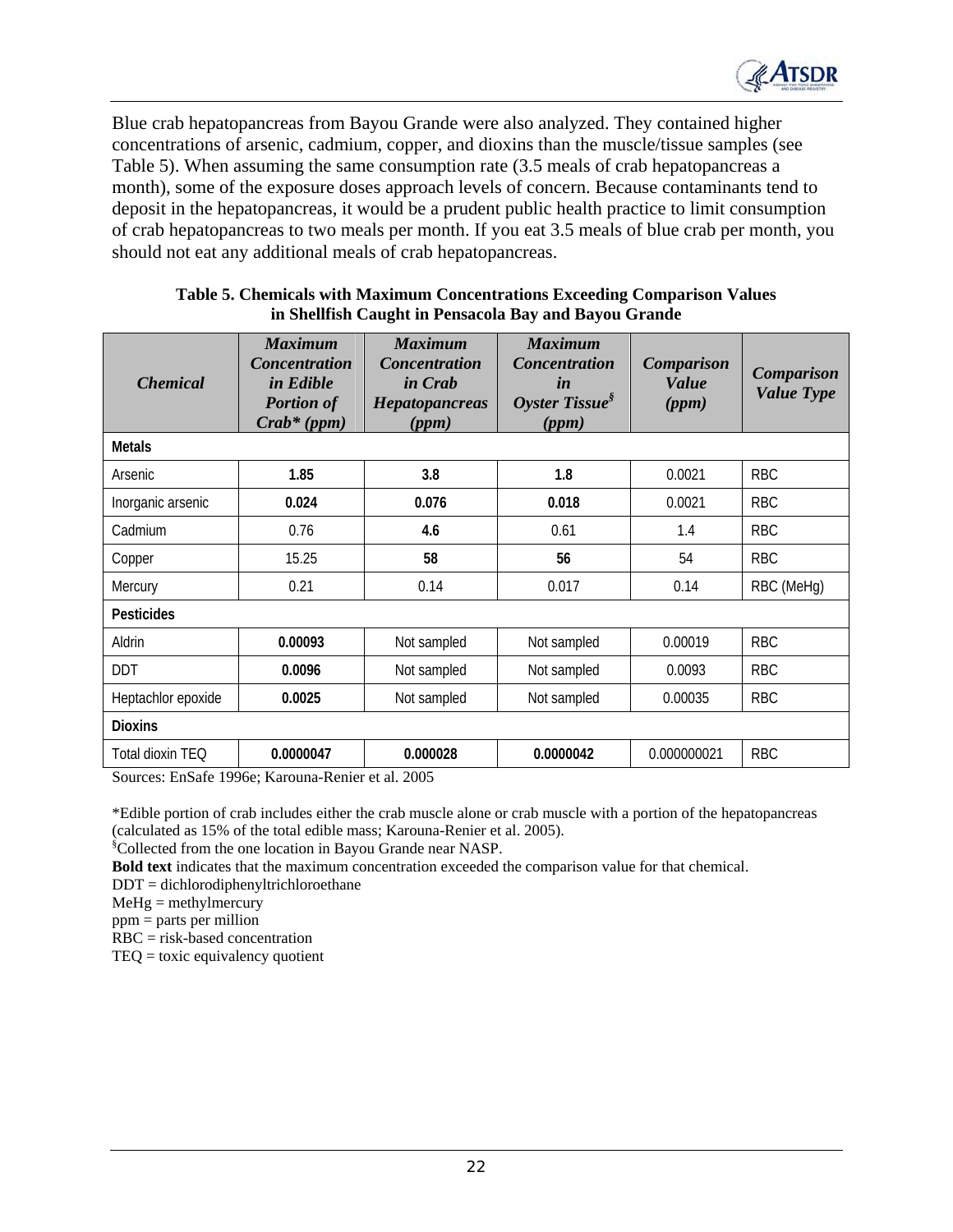# **Community Health Concerns**

The Navy has kept the community informed about activities at NASP throughout the site's history (EnSafe 1998a). A Technical Review Committee with representatives from the Navy, EPA, the Florida Department of Environmental Protection (FDEP), and the community was established in 1989, to review recommendations for, and monitor progress of, the investigation and remedial activities at NASP. In 1995, a Restoration Advisory Board was formed to establish a forum for communication between the decision makers and the community (EnSafe 1998a). In addition, the NASP Public Affairs office established and maintained a mailing list of interested community members and organizations.

In 1990, the Navy conducted a series of interviews with "a variety of individuals representing diverse personal and institutional concerns and interests" (Tetra Tech 2003). Individuals interviewed included elected and appointed officials; local, county, and state representatives; businesspeople; people historically affiliated with the station; and local residents. The key concerns raised during the interviews were:

- Drinking water supplies
- Wetland protection
- Hazardous waste minimization
- Scout camping near an inactive landfill (Site 1)
- Air quality
- Health of Bayou Grande and Pensacola Bay

## **Drinking Water Supplies**

NASP receives its potable water from wells at Corry Station, which is located about 1.5 miles west of Pensacola and 2.5 miles north of NASP. Potable groundwater in the Pensacola area is generally drawn from the sand-and-gravel aquifer (NASP 2001). The sand-and-gravel aquifer occurs from the ground surface to about 220 to 330 feet below ground surface, and is informally subdivided into the surficial zone, the low permeability zone, and the main producing zone (NFWMD 1995). The low permeability zone acts as a semiconfining layer that restricts the vertical flow of groundwater between the surficial zone and the main producing zone. The main producing zone is the main source of groundwater throughout the area (NFWMD 1995).

The current drinking water supply is safe. According to the 2003 Annual Drinking Water Quality Report, the drinking water meets all federal and state requirements. NASP routinely monitors for contaminants to supply a "safe and dependable supply of drinking water" (NASP 2003). Water from the wells at Corry Station is treated with chlorine for disinfection, sodium hydroxide for pH stabilization, aeration for carbon dioxide removal, zinc orthophosphate for corrosion control, granular activated carbon units for dieldrin removal, and fluoride for dental health purposes.

There were some issues with groundwater contamination affecting the Corry Station potable water wells in the past. In 1993, the Northwest Florida Water Management District conducted a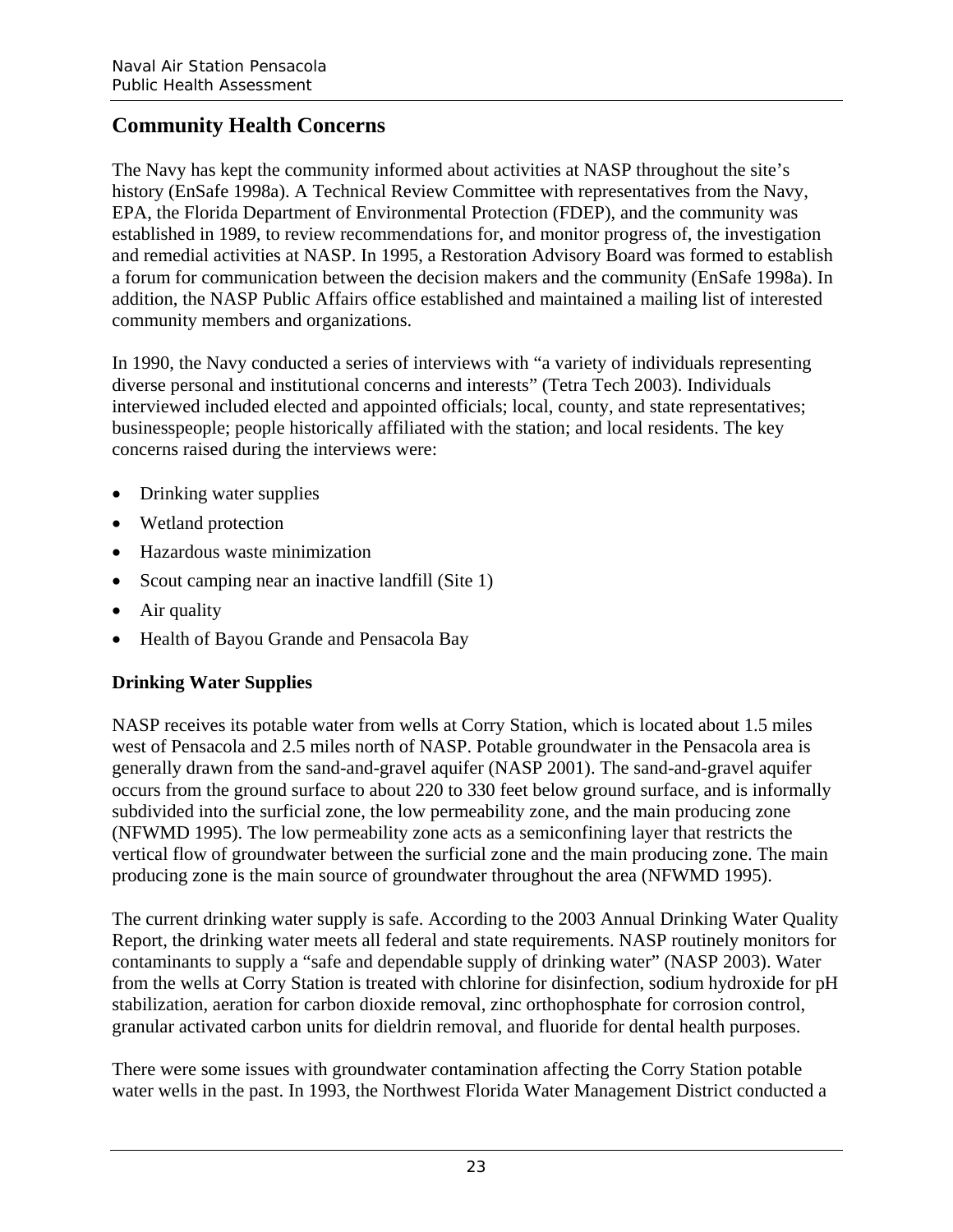

site investigation to characterize the extent of the contamination and identify the source. Pesticides (dieldrin, chlordane, and heptachlor epoxide) and VOCs (mainly benzene, toluene, ethylbenzene, and xylenes [BTEX] and tetrachloroethylene [PCE]) were detected in the Corry Station wells (NFWMD 1995). ATSDR evaluated the contaminant concentrations detected during this investigation, and determined that exposure to the low levels found would not have resulted in harmful health effects for people drinking water from the Corry Station wells. Please see Appendix C for more details on the methods and assumptions ATSDR used to estimate human exposure doses and determine health effects.

#### **Wetland Protection**

Formal wetland delineations were performed in 1997. A large portion—about 250 acres—of NASP consists of wetlands (NASP 2001). Including all freshwater and brackish ponds and drainage ditches, 81 wetland areas were identified (Tetra Tech 2003). Two-thirds are located on the west side of the base where few IRP sites are located. About one-third of the wetlands are located east of Sherman Field, where most of the IRP sites are located. Ten drainage ditches and 12 wetlands are associated with IRP sites. Elevated levels of metals, pesticides, and polynuclear aromatic hydrocarbons (PAHs) have been detected in sediment; and elevated levels of metals have been detected in surface water. In 2005, the Navy finalized a Remedial Investigation for the site wetlands and concluded that only four needed further action (see EnSafe 2005b).

NASP has an "aggressive resource conservation program that includes protection of the wetlands as a major goal" (Tetra Tech 2003). In 2001, NASP established an Integrated Natural Resources Management Plan. One of the primary objectives is to: "Continue existing, and establish new programs and procedures to monitor, maintain, and enhance wetlands and water quality" (NASP 2001).

The Navy has a policy of "no net loss" of wetlands. Part of the long-term management plan is to develop vegetative buffers around wetland areas, discourage pedestrian and pet access, plant vegetated filter strips to intercept the flow of runoff, and manage the use of pesticides and herbicides (NASP 2001).

#### **Hazardous Waste Minimization**

NASP established a Hazardous Waste Minimization Program to reduce the amount of hazardous waste generated at the base by streamlining operations and increasing the efficient use of resources. Some examples include:

- Modified the Industrial Wastewater Treatment Plant from industrial wastewater to domestic wastewater in January 1996.
- Established hazardous waste training programs.
- Established a pollution prevention program.

According to the Navy, the program has "significantly reduced the amount of hazardous materials" generated at NASP (Tetra Tech 2003).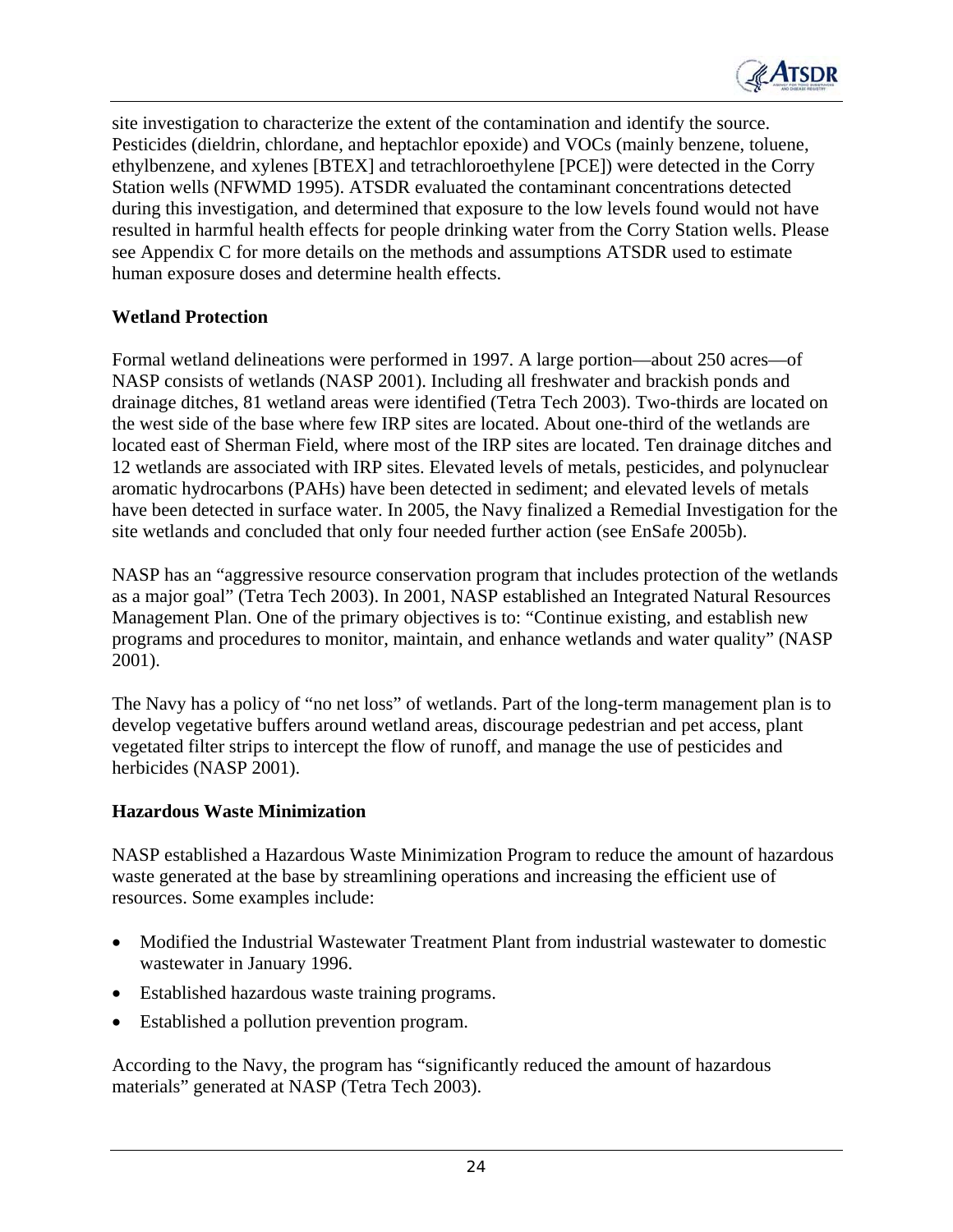## **Scout Camping Near an Inactive Landfill (Site 1)**

A primitive camping area used by visiting Boy and Girl Scout troops is located near an inactive landfill that was used from the early 1950s until 1976, for disposal of solid and industrial wastes (Tetra Tech 2003). Access to the landfill is restricted to authorized personnel; however, the site is not fenced to prevent trespassing (EnSafe 1998b).

The Navy performed a human health risk assessment for a potential child trespasser scenario. The risks and/or hazards were within EPA and FDEP's generally acceptable ranges. Therefore, they concluded that there was little risk posed from contact with the surface soil (EnSafe 1998b). ATSDR reviewed the Navy's risk assessment and performed our own health evaluation. ATSDR concurs that the contaminant levels found in the landfill surface soil are too low to be of health concern for scouts camping near the landfill. Please see Appendix C for more details on the methods and assumptions ATSDR used to estimate human exposure doses and determine health effects. NASP is monitoring the conditions at the landfill and will notify area scout leaders if the adjacent area becomes unsuitable for camping (Tetra Tech 2003).

## **Air Quality**

Air pollutant emissions at NASP are generated from surface coating, fuel storage and handling, fire-fighting training facilities, miscellaneous small stationary combustion sources, aircraft, motor vehicles, and ground support equipment (NASP 2001). Military aircraft operations are the largest source of air emissions at NASP. Prescribed burning can also contribute to high levels of particulate matter in the air. However, to avoid potential impacts on the regional air quality, NASP coordinates with Florida's Division of Forestry to stay within the guidelines for conducting prescribed burns (NASP 2001).

The Clean Air Act established National Ambient Air Quality Standards (NAAQS) for six criteria pollutants—respirable particulate matter, carbon monoxide, sulfur dioxide, nitrogen dioxide, lead, and ozone. The state of Florida adopted these standards into its air quality regulations to protect public health and welfare. EPA classifies the area around NASP as "in attainment" for all six NAAQS criteria pollutants (NASP 2001). None of the counties near NASP have air pollution levels that persistently exceed national air quality standards established by the Clean Air Act (EPA 2005b).

## **Health of Pensacola Bay and Bayou Grande**

ATSDR evaluated whether incidentally ingesting the surface water or contacting the sediment while engaged in recreational activities, such as swimming, in Pensacola Bay and Bayou Grande would result in harmful health effects. The concentrations that were present throughout the bay and the bayou were too low to be of health concern. ATSDR also evaluated whether eating fish, crabs, and oysters from Pensacola Bay and Bayou Grande would be expected to result in harmful health effects. The concentrations found in the fish, crab muscle/tissue, and the oyster samples were too low to be of health concern for anyone eating up to 3.5 meals a month (a recreational fishing scenario). However, because the sampling is limited, it would be a prudent public health practice to follow the Florida Department of Health Fish Consumption Advisories. In addition,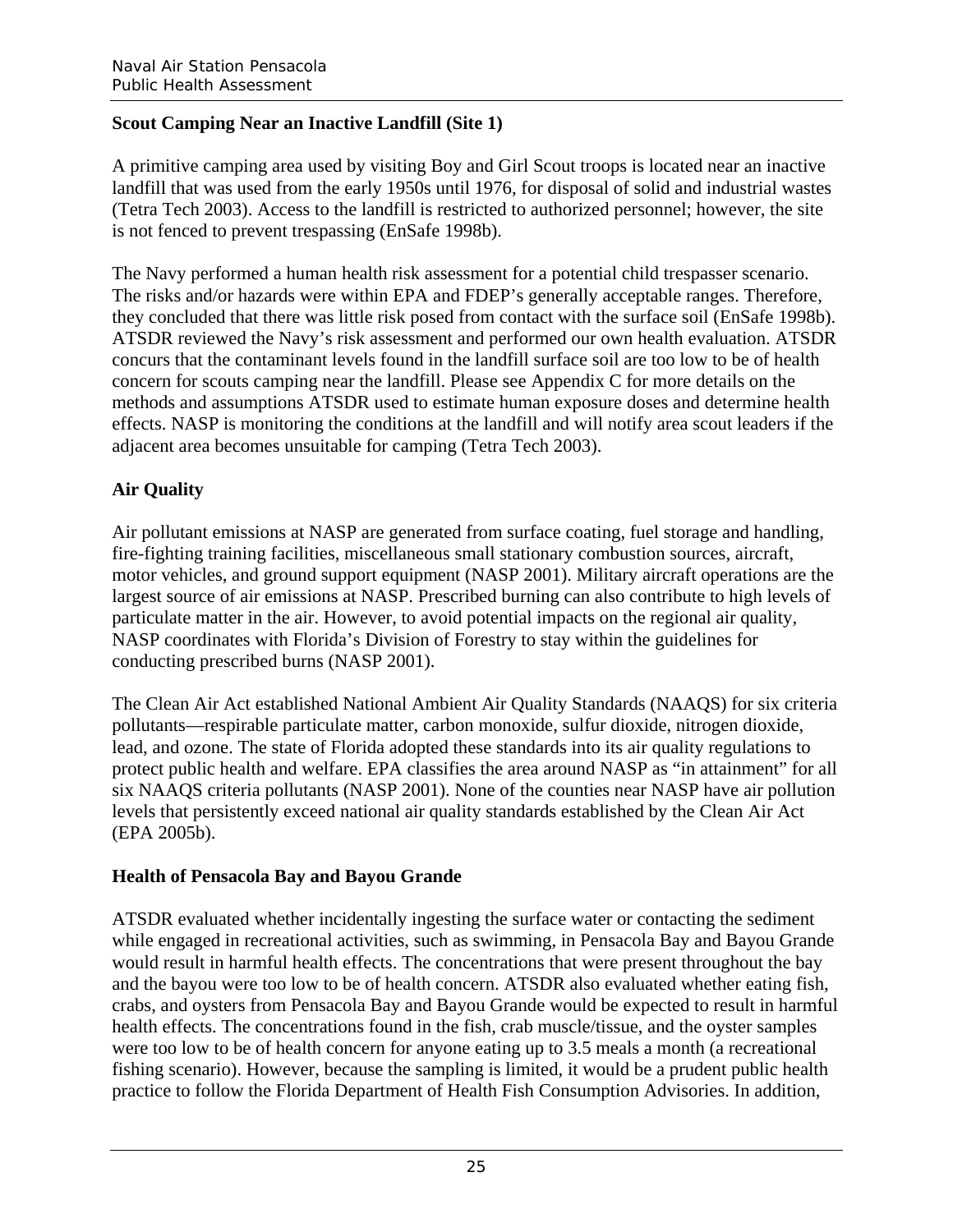

the crab hepatopancreas samples contained higher concentrations of several chemicals and some of the estimated exposures approach levels of health concern, therefore, it would also be a prudent public health practice to limit consumption of crab hepatopancreas.

ATSDR does not evaluate ecological health. However, the Navy's ecological assessment is described below.

The Navy performed baseline risk assessments for Pensacola Bay and Bayou Grande to evaluate the potential health hazard and/or cancer risk to people and the environment from contamination at NASP (see EnSafe 1997b, 1999a). The objectives of the baseline risk assessment were to:

- Characterize the source media and determine chemicals of potential concern.
- Identify potential ecological and human receptors and quantify potential exposures.
- Evaluate the adverse effects associated with site-specific contaminants of potential concern.

The Navy determined that, in general, there is limited, low risk to ecological receptors in Pensacola Bay. However, the sediment sampled near the barge loading dock and Coast Guard Station presents a moderate risk to ecological receptors (EnSafe 1997b). No ecological risk was determined for Bayou Grande (EnSafe 1999a). There were some differences in benthic species diversity; however, the toxicity tests showed no effects from exposure to Bayou Grande sediment. Further, species indicative of a healthy environment were found. Surface water concentrations did not indicate that there would be impacts to the fish, and the fish concentrations were not at levels predicted to pose a risk to fish-eating birds. However, a model predicted that there could be a risk to upper trophic level fish.

The Navy concluded that no measurable risk could be attributed to eating crab from Pensacola Bay, the only complete exposure pathway identified (EnSafe 1997b). A human health risk was determined for subsistence fishers in Bayou Grande (EnSafe 1999a). However, this is an unrealistic exposure scenario. Neither commercial nor subsistence fishing occurs in Bayou Grande. The Florida Marine Patrol Office reported that prior to September 11, 2001, approximately 10 boats per day fished in the bayou from April through September and only one or two boats per day fished in the bayou from October through March. Most boats caught only one redfish or one trout per day (EnSafe 1999a, 2003). Since September 11, 2001, NASP and the Coast Guard enforce a 500-foot restricted area along the shoreline adjacent to NASP, which prohibits fishing in this area (EnSafe 2003).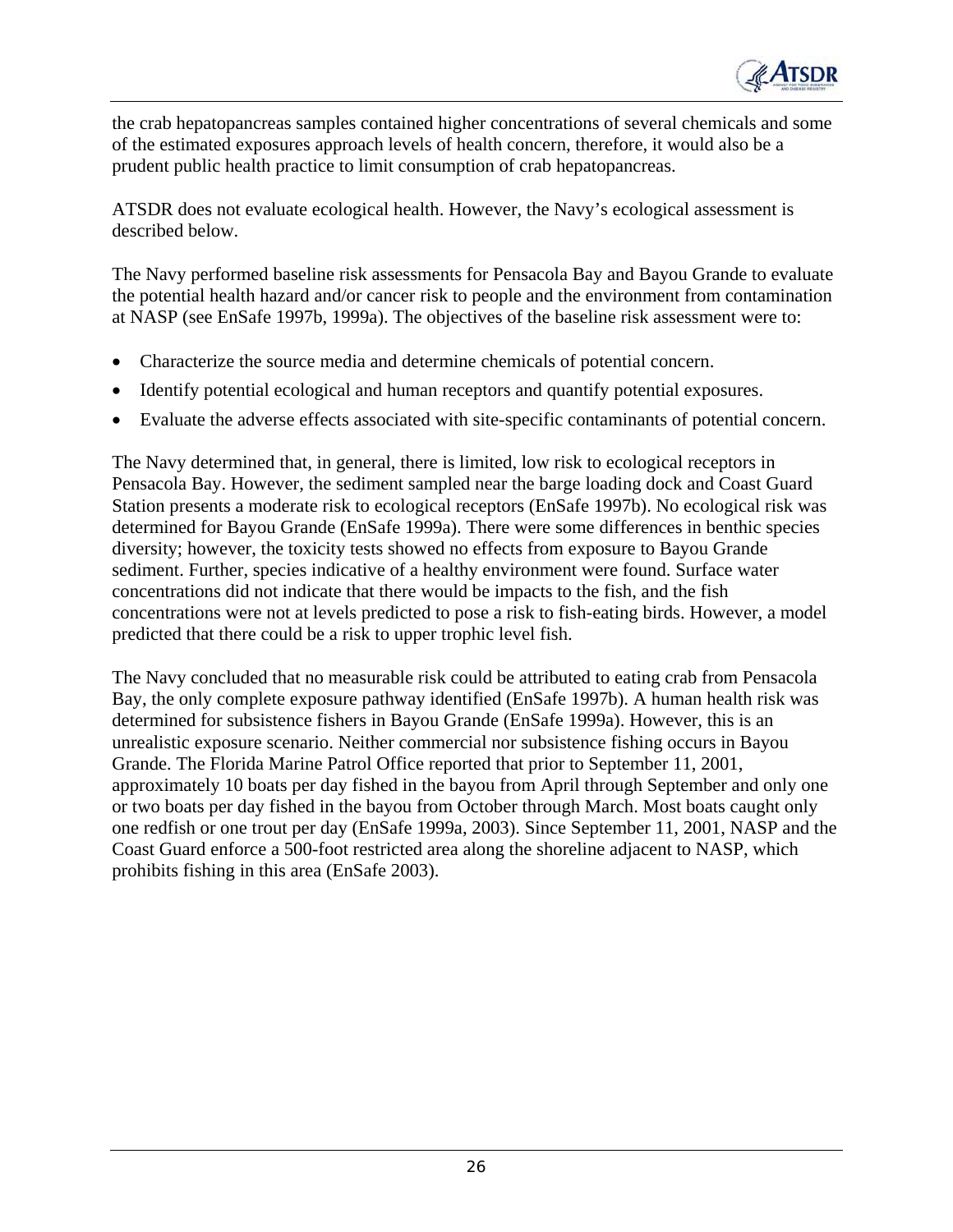# **Child Health Considerations**

ATSDR recognizes that infants and children may be more sensitive to exposures than adults in communities with contamination in water, soil, air, or food. This sensitivity is the result of a number of factors. Children are more likely to be exposed because they play outdoors and they often bring food outside. Children are shorter than adults, which means they breathe dust, soil, and heavy vapors close to the ground. Children are also smaller, potentially resulting in higher doses of chemical exposure per unit body weight. The developing body systems of children can sustain permanent damage if toxic exposures occur during critical growth stages. Most importantly, children depend completely on adults for risk identification and management decisions, housing decisions, and access to medical care. Therefore, ATSDR is committed to evaluating their special interests at sites such as NASP as part of the ATSDR Child Health Initiative.

According to the 2000 census, Pensacola is home In 1993, NASP initiated a blood lead<br>to approximately 14,000 children (up to 19 years monitoring program as part of the wellness old),  $6,700$  who are under the age of  $10$  years physical. The majority of the pediatric blood (Bureau of the Census 2000). In addition, families  $\parallel$  lead levels were below the Centers for with children live in on-site quarters at NASP.<br>The maximum length of residency is three years effects level of 10 micrograms per deciliter The maximum length of residency is three years  $\left\{\begin{array}{c} \text{effects level of 10 micrograms per decult} \\ \text{(µq/dl). Because a few of the exposures} \end{array}\right\}$  $(G. Wooden, NASA Housing Department, were above 10 µq/dl. NASA combined the results of the results of the results.$ personal communication, January 2005). Housing using above 10 µg/dl, NASP completely is located on the southern portion of the eastern end of NASP, and many areas have playgrounds. | (S. Forester, Industrial Hygiene Department, A youth center and child care center are located personal communication, January 2005) near Duncan and Moffett Roads adjacent to the

 $\overline{\phantom{a}}$ 

 $\overline{\phantom{a}}$ 

Cabaniss Crescent officer quarters and Area H townhouse enlisted quarters. None of these areas are co-located with contaminated IRP sites. Children who live on NASP attend school off base.

Children could be exposed to site contamination while participating in recreational activities in Pensacola Bay or Bayou Grande. To evaluate whether children may experience adverse health effects from this exposure, ATSDR estimated potential doses specifically for children. To estimate these doses, ATSDR used protective assumptions that overestimate the levels of actual exposure. *ATSDR concluded that exposure to site contamination at NASP does not pose unique health hazards for children.* The level of contamination found in surface water and sediment collected from Pensacola Bay and Bayou Grande was too low to be of health concern for children exposed through recreational activities. Based on the available data, ATSDR does not expect that eating fish, the edible portion of crab, and oysters from Pensacola Bay and Bayou Grande would cause harmful health effects for children. However, given that the fish sampling is limited, it would be a prudent public health practice for children and pregnant women to be particularly cautious and follow the Florida Department of Health Fish Consumption Advisories, which can be found at

http://www.doh.state.fl.us/environment/community/fishconsumptionadvisories/ and are provided in Appendix D. Due to the higher concentrations of contaminants found in the crab hepatopancreas, it would also be a prudent public health practice for children and pregnant women to avoid eating that portion of the crab.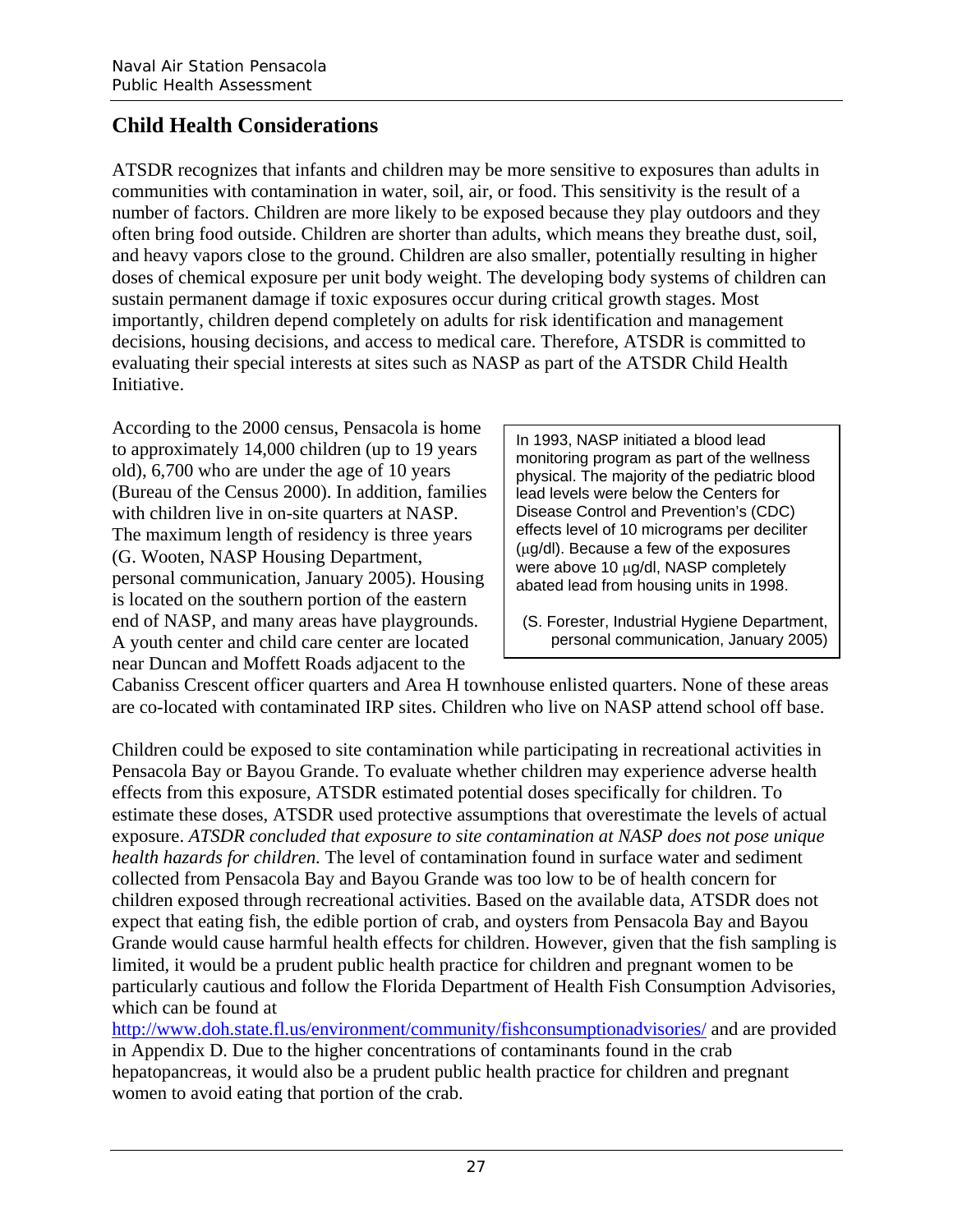

## **Conclusions**

On the basis of its evaluation of available environmental information, ATSDR has categorized exposures to contamination at NASP as *no apparent public health hazard*. This means that people may be exposed to environmental contamination, but not at levels which are expected to cause harmful health effects.

- ATSDR evaluated whether incidentally ingesting surface water while engaged in recreational activities in Pensacola Bay and Bayou Grande could result in harmful health effects. The concentrations that were present throughout the bay and the bayou were too low to be of health concern for anyone incidentally ingesting surface water. Therefore, incidental exposure to surface water is not expected to result in harmful health effects.
- ATSDR evaluated whether incidentally ingesting or contacting sediments while engaged in recreational activities in Pensacola Bay and Bayou Grande could result in harmful health effects. The concentrations that were present throughout the bay and the bayou were too low to be of health concern for anyone incidentally ingesting or contacting sediment. Therefore, incidental exposure to sediment is not expected to result in harmful health effects.
- ATSDR evaluated whether eating fish caught in Bayou Grande could result in harmful health effects. The concentrations in game fish were too low to be of health concern for anyone eating up to 3.5 meals of fish a month. However, because the sampling is limited, it would be a prudent public health practice for people, particularly children and pregnant women, to follow the Florida Department of Health Fish Consumption Advisories.

ATSDR also evaluated whether eating blue crabs from Pensacola Bay and Bayou Grande could result in harmful health effects. The concentrations detected in edible blue crab samples were too low to be of health concern for anyone eating up to 3.5 meals of blue crab a month. Therefore, eating blue crab from Pensacola Bay and Bayou Grande is not expected to result in harmful health effects. However, because the blue crab hepatopancreas, or "mustard," samples contained higher concentrations of several chemicals and some of the estimated exposures approach levels of health concern, it would be a prudent public health practice to limit consumption of crab hepatopancreas to two meals per month. If you eat 3.5 meals of blue crab per month, you should not eat any additional meals of crab hepatopancreas.

ATSDR evaluated whether eating oysters from Bayou Grande could result in harmful health effects. The oyster sampling near NASP is limited—only one sample was collected. The results of that one sample do not indicate that eating oysters would be a health concern. The concentrations present in oysters collected from 22 additional locations throughout the Pensacola area were also too low to be of health concern for anyone eating up to 3.5 meals of oysters a month. Therefore, eating oysters is not expected to result in harmful health effects.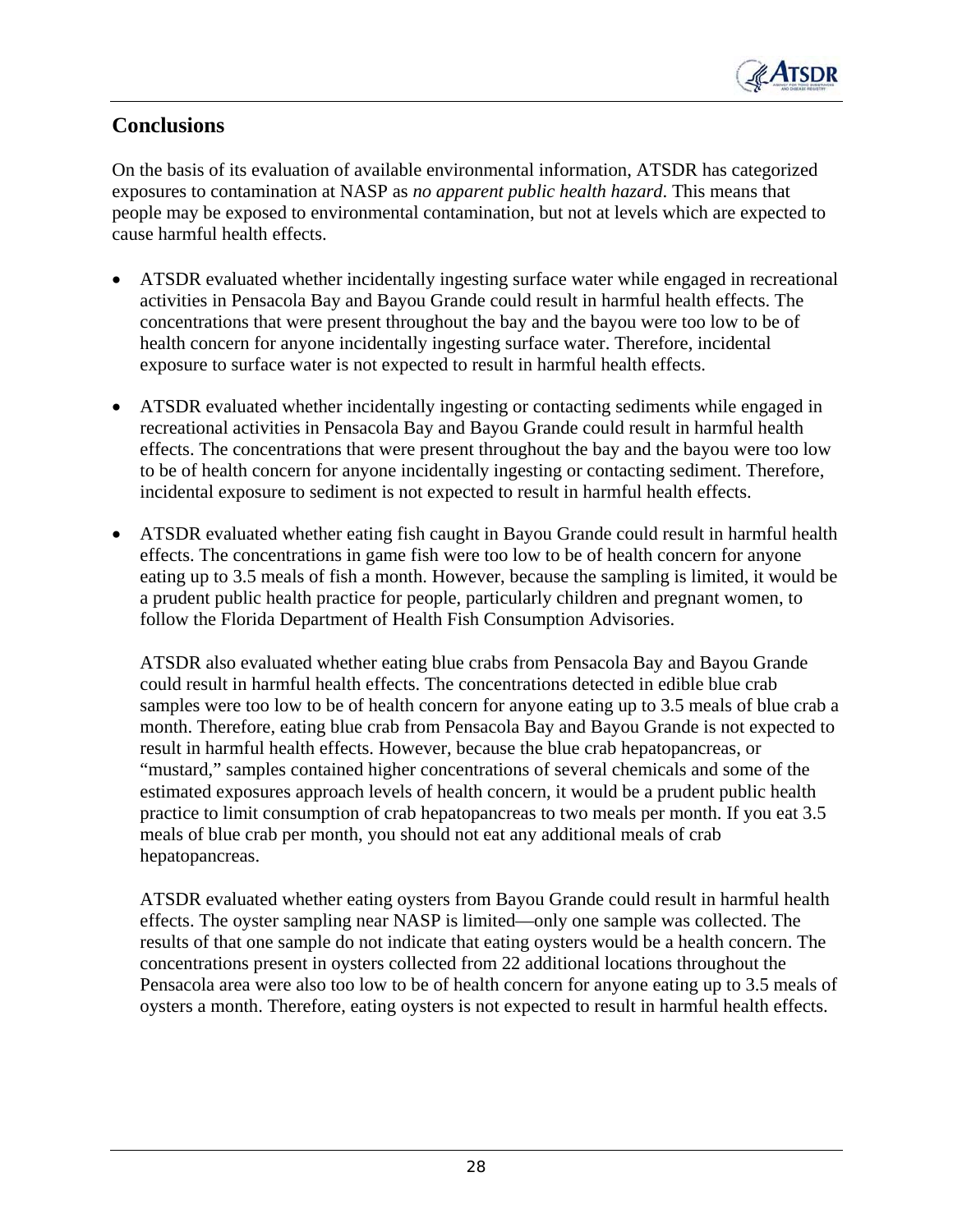## **Recommendations**

Because the fish sampling is limited, it would be a prudent public health practice for people, particularly children and pregnant women, to follow the Florida Fish Consumption Advisories (available at http://www.doh.state.fl.us/environment/community/fishconsumptionadvisories/ and provided in Appendix D). In addition, due to the higher concentrations of contaminants found in the crab hepatopancreas, it would be a prudent public health practice for children and pregnant women to avoid eating that portion of the crab.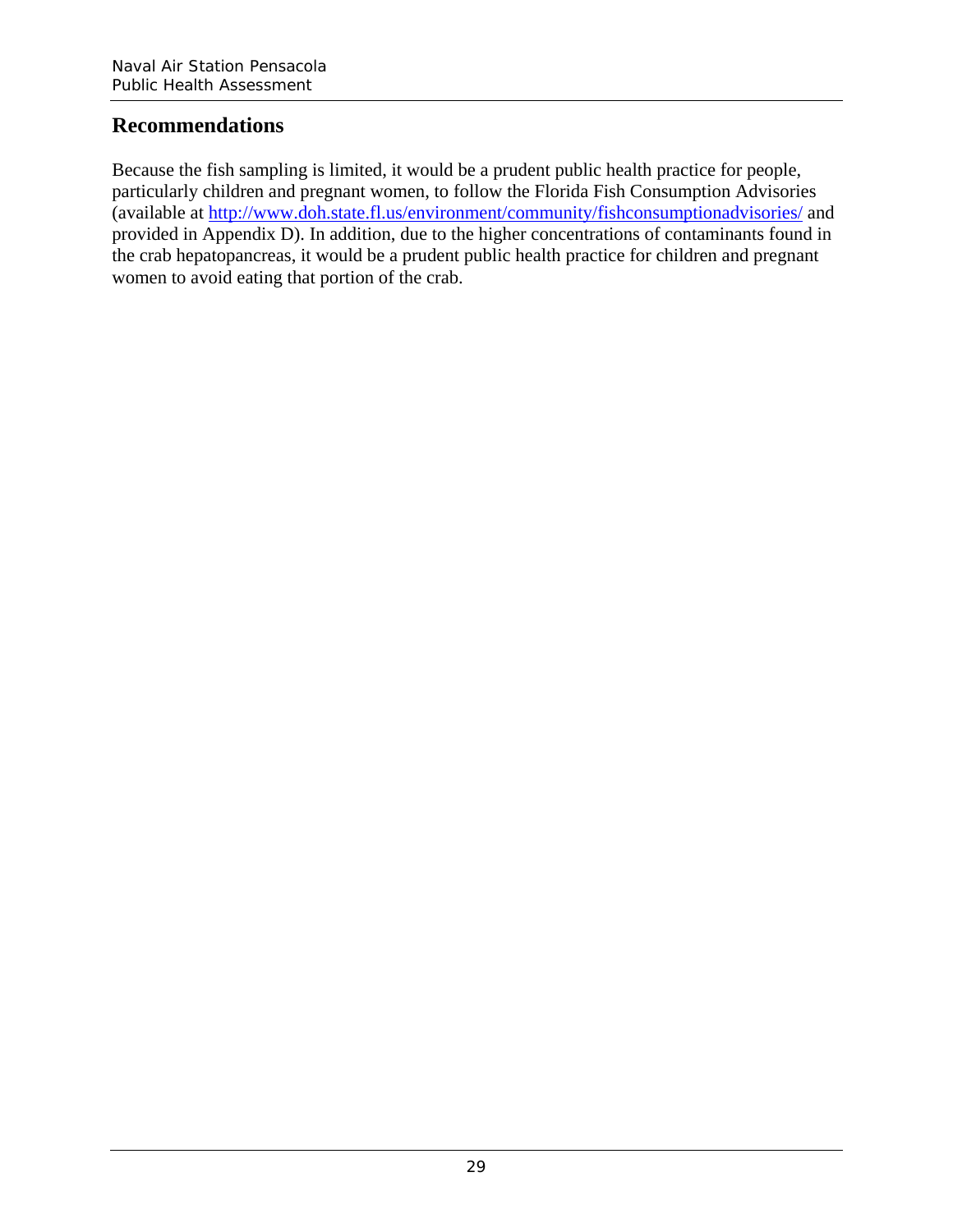

## **Public Health Action Plan**

The Public Health Action Plan (PHAP) for NASP contains a description of actions taken and to be taken by ATSDR and the Navy subsequent to the completion of this public health assessment. The purpose of the PHAP is to ensure that this public health assessment not only identifies potential and ongoing public health hazards, but provides a plan of action designed to mitigate and prevent adverse human health effects resulting from exposure to hazardous substances in the environment. The public health actions that are completed, ongoing, or planned are listed below.

#### **Completed Actions**

- The Navy established the IRP and identified 46 sites at NASP as potential sources of contamination. Records of Decision were submitted for 14 sites. Site Characterization Reports were submitted for 12 sites. Sixteen sites have obtained "no further action" status, and six additional sites are recommended for or are pending no further action. Nineteen sites are being investigated and remediated under the State of Florida Petroleum Program. Seven of these sites originated in the IRP, but were transferred when only petroleum-related contamination was found.
- The Navy also initiated the following RCRA and environmental programs: Groundwater Recovery System, Hazardous Waste Storage, Hazardous Waste Minimization, HAZMART, Natural Resources Conservation, and the Petroleum Program.
- The Navy has kept the community informed about activities at NASP throughout the site's history. In 1989, a Technical Review Committee was established, and in 1995, a Restoration Advisory Board was formed. In addition, the NASP Public Affairs office established and maintained a mailing list of interested community members and organizations.
- In February 1991, ATSDR conducted an initial site visit to NASP. In January 2005, ATSDR revisited NASP to obtain updated information about ongoing environmental activities.

## **Ongoing Actions**

- The Navy is continuing to conduct IRP activities (such as collecting additional environmental sampling data and monitoring) at sites that have not obtained "no further action" status.
- A Remedial Investigation is ongoing at Site 2.
- The Navy is finalizing an Optimization Study Report for Site 1 and a Remedial Investigation Addendum for Operable Unit 2.

## **Planned Actions**

The Navy plans to conduct site investigations for IRP Sites 44, 45, and 46.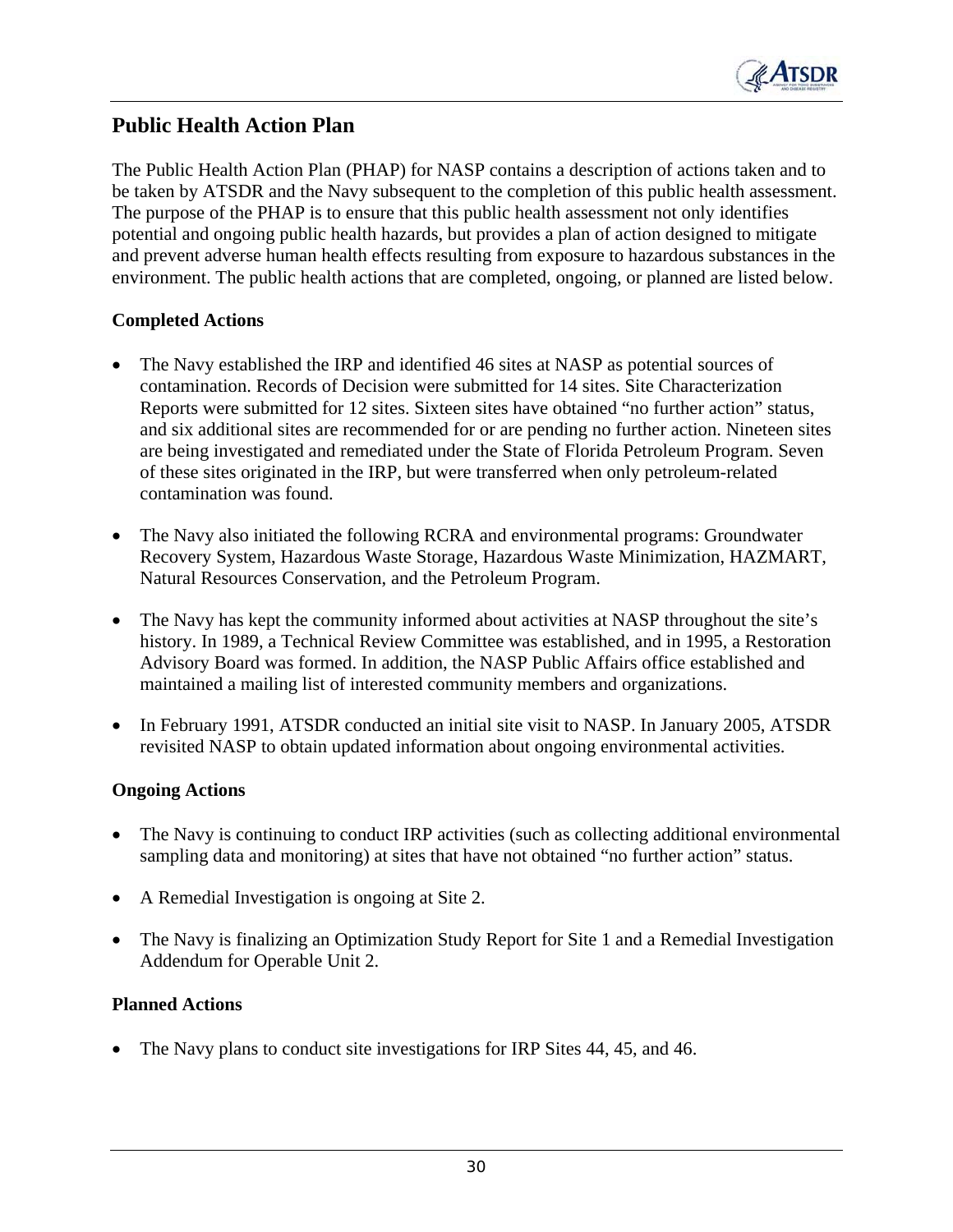# **Preparers of Report**

Katherine E. Hanks Environmental Health Scientist Division of Health Assessment and Consultation Agency for Toxic Substances and Disease Registry

Angel E. Sanchez, MPH LT, USPHS Environmental Health Scientist Division of Health Assessment and Consultation Agency for Toxic Substances and Disease Registry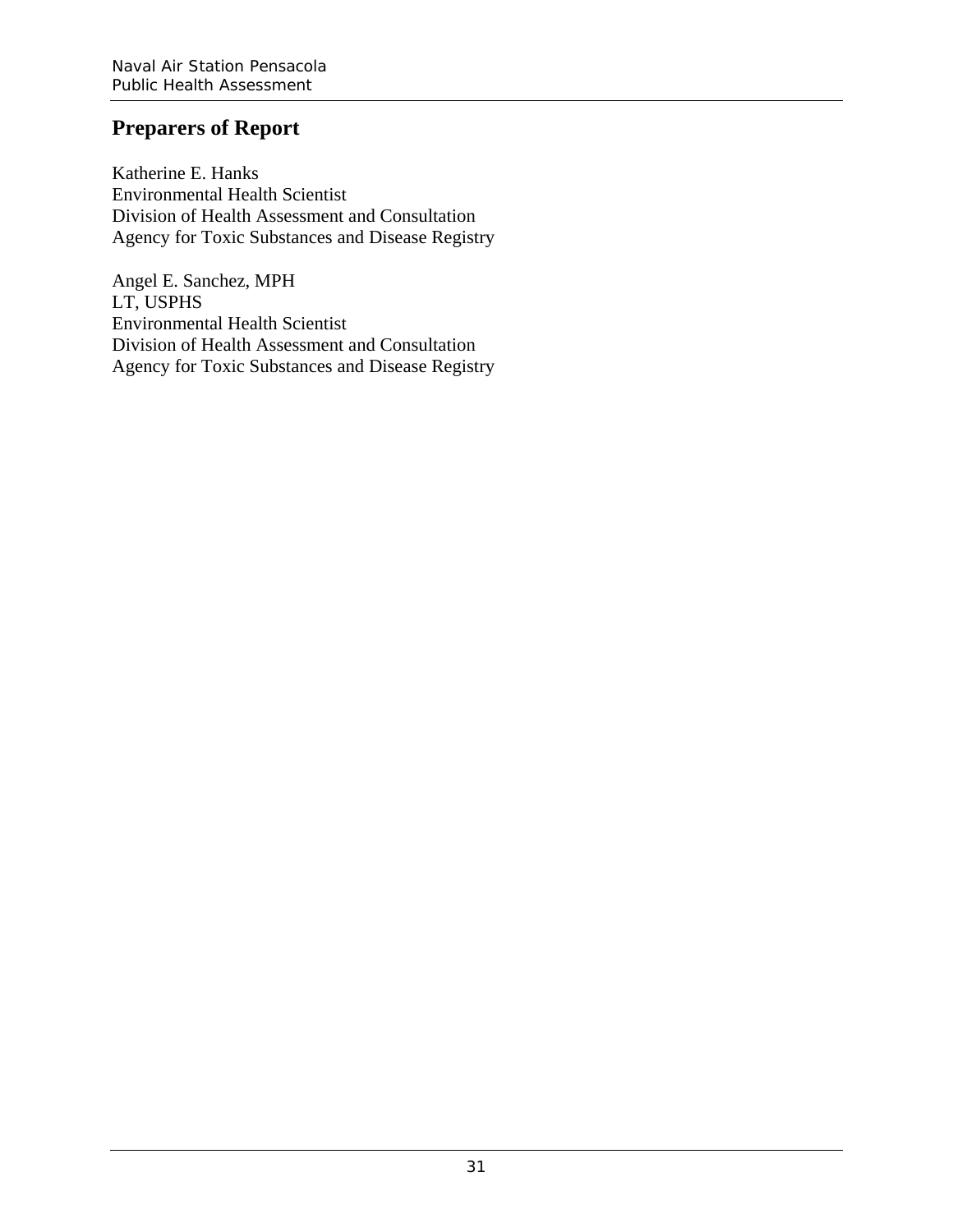

# **References**

Arnold DL, Bryce F, Stapley R, McGuire PF, Burns D, Tanner JR, et al. 1993. Toxicological consequences of Aroclor 1254 ingestion by female rhesus (*macaca mulatta*) monkeys. Part 1A. Prebreeding phase: clinical health findings. Food Chem Toxicol 31(11):799–810. Cited in Agency for Toxic Substances and Disease Registry. Toxicological profile for polychlorinated biphenyls (PCBs). Atlanta: US Department of Health and Human Services; November 2000. Available at: http://www.atsdr.cdc.gov/toxprofiles/tp17.html. Last accessed 8 July 2005.

[ATSDR] Agency for Toxic Substances and Disease Registry. 1992. Toxicological profile for antimony. Atlanta: US Department of Health and Human Services; September 1992. Available at: http://www.atsdr.cdc.gov/toxprofiles/tp23.html. Last accessed 13 June 2005.

[ATSDR] Agency for Toxic Substances and Disease Registry. 1995. Toxicological profile for polycyclic aromatic hydrocarbons. Atlanta: US Department of Health and Human Services; August 1995. Available at: http://www.atsdr.cdc.gov/toxprofiles/tp69.html. Last accessed 13 June 2005.

[ATSDR] Agency for Toxic Substances and Disease Registry. 1998. Toxicological profile for chlorinated dibenzo-p-dioxins (CDDs). Atlanta: US Department of Health and Human Services; December 1998. Available at: http://www.atsdr.cdc.gov/toxprofiles/tp104.html. Last accessed 8 July 2005.

[ATSDR] Agency for Toxic Substances and Disease Registry. 1999a. Toxicological profile for lead. Atlanta: US Department of Health and Human Services; July 1999. Available at: http://www.atsdr.cdc.gov/toxprofiles/tp13.html. Last accessed 13 June 2005.

[ATSDR] Agency for Toxic Substances and Disease Registry. 1999b. Toxicological profile for cadmium. Atlanta: US Department of Health and Human Services; July 1999. Available at: http://www.atsdr.cdc.gov/toxprofiles/tp5.html. Last accessed 13 June 2005.

[ATSDR] Agency for Toxic Substances and Disease Registry. 2000a. Toxicological profile for arsenic. Atlanta: US Department of Health and Human Services; September 2000. Available at: http://www.atsdr.cdc.gov/toxprofiles/tp2.html. Last accessed 13 June 2005.

[ATSDR] Agency for Toxic Substances and Disease Registry. 2000b. Toxicological profile for polychlorinated biphenyls (PCBs). Atlanta: US Department of Health and Human Services; November 2000. Available at: http://www.atsdr.cdc.gov/toxprofiles/tp17.html. Last accessed 8 July 2005.

[ATSDR] Agency for Toxic Substances and Disease Registry. 2002a. Toxicological profile for aldrin/dieldrin. Atlanta: US Department of Health and Human Services; September 2002. Available at: http://www.atsdr.cdc.gov/toxprofiles/tp1.html. Last accessed 13 June 2005.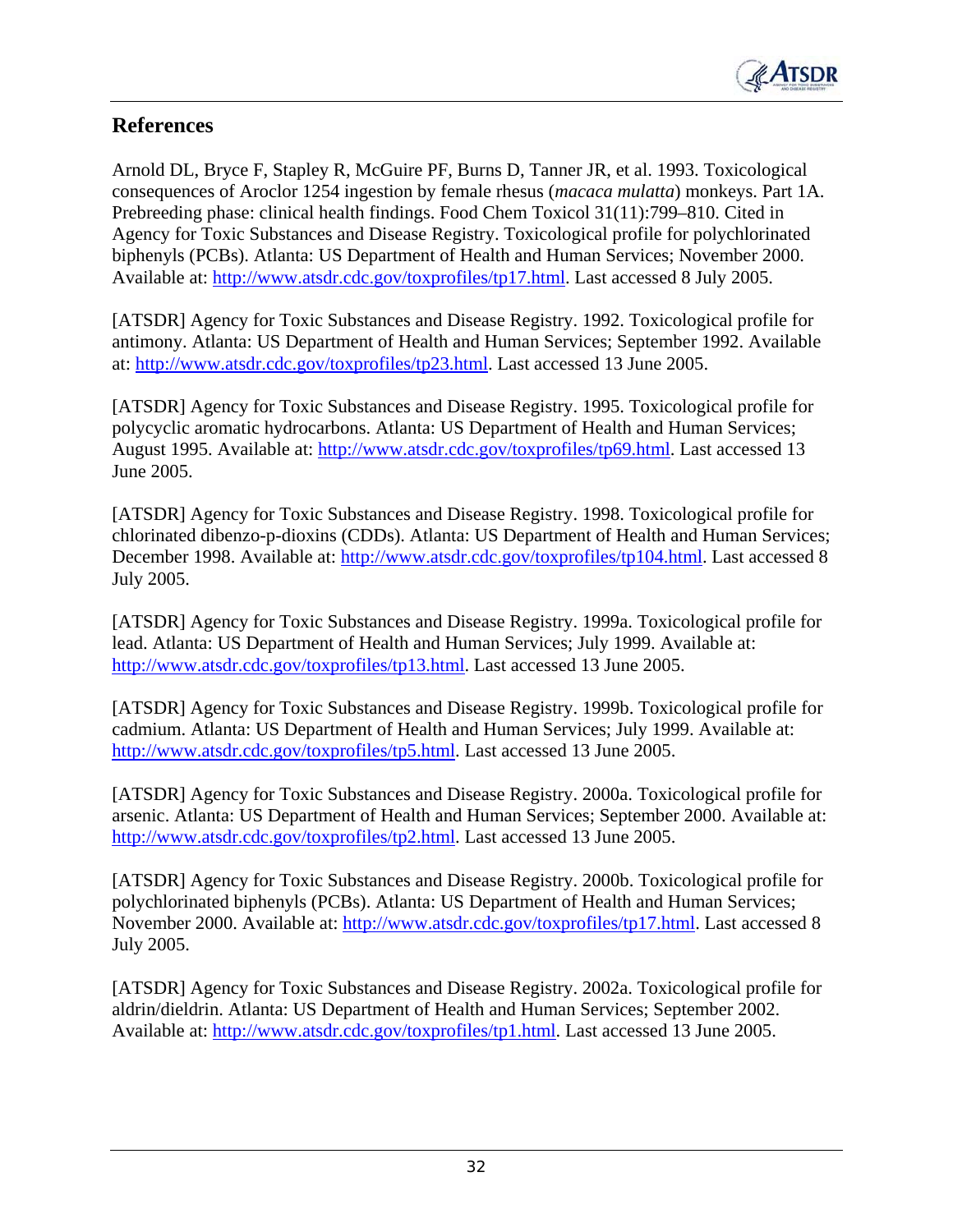[ATSDR] Agency for Toxic Substances and Disease Registry. 2002b. Toxicological profile for copper. Atlanta: US Department of Health and Human Services; September 2002. Available at: http://www.atsdr.cdc.gov/toxprofiles/tp132.html. Last accessed 8 July 2005.

[ATSDR] Agency for Toxic Substances and Disease Registry. 2003. Toxicological profile for zinc. Atlanta: US Department of Health and Human Services; September 2003. Available at: http://www.atsdr.cdc.gov/toxprofiles/tp60.html. Last accessed 8 July 2005.

[Bechtel] Bechtel Environmental Inc. 1998a. Completion Report for Remediation Work: Operable Unit IO at Naval Air Station Pensacola, Florida. February 1998.

[Bechtel] Bechtel Environmental Inc. 1998b. Completion Report for Remediation Work at Various Sites, Naval Air Station, Pensacola, Florida. November 1998.

Buchet JP, Lauwerys R, Roels H. 1981. Comparison of the urinary excretion of arsenic metabolites after a single oral dose of sodium arsenite, monomethylarsonate or dimethylarsinate in man. Int Arch Occup Environ Health 48:71-79. Cited in Agency for Toxic Substances and Disease Registry. Toxicological profile for arsenic. Atlanta: US Department of Health and Human Services; September 2000. Available at: http://www.atsdr.cdc.gov/toxprofiles/tp2.html. Last accessed 13 June 2005.

Bureau of the Census 2000. 2000 Census Population. U.S. Department of Commerce. Washington, D.C.

Campbell G. Navy Public Works Center. 1997. Contamination Assessment Report: Site 21, Sludge and Fuel Tanks Area. Naval Air Station Pensacola, Florida. June 1997.

Campbell G. Navy Public Works Center. 1998a. Site Assessment Report: Site 19. Naval Air Station Pensacola, Florida. February 1998.

Campbell G. Navy Public Works Center. 1998b. Site Assessment Report: Site 23. Naval Air Station Pensacola, Florida. February 1998.

Campbell G. Navy Public Works Center. 1998c. Site Assessment Report: Site 20, Allegheny Pier (Pier 303). Naval Air Station Pensacola, Florida. July 1998.

CH2MHILL. 2002. Project Completion Report: Excavation of Contaminated Soil and Groundwater Monitoring at Site 43. Naval Air Station Pensacola. October 2002.

CH2MHILL. 2004. Interim Removal Action Report: Excavation of Contaminated Soil at Operable Unit 13 - Site 8. Naval Air Station Pensacola, Pensacola, Florida. October 2004.

Crecelius EA. 1977. Changes in the chemical speciation of arsenic following ingestion by man. Environ Health Perspect 19:147-150. Cited in Agency for Toxic Substances and Disease Registry. Toxicological profile for arsenic. Atlanta: US Department of Health and Human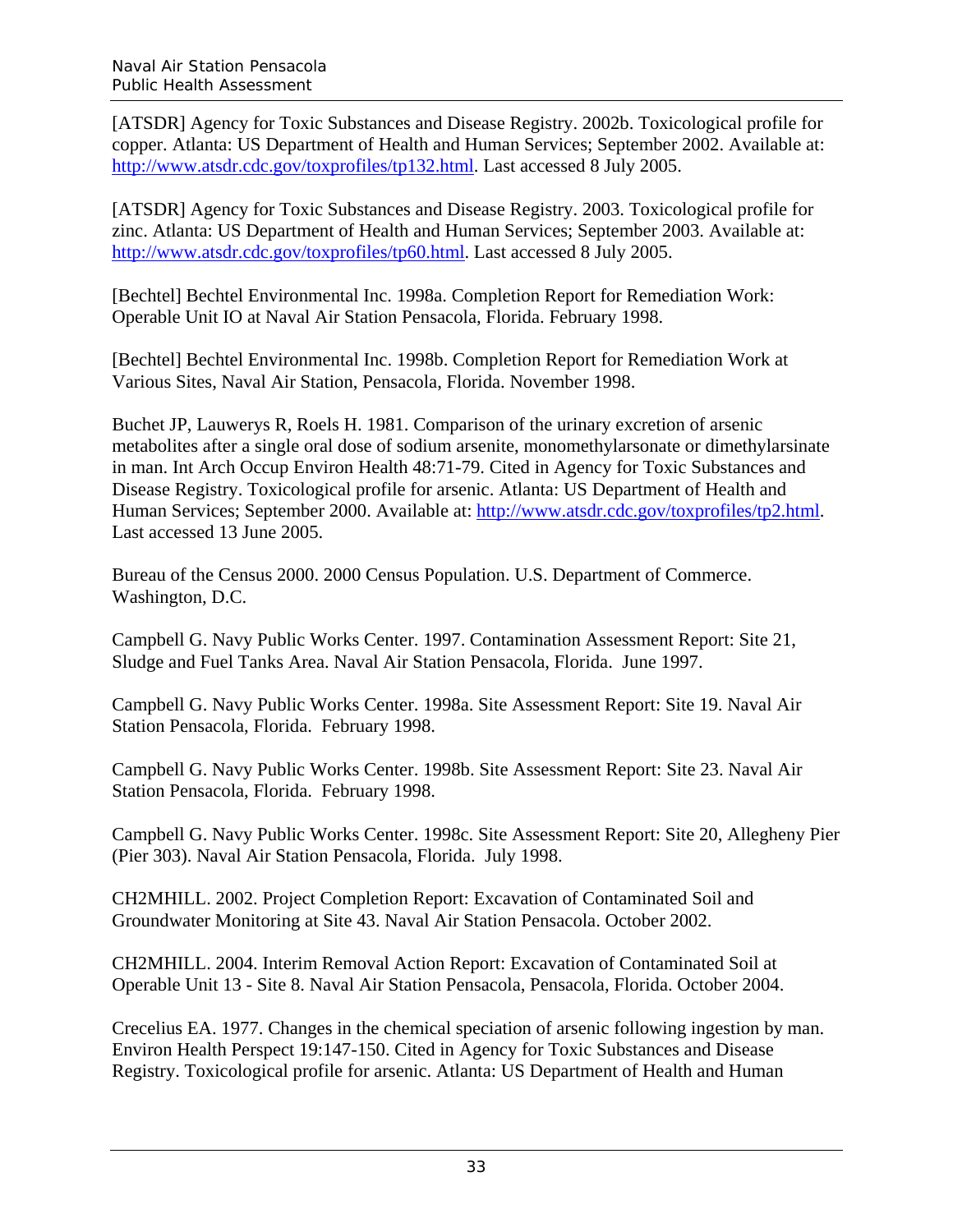

Services; September 2000. Available at: http://www.atsdr.cdc.gov/toxprofiles/tp2.html. Last accessed 13 June 2005.

Davies NT. 1980. Studies on the absorption of zinc by rat intestine. Br J Nutr 43:189-203. Cited in Agency for Toxic Substances and Disease Registry. 2003. Toxicological profile for zinc. Atlanta: US Department of Health and Human Services; September 2003. Available at: http://www.atsdr.cdc.gov/toxprofiles/tp60.html. Last accessed 8 July 2005.

Ecology and Environment, Inc. 1991a. Contamination Assessment/Remedial Activities Investigation: North Chevalier Disposal Area (Site 11), Naval Air Station Pensacola, Pensacola, Florida. Interim Data Report, Volume 1. October 1991.

Ecology and Environment, Inc. 1991b. Contamination Assessment/Remedial Activities Investigation: Scrap Bins (Site 12), Naval Air Station Pensacola, Pensacola, Florida. Interim Data Report. October 1991.

Ecology and Environment, Inc. 1991c. Contamination Assessment/Remedial Activities Investigation: Supply Department Outside Storage (Site 26), Naval Air Station Pensacola, Pensacola, Florida. Interim Data Report. October 1991.

[EnSafe] EnSafe/Allen & Hoshall. 1994. Comprehensive Long-Term Environmental Action Navy. Final Sampling and Analysis Plan for Site 3: Crash Crew Training Area. Naval Air Station Pensacola, Florida. August 25, 1994.

[EnSafe] EnSafe/Allen & Hoshall. 1995a. Final Preliminary Site Characterization Report: Site 5. NAS Pensacola, Florida. July 7, 1995.

[EnSafe] EnSafe/Allen & Hoshall. 1995b. Final Record of Decision: Site 39. NAS Pensacola, Pensacola, Florida. July 31, 1995.

[EnSafe] EnSafe/Allen & Hoshall. 1995c. Final Remedial Investigation Feasibility Study Work Plan and Final RI/FS Sampling and Analysis Plan for Sites 40 and 42—Bayou Grande and Pensacola Bay, Naval Air Station Pensacola, Florida. September 1995.

[EnSafe] EnSafe/Allen & Hoshall. 1995d. Final Remedial Investigation Report: Naval Air Station Pensacola, Operable Unit 10 and Site 13. September 1995.

[EnSafe] EnSafe/Allen & Hoshall. 1995e. Final Sampling and Analysis Plan for Site 4 (Army Rubble Disposal Area), Site 6 (Fort Redoubt Disposal Area), Site 7 (Firefighting School), Site 8 (Rifle Range Disposal Area), Site 16 (Brush Disposal Area), Site 22 (Refueler Repair Shop). Naval Air Station Pensacola, Florida. November 10, 1995.

[EnSafe] EnSafe/Allen & Hoshall. 1995f. Final Preliminary Site Characterization Report: Site 10. Naval Air Station Pensacola, Florida. November 17, 1995.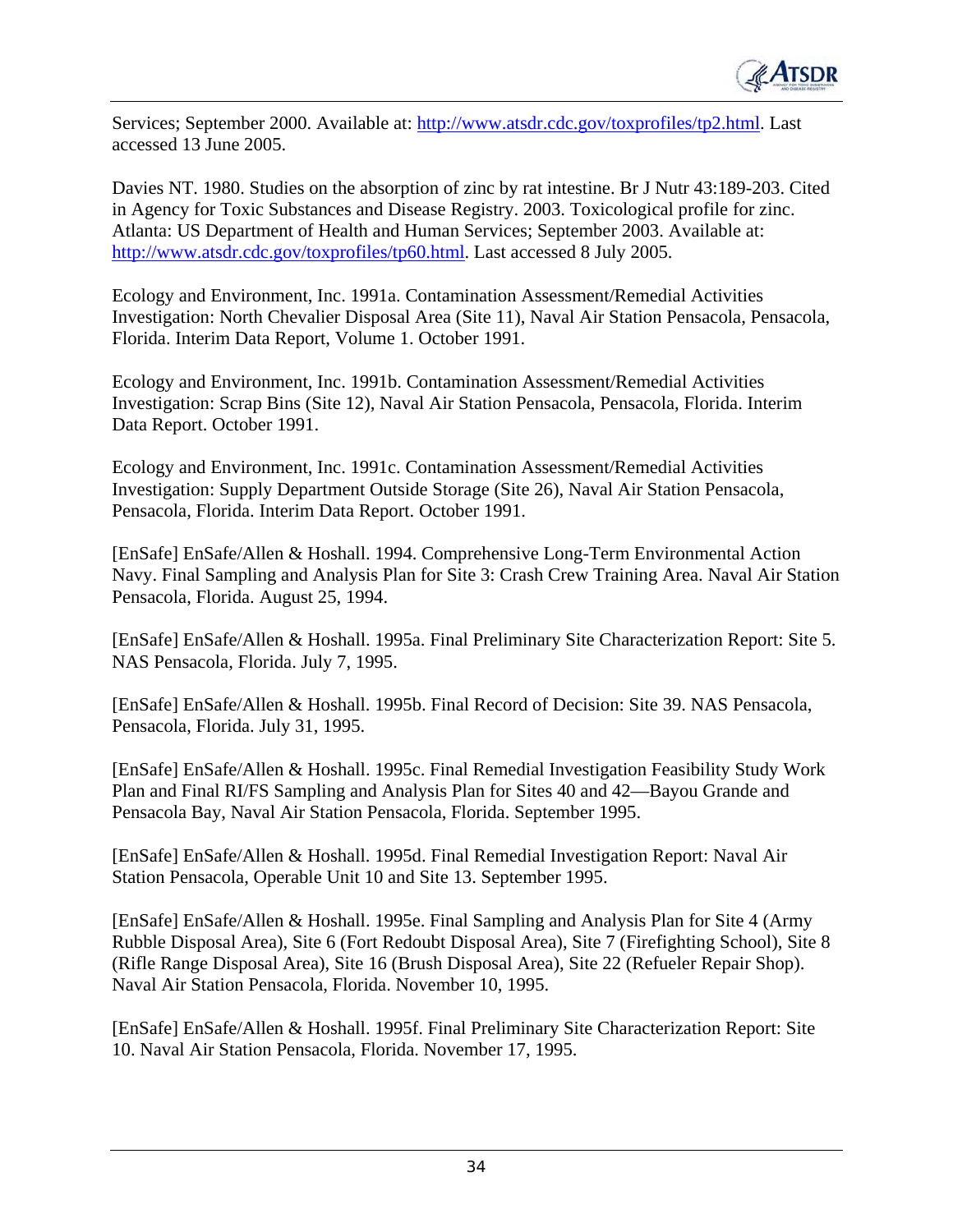[EnSafe] EnSafe/Allen & Hoshall. 1995g. Final Preliminary Site Characterization Report: Site 14. Naval Air Station Pensacola, Florida. November 17, 1995.

[EnSafe] EnSafe/Allen & Hoshall. 1996a. Technical Memorandum: Results of Radiological Investigations, Sites 25 and 27. Naval Air Station Pensacola, Pensacola, Florida. July 1996.

[EnSafe] EnSafe/Allen & Hoshall. 1996b. Confirmation Sampling Results: Chevalier Field Removal Actions. Naval Air Station Pensacola, Pensacola, Escambia County, Florida. October 17, 1996.

[EnSafe] EnSafe/Allen & Hoshall. 1996c. Preliminary Site Characterization Report: Site 18. Naval Air Station Pensacola, Florida. December 18, 1996.

[EnSafe] EnSafe/Allen & Hoshall. 1996d. Preliminary Site Characterization Report: Site 28. Naval Air Station Pensacola, Florida. December 18, 1996.

[EnSafe] EnSafe/Allen & Hoshall. 1996e. Remedial Investigation: Site 2. Naval Air Station Pensacola, Florida. December 22, 1996.

[EnSafe] EnSafe/Allen & Hoshall. 1997a. Preliminary Site Characterization Report: Site 7. Naval Air Station Pensacola, Florida. January 17, 1997.

[EnSafe] EnSafe/Allen & Hoshall. 1997b. Remedial Investigation Report: Site 42—Pensacola Bay, Naval Air Station, Pensacola, Florida. May 22, 1997.

[EnSafe] EnSafe/Allen & Hoshall. 1997c. Final Preliminary Site Characterization Report: Site 16. Naval Air Station Pensacola, Florida. June 13, 1997.

[EnSafe] EnSafe/Allen & Hoshall. 1997d. Final Record of Decision: Operable Unit 10. NAS Pensacola, Pensacola, Florida. June 16, 1997.

[EnSafe] EnSafe/Allen & Hoshall. 1997e. Remedial Investigation: Operable Unit 13—Sites 8 and 24. Naval Air Station Pensacola, Florida. June 20, 1997.

[EnSafe] EnSafe/Allen & Hoshall. 1997f. Remedial Investigation: Operable Unit 6—Sites 9, 29 and 34. Naval Air Station Pensacola, Florida. June 30, 1997.

[EnSafe] EnSafe/Allen & Hoshall. 1997g. Preliminary Site Characterization Report: Site 4. Naval Air Station Pensacola, Florida. July 31, 1997.

[EnSafe] EnSafe, Inc. 1997h. Remedial Investigation: OU 2. Naval Air Station Pensacola, Florida. October 10, 1997.

[EnSafe] EnSafe, Inc. 1998a. Final Record of Decision: Operable Unit 17, Site 42—Pensacola Bay, NAS Pensacola, Pensacola, Florida. May 6, 1998.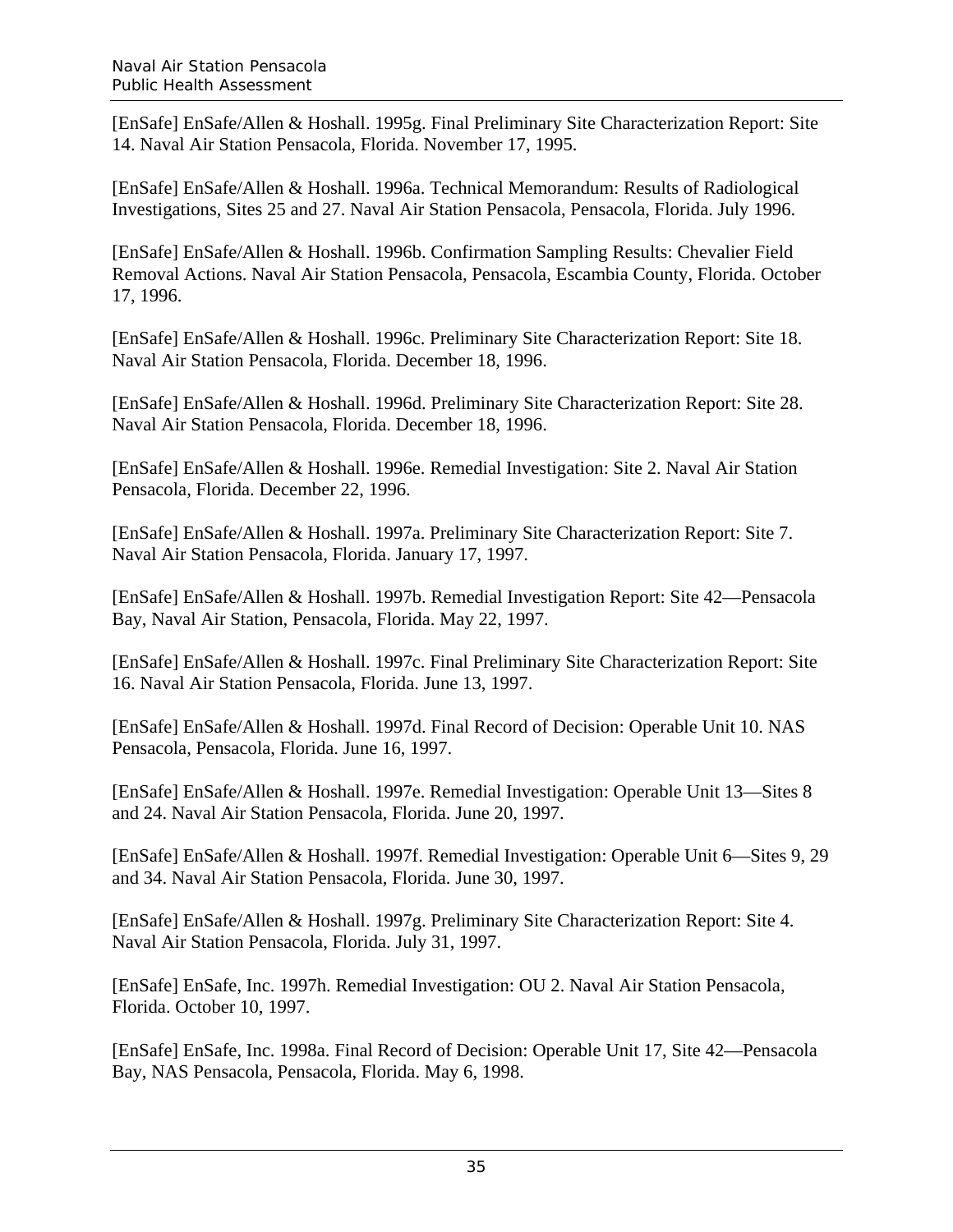

[EnSafe] EnSafe, Inc. 1998b. Final Record of Decision: Operable Unit 1, NAS Pensacola, Pensacola, Florida. August 19, 1998.

[EnSafe] EnSafe, Inc. 1998c. Final Record of Decision: Site 17 (Operable Unit 14)—Former Transformer Storage Yard. Naval Air Station Pensacola, Pensacola, Florida. August 19, 1998.

[EnSafe] EnSafe, Inc. 1998d. Final Remedial Investigation Report: Site 38. Naval Air Station Pensacola, Florida. September 30, 1998.

[EnSafe] EnSafe, Inc. 1998e. Site Assessment Report: UST 26—Refueler Repair Shop. Naval Air Station Pensacola, Pensacola, Florida. October 30, 1998.

[EnSafe] EnSafe, Inc. 1999a. Final Remedial Investigation Report: Site 40, Naval Air Station Pensacola, Florida. January 20, 1999.

[EnSafe] EnSafe, Inc. 1999b. Final Record of Decision: Operable Unit 6 (Sites 9 and 29). NAS Pensacola, Pensacola, Florida. September 7, 1999.

[EnSafe] EnSafe, Inc. 1999c. Final Record of Decision: Operable Unit 4. NAS Pensacola, Pensacola, Florida. November 30, 1999.

[EnSafe] EnSafe, Inc. 2000. Focused Feasibility Study: OU 13, Sites 8 and 24. Naval Air Station Pensacola, Florida. May 3, 2000.

[EnSafe] EnSafe, Inc. 2003. Final Remedial Investigation Report Addendum 1: Site 40, Bayou Grande, Naval Air Station Pensacola, Florida. August 26, 2003.

[EnSafe] EnSafe, Inc. 2005a. Remedial Investigation Addendum: Operable Unit 2, Naval Air Station Pensacola, Pensacola, Florida. April 2005.

[EnSafe] EnSafe, Inc. 2005b. Final Remedial Investigation Report: Site 41, Naval Air Station Pensacola, Pensacola, Florida. August 2005.

[EPA] US Environmental Protection Agency. 1992. Dermal exposure assessment: principles and applications. Office of Research and Development. Washington, DC. January 1992.

[EPA] US Environmental Protection Agency. 1997. Exposure Factors Handbook. August 1997. Available from URL: http://www.epa.gov/ncea/exposfac.htm.

[EPA] US Environmental Protection Agency. 2005a. Florida NPL/NPL Caliber Cleanup Site Summaries: Naval Air Station Pensacola. Available at: http://www.epa.gov/region4/waste/npl/nplfln/pennasfl.htm. Last accessed April 7, 2005.

[EPA] US Environmental Protection Agency. 2005b. EPA AirData: Florida. Available at: http://www.epa.gov/air/data/geosel.html. Last accessed June 10, 2005.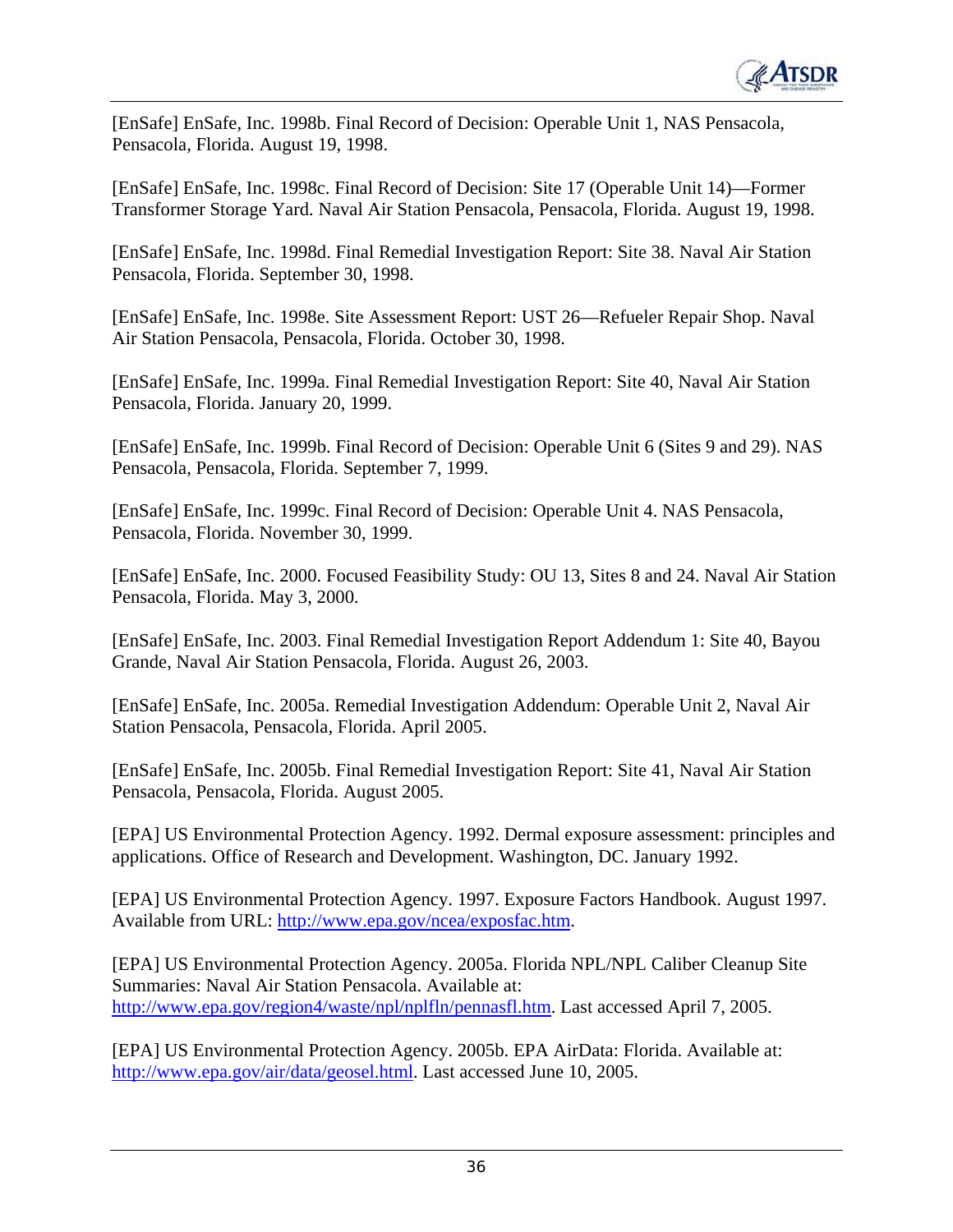[EPA] US Environmental Protection Agency. 2005c. Integrated Risk Information System (IRIS) Summaries: Dieldrin, MCPP, TNT, and Zinc. Available at: http://www.epa.gov/iris/subst/index.html. Last accessed 8 July 2005.

[FDA] United States Food and Drug Administration. 1993. Guidance document for arsenic in shellfish. Department of Health and Human Services, Public Health Service, Food and Drug Administration, Center for Food Safety and Applied Nutrition. Washington, DC. January 1993. Available from URL: http://www.foodsafety.gov/~frf/guid-as.html. Last accessed 12 September 2005.

[FDACS] Florida Department of Agriculture and Consumer Services. Division of Aquiculture. Shellfish Management Information for Pensacola Bay #02. Available from URL: http://www.floridaaquaculture.com/SEAS\_maplinks/02.htm. Last accessed 13 September 2005.

[FDEP] Florida Department of Environmental Protection. 2004. Water Quality Status Report: Pensacola Bay. Available from URL:

ftp://ftp.dep.state.fl.us/pub/water/basin411/pensacola/status/Pensacola\_Bay.pdf. Last accessed 13 September 2005.

Francesconi KA and Edmonds JS. 1997. Arsenic and marine organisms. Advances in Inorganic Chemistry 44:147-189.

Johnson PE, Hunt JR, Ralston NV. 1988. The effect of past and current dietary Zn intake on Zn absorption and endogenous excretion in the rat. J Nutr 118:1205-1209. Cited in Agency for Toxic Substances and Disease Registry. 2003. Toxicological profile for zinc. Atlanta: US Department of Health and Human Services; September 2003. Available at: http://www.atsdr.cdc.gov/toxprofiles/tp60.html. Last accessed 8 July 2005.

Karouna-Renier NK, Snyder RA, Rao KR. 2005. Assessing fisheries as vectors for toxic materials form the environment to humans—An assessment of potential health risks posed by shellfish collected in estuarine waters near Pensacola Florida. University of West Florida. Pensacola, Florida.

Kotsonis FN, Klaassen CD. 1978. The relationship of metallothionein to the toxicity of cadmium after prolonged administration to rats. Toxicol Appl Phamacol 46:39-54. Cited in Agency for Toxic Substances and Disease Registry. Toxicological profile for cadmium. Atlanta: US Department of Health and Human Services; July 1999. Available at: http://www.atsdr.cdc.gov/toxprofiles/tp5.html. Last accessed 13 June 2005.

Mappes R. 1977. Experiments on excretion of arsenic in urine. Int Arch Occup Environ Health 40:267-272. Cited in Agency for Toxic Substances and Disease Registry. Toxicological profile for arsenic. Atlanta: US Department of Health and Human Services; September 2000. Available at: http://www.atsdr.cdc.gov/toxprofiles/tp2.html. Last accessed 13 June 2005.

McLellan JS, Flanagan PR, Chamberlain MJ, et al. 1978. Measurement of dietary cadmium absorption in humans. J Toxicol Environ Health 4:131-138. Cited in Agency for Toxic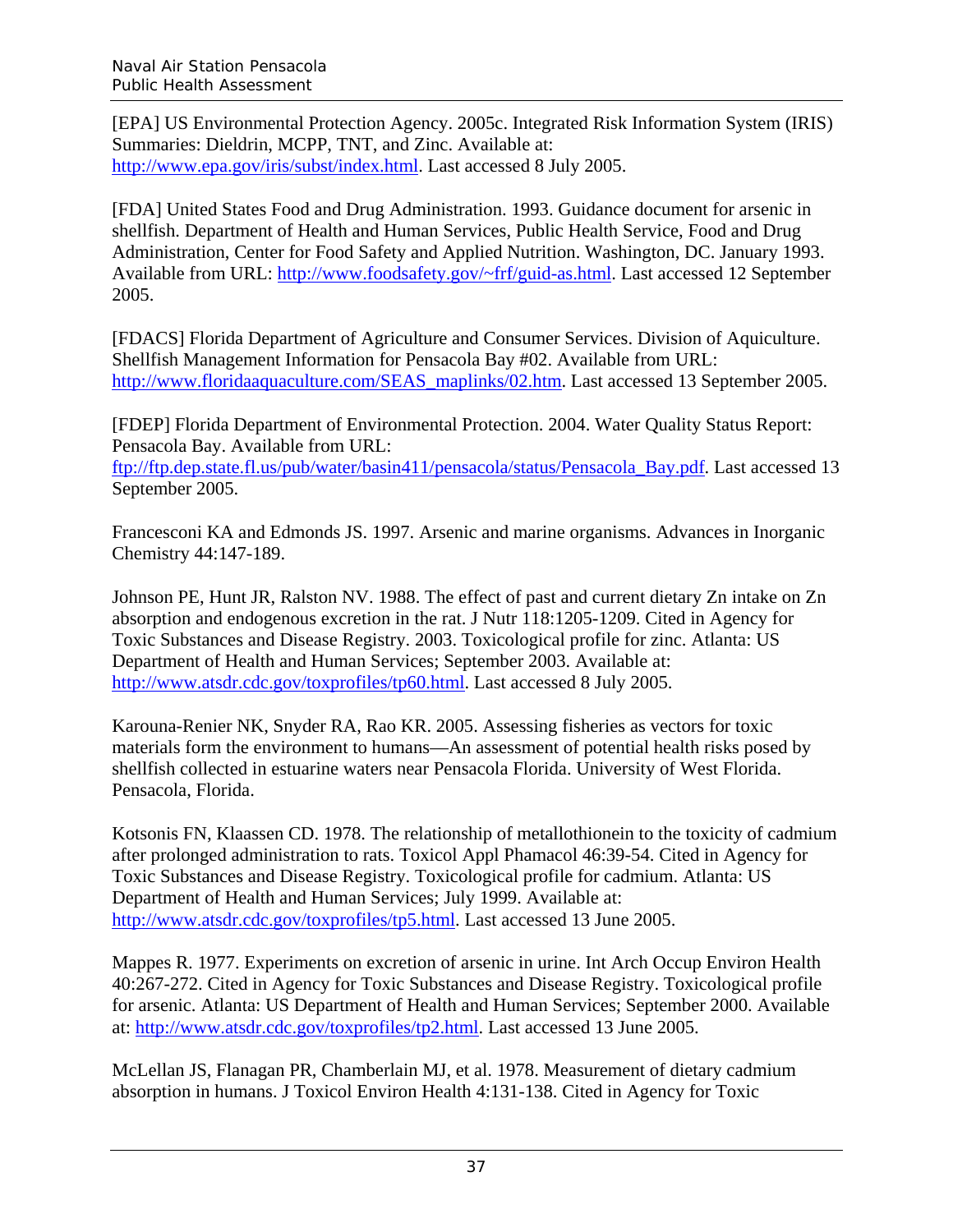

Substances and Disease Registry. Toxicological profile for cadmium. Atlanta: US Department of Health and Human Services; July 1999. Available at: http://www.atsdr.cdc.gov/toxprofiles/tp5.html. Last accessed 13 June 2005.

[NAS] National Academy of Sciences. 2001a. Dietary Reference Intakes for Vitamin A, Vitamin K, Arsenic, Boron, Chromium, Copper, Iodine, Iron, Manganese, Molybdenum, Nickel, Silicon, Vanadium, and Zinc. National Academy Press. Washington, DC. 2001. Available at: http://books.nap.edu/books/0309072794/html/index.html. Last accessed 8 July 2005.

[NAS] National Academy of Sciences. 2001b. Arsenic in Drinking Water: 2001 Update. National Academy Press. Washington, DC. 2001. Available from URL: http://books.nap.edu/books/0309076293/html/index.html. Last accessed 12 September 2005.

[NASP] Naval Air Station Pensacola. 2001. Naval Air Station Pensacola Complex, Pensacola, Florida. Integrated Natural Resources Management Plan, 2000–2010. November 2001.

[NASP] Naval Air Station Pensacola. 2003. Naval Air Station Pensacola/Corry 2003: Annual Drinking Water Quality Report.

[NASP IRP] NAS Pensacola Installation Restoration Program. 2004. Superfund Program Proposed Plan: Operable Unit 13. August 2004.

NAS Pensacola Tier 1 Partnering Team. 2004. Letter to Commander W. Bowen Stewart concerning NAS Pensacola Drainage Ditches that originate in, traverse, or run in close proximity to wetlands and remaining wetlands. June 11, 2004.

[Navy] Naval Facilities Engineering Command, Southern Division. 2004a. 2005 Site Management Plan (SMP) of the Installation Restoration Program for the Naval Air Station Pensacola, Pensacola, Florida. September 2004.

Navy. 2004b. CTC Summary Documentation for Sites 1, 2, 8, 11, 12, 15, 24, 25, 26, 27, 30, 38, 40, 41, 43, 44, 45, and 46.

[NPS] National Park Service. 1999. Outdoor Recreation Management Section of the Natural Resources Management Plan: Naval Air Station, Pensacola, Florida. November 1999.

[NFWMD] Northwest Florida Water Management District. 1995. Dieldrin in Ground Water, Results of Investigation, NTTC Corry Station, Pensacola, Florida. October 1995.

Nogawa K, Honda R, Kido T, et al. 1989. A dose-response analysis of cadmium in the general environment with special reference to total cadmium intake limit. Environ Res 48:7-16. Cited in Agency for Toxic Substances and Disease Registry. Toxicological profile for cadmium. Atlanta: US Department of Health and Human Services; July 1999. Available at: http://www.atsdr.cdc.gov/toxprofiles/tp5.html. Last accessed 13 June 2005.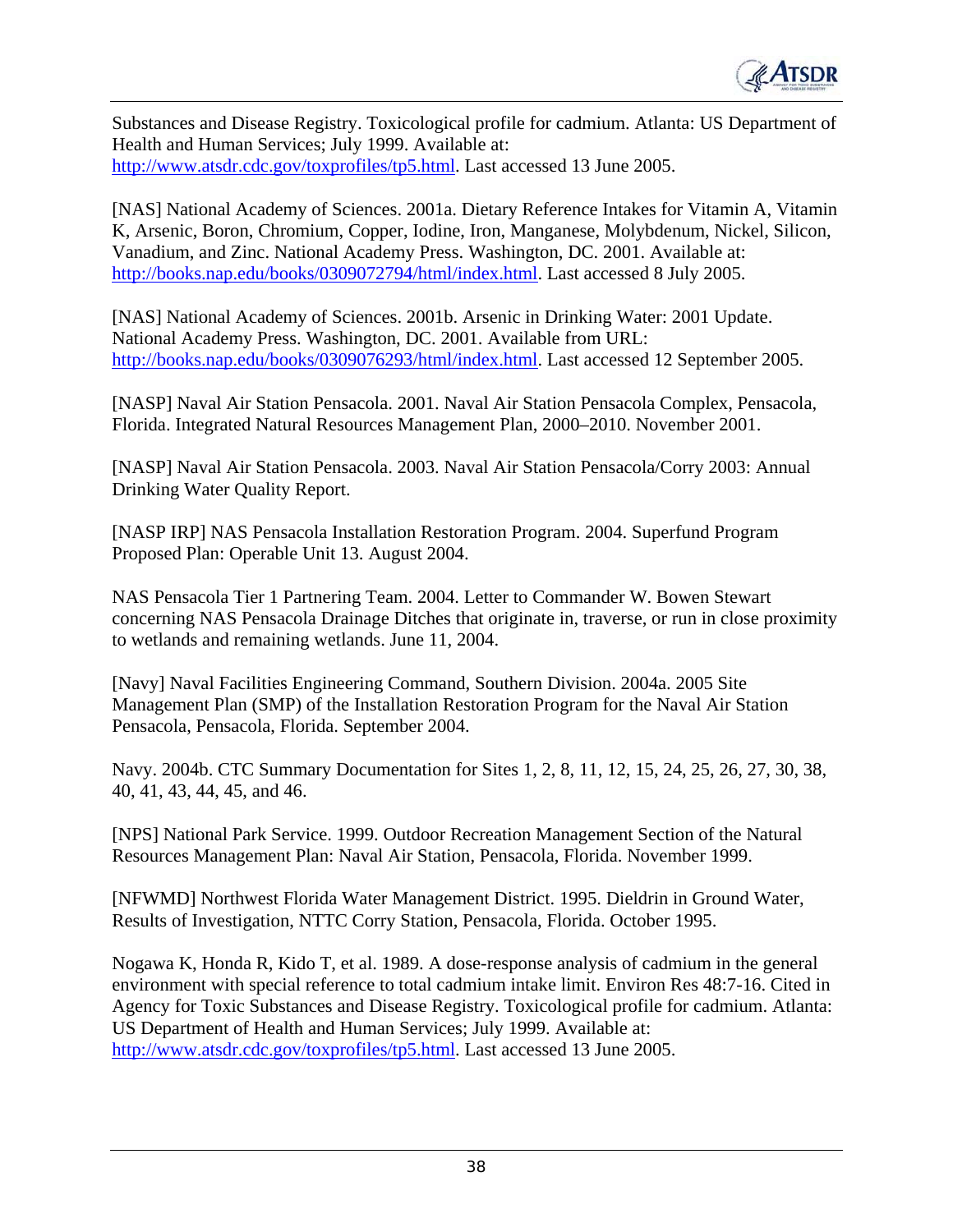Poiger H, Schlatter C. 1986. Pharmacokinetics of 2,3,7,8-TCDD in man. Chemosphere 15:1489-1494. Cited in Agency for Toxic Substances and Disease Registry. Toxicological profile for chlorinated dibenzo-p-dioxins (CDDs). Atlanta: US Department of Health and Human Services; December 1998. Available at: http://www.atsdr.cdc.gov/toxprofiles/tp104.html. Last accessed 8 July 2005.

Rahola T, Aaran R-K, Miettenen JK. 1973. Retention and elimination of 115mCd in man. In: Health physics problems of internal contamination. Budapest: Akademia 213-218. Cited in Agency for Toxic Substances and Disease Registry. Toxicological profile for cadmium. Atlanta: US Department of Health and Human Services; July 1999. Available at: http://www.atsdr.cdc.gov/toxprofiles/tp5.html. Last accessed 13 June 2005.

Schroeder HA, Mitchner M, Nasor AP. 1970. Zirconium, niobium, antimony, vanadium and lead in rats: Life term studies. J. Nutrition. 100: 59-66. Cited in US Environmental Protection Agency. Integrated Risk Information System (IRIS) Summary for Antimony. Available at: http://www.epa.gov/iris/subst/index.html. Last accessed 13 June 2005.

Sendelbach LE, Klaassen CD. 1988. Kidney synthesizes less metallothionein than liver in response to cadmium chloride and cadmium-metallothionein. Toxicol Appl Pharmacol 92:95 102. Cited in Agency for Toxic Substances and Disease Registry. Toxicological profile for cadmium. Atlanta: US Department of Health and Human Services; July 1999. Available at: http://www.atsdr.cdc.gov/toxprofiles/tp5.html. Last accessed 13 June 2005.

Spencer H, Kramer L, Osis D. 1985. Zinc metabolism in man. J Environ Pathol Toxicol Oncol 5:265-278. Cited in Agency for Toxic Substances and Disease Registry. 2003. Toxicological profile for zinc. Atlanta: US Department of Health and Human Services; September 2003. Available at: http://www.atsdr.cdc.gov/toxprofiles/tp60.html. Last accessed 8 July 2005.

Svensson B-G, Mikoczy Z, Stromberg U, et al. 1995. Mortality and cancer incidence among Swedish fishermen with a high dietary intake of persistent organochlorine compounds. Scand J Work Environ Health 21(2):106-115. Cited in Agency for Toxic Substances and Disease Registry. Toxicological profile for polychlorinated biphenyls (PCBs). Atlanta: US Department of Health and Human Services; November 2000. Available at: http://www.atsdr.cdc.gov/toxprofiles/tp17.html. Last accessed 8 July 2005.

Tam GKH, Charbonneau SM, Bryce F, et al. 1979. Metabolism of inorganic arsenic (74As) in humans following oral ingestion. Toxicol Appl Pharmacol 50:319-322. Cited in Agency for Toxic Substances and Disease Registry. Toxicological profile for arsenic. Atlanta: US Department of Health and Human Services; September 2000. Available at: http://www.atsdr.cdc.gov/toxprofiles/tp2.html. Last accessed 13 June 2005.

[Tetra Tech] Tetra Tech NUS. 2001. Letter to Joe Fugitt with the Florida Department of Environmental Protection concerning the Site Assessment Addendum for Site 20. May 23, 2001.

[Tetra Tech] Tetra Tech NUS. 2002. Site Assessment Report for Sherman Field Former Fuel Farm: UST Site 24. Naval Air Station Pensacola, Florida. March 2002.